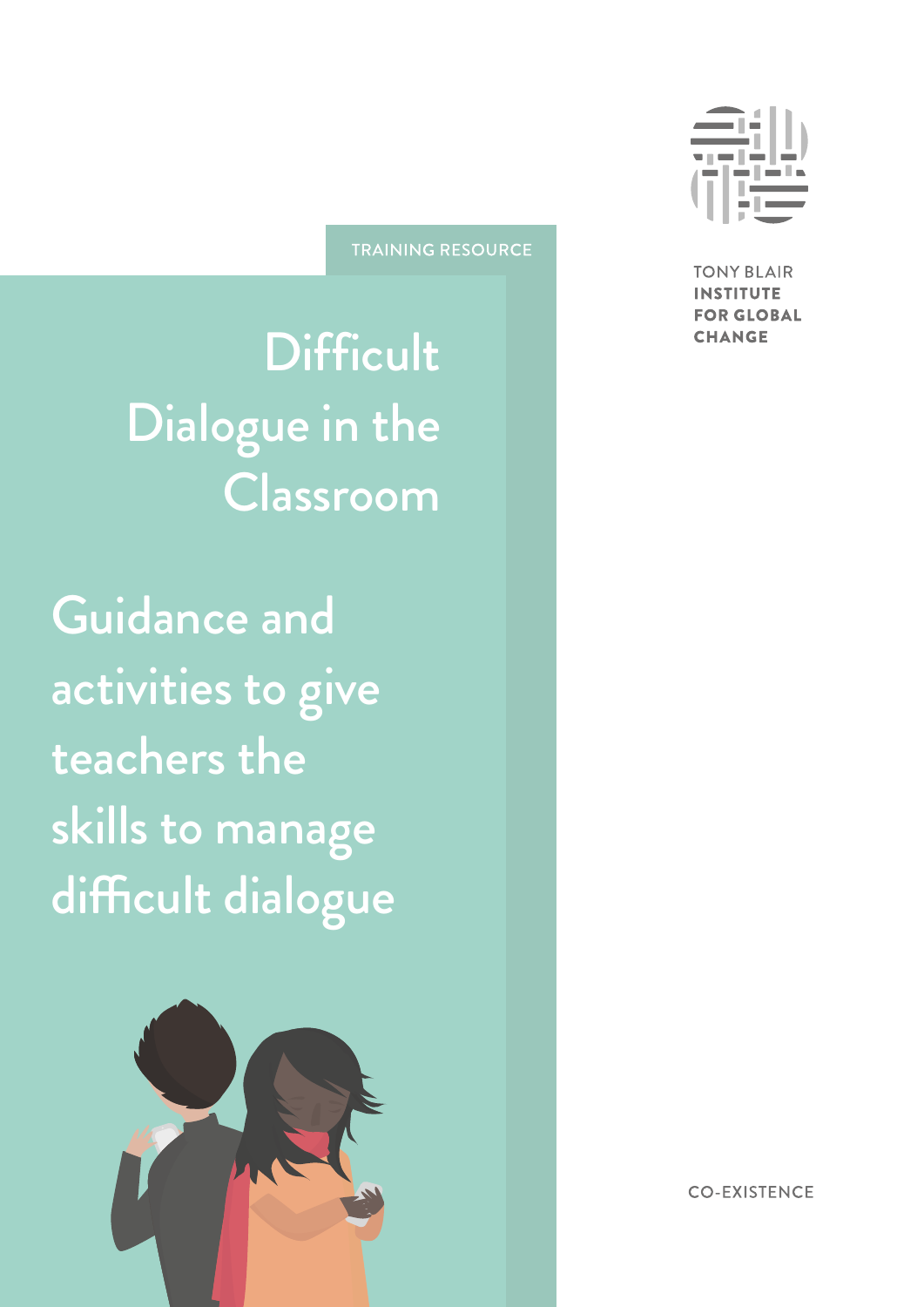## Contents

Before the Dialogue *5* During the Dialogue *32* After the Dialogue *48* Reading List *57*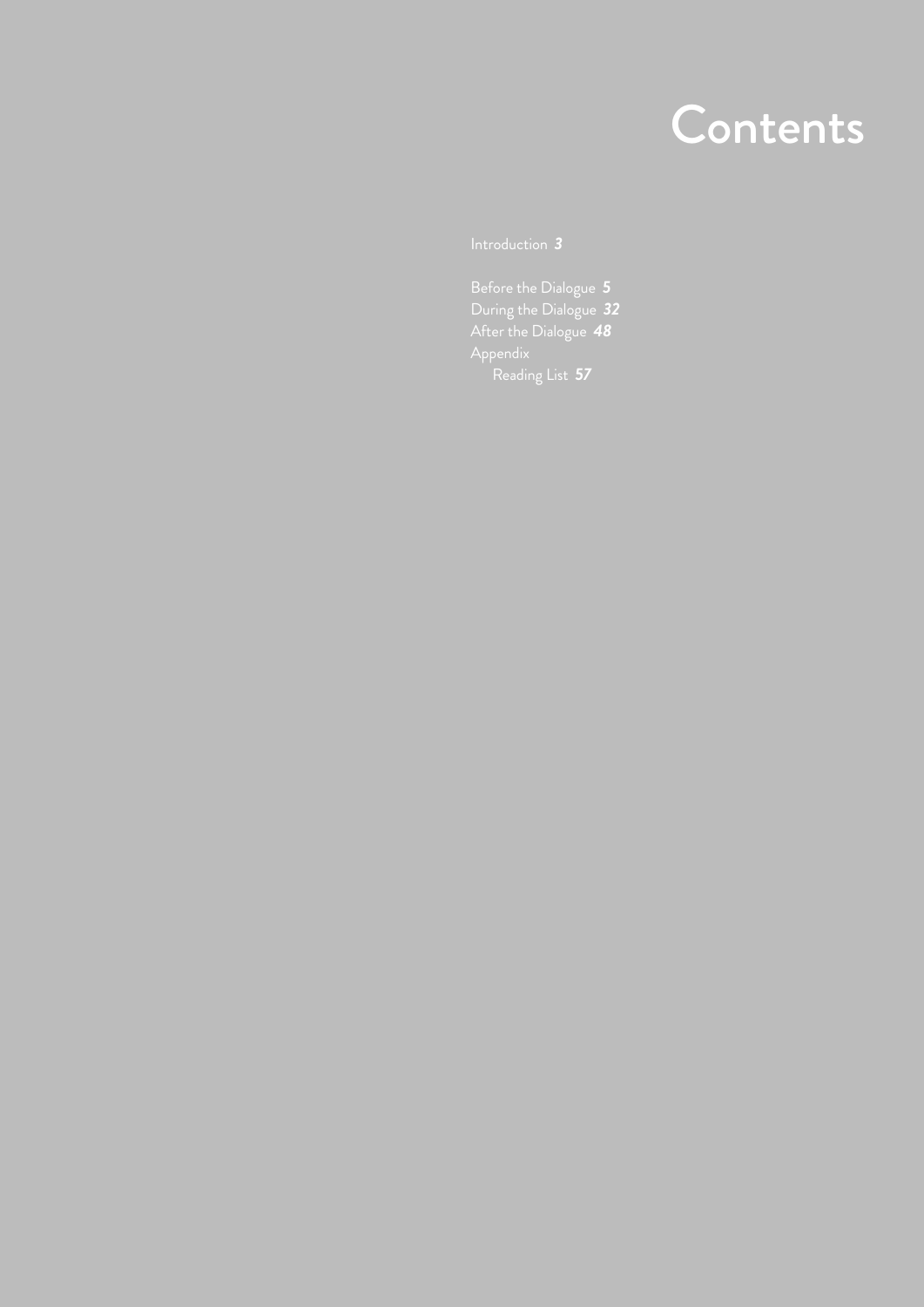## Introduction

Since producing our Essentials of Dialogue resource, we have had a great deal of feedback from teachers around the world that they want to go beyond those resources, and explore additional tools for addressing more challenging topics in the classroom.

Everyone involved with education knows the feeling of being asked questions by young people that are difficult or challenging. Sometimes educators react by closing down those topics of discussion, suggesting that the classroom isn't the place to address them. We believe that a more positive approach is to address them openly and honestly through dialogue in class. If we shut those discussions down, young people will continue looking for the information that they need to make sense of the world, and if they don't get that in school, they will seek it elsewhere. Many of the voices that seek to give them those answers are seeking to inculcate particular values and attitudes that may close their minds, reduce their resilience to extremism, and possibly even place them in danger.

In order to support teachers with materials to address these challenges, we have produced these 'Difficult Dialogue' resources. These are composed of two discrete sections. The first is this book – Difficult Dialogue in the Classroom, which builds upon the work outlined in the Essentials of Dialogue, to outline an approach to addressing such issues using tried and tested dialogue solutions. Each section of this book contains a short theory section discussing and explaining the suggested approaches, as well as a number of suggested activities for practical classroom use.

We also recognise that teachers often feel underinformed on many of these issues, so the second section is a range of briefing notes for teachers to accompany these classroom resources, and to help teachers feel prepared to engage with these issues. The first of these, on Religious Extremism, explores some of the challenges of talking about this frequently contentious area, as well as providing nuanced and reliable information provided by the expert team of researchers from the Institute.

At the Tony Blair Institute for Global Change we work to promote co-existence and counter extremism. We have substantial experience developing resources for use in the classroom all over the world to cultivate the skills of dialogue, and to help young people develop an open-minded approach to one another. Our commitment is to ensure that we provide teachers with straightforward easy-to-use resources that will have a genuine impact upon their students.

We present these resources to help anyone who wants an effective approach to addressing difficult issues with young people.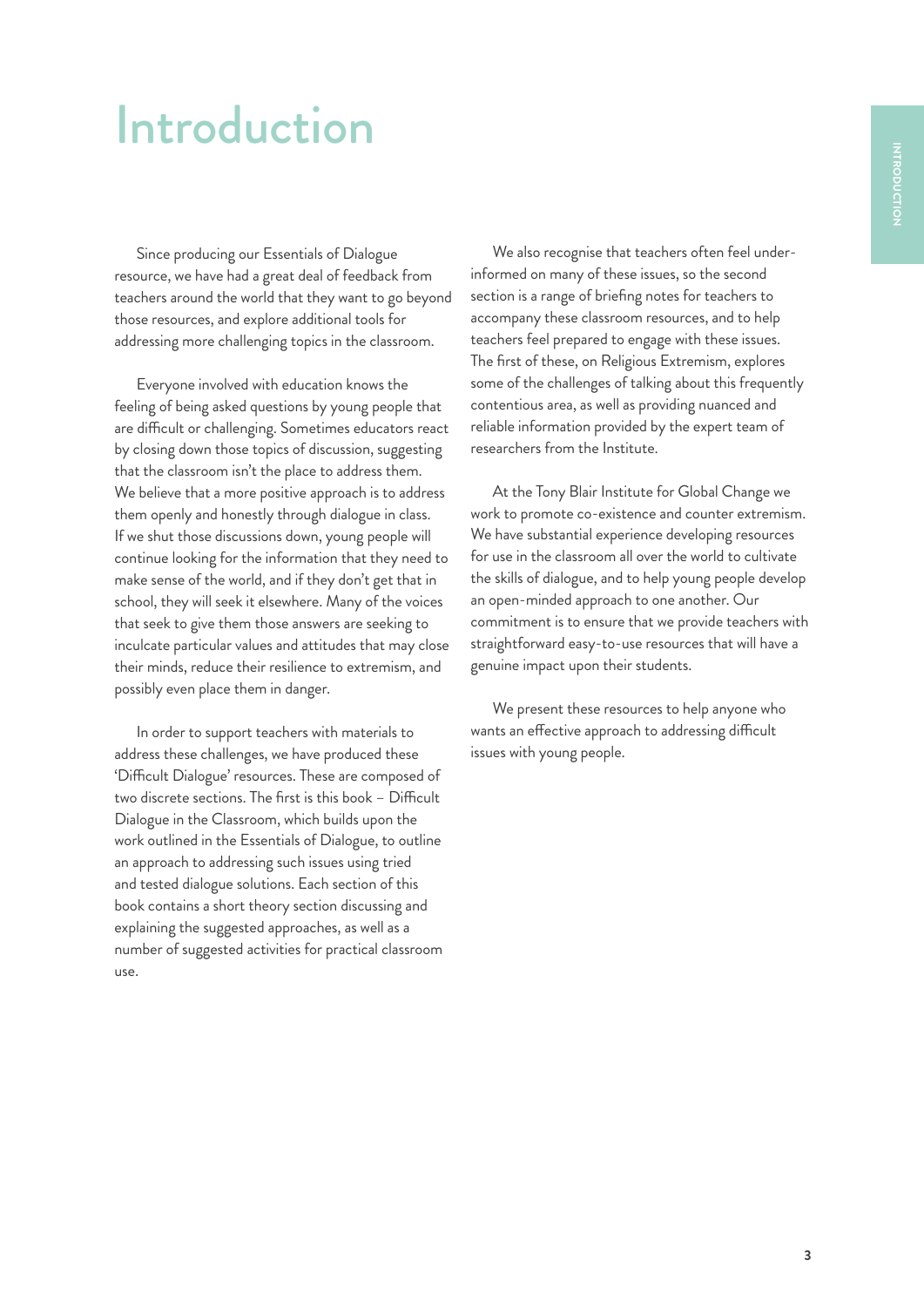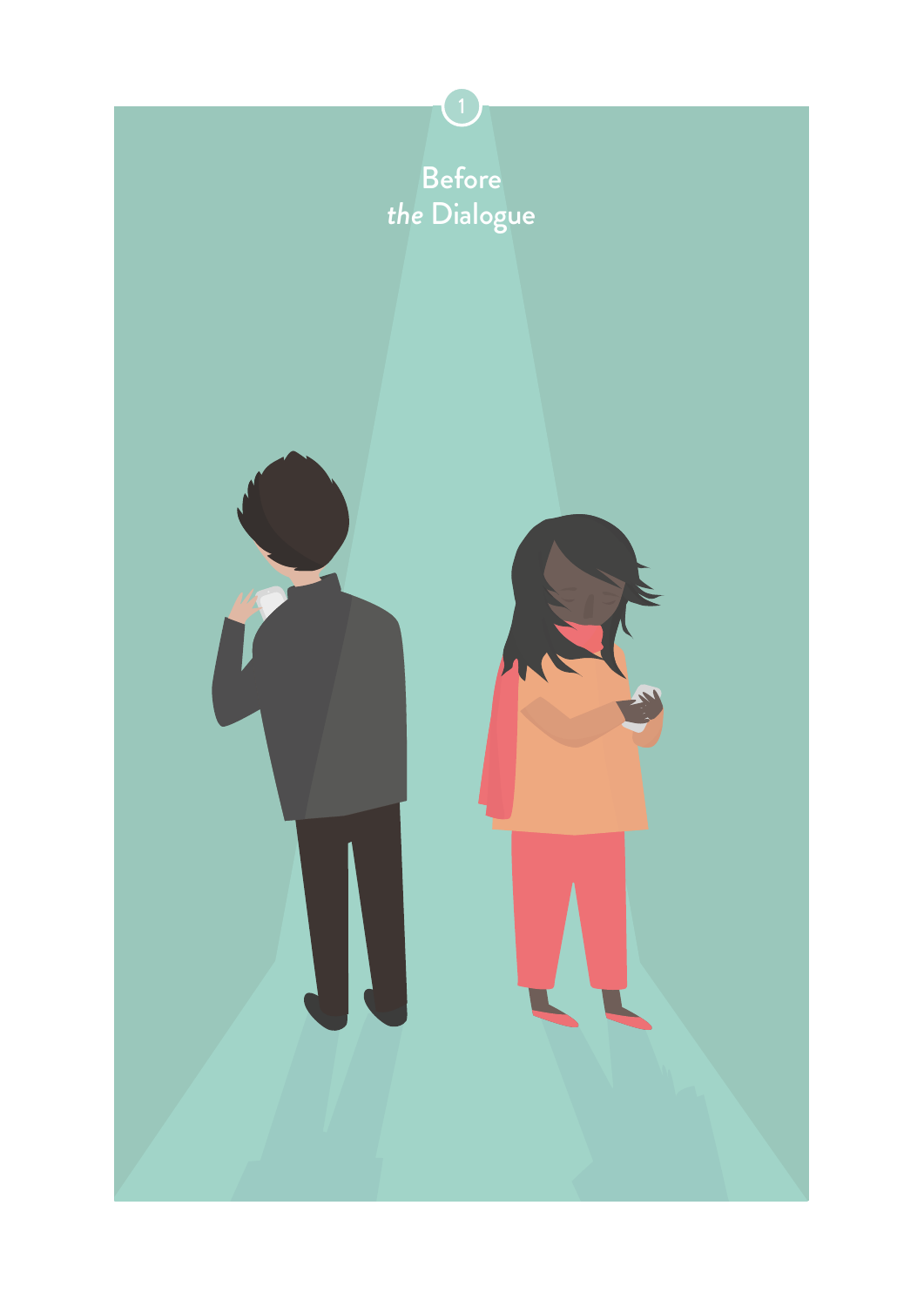Chapter *1.0* 

## Before the **Dialogue**

#### *1.1*

## **WHY DIFFICULT DISCUSSIONS CAN GO WRONG**

There are many reasons why discussions around difficult issues can become something that we had not intended. While planning these events we may have in our heads a picture of students calmly and rationally discussing the issues from a dispassionate position, with ourselves as teacher serenely overseeing and guiding the discussion. We visualise ourselves helping those in our charge come to new, more nuanced understandings of complex topics. Yet, when it comes to the activity on the day, we find our worst fears becoming a reality as the discussion disintegrates into heated arguments, fallings out, poor behaviour, and even personal insults. If you have not had this experience yourself, chances are you will know a colleague who has. We know that it can leave you feeling emotionally drained, rather shaken, and ultimately a bit of a failure and reluctant to take such a risk again.

## What Can Go Wrong?

If you have had one of these experiences, then your own reflections (once you have had a sit down - or lie down - cup of tea, and chat with a trusted colleague, perhaps) will lead you to some obvious conclusions:

- I could not control the direction the discussion took
- Some of the students seemed very anchored to particular positions on the issue
- Students would not listen to one another
- Students treated one another without respect

However, there may also have been less obvious reasons why the discussion did not have the desired results.

#### **IN THIS CHAPTER**

#### **1. THEORY**

**DISAGREEING RESPECTFULLY 2. ACTIVITIES SHOWING RESPECT IS IT RESPECTFUL? WHY DIFFICULT DISCUSSIONS CAN GO WRONG THE IMPORTANCE OF SHARED GROUND RULES HOW SURE AM I? THE GOOD SHIP 'MY OPINIONS' RESPONSE VS REACTION TRIGGERS ASKING AUTHENTIC QUESTIONS**

#### **3. WORKSHEETS**

Below, you will find a brief reflection on why discussions around contentious issues can go wrong in class. These points are elaborated on in the subsequent chapters.

## Can These Issues Be Fixed? Yes, With Some Time, Patience And Effort

One thing that we tend to overlook when setting up these kinds of discussions is that the experience for the participants is as much emotional as it is intellectual. For every word uttered out loud in these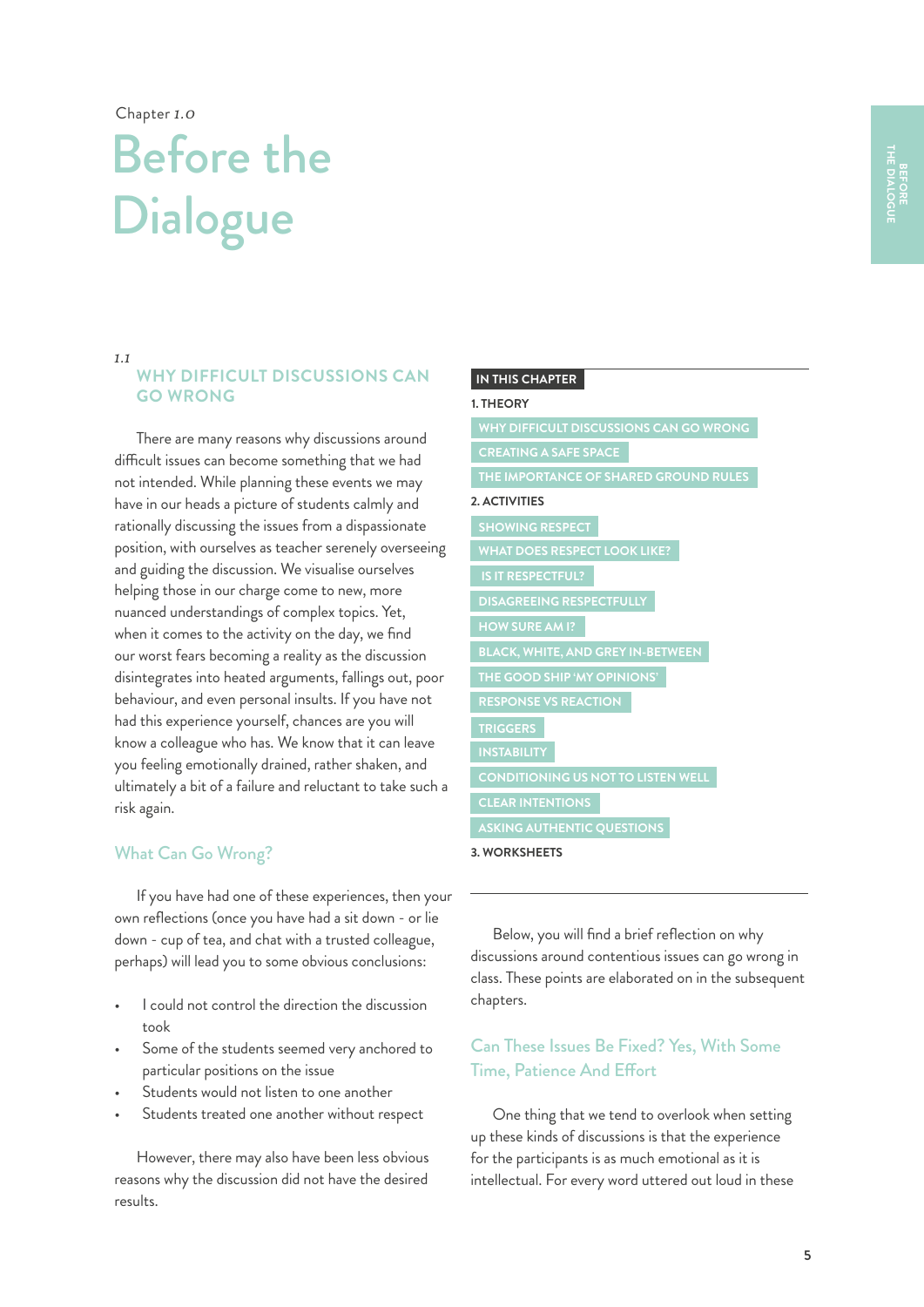conversations there are literally hundreds spoken in the participants' heads. Exploring, understanding and acknowledging this 'self talk' is critical for successful discussion. It is important for the students and the facilitator (teacher) to understand the nature of this 'self talk' before, during and after the discussion.

Adolescents find it difficult to step back from emotional engagement as their brains are not as developed as adults. The prefrontal cortex is not fully developed until the early twenties, and this area of the brain plays a large part in helping us to overcome emotional response with rational ones.

You may already be familiar with the idea of a safe space for dialogue, but this concept is especially important for difficult discussions. It is a term that is often bandied about but poorly understood. If what we really want to achieve through these discussions is for students to come to new and more sophisticated understandings of the issues surrounding the topic being explored, this will require the participants to make themselves vulnerable. This in turn is built upon the building of trust. This involves an investment of time and is not something that can be created overnight. It is important to recognise that in order to deal most effectively with these contentious issues, time invested in building a cohesive, open, and safe classroom culture or climate is time well spent.

**Active listening is a fundamental skill for meaningful engagement with the ideas, opinions, beliefs, and values of others.**

The guardian of this safe space is the facilitator. Facilitation is different from teaching, and classroom management is not the same as facilitation. The facilitator has multiple roles and responsibilities;

from ensuring inclusivity to making sure no one feels threatened; ensuring the dialogue gets to the heart of the matter and does not stay at the sides; as well as handling and making use of the 'heat' as it arises. This is such an important component for successful discussion that we have included a whole chapter to explore this.

Another point is the issue of readiness for dialogue. In order for students to be able to come to new understandings of an issue they must first examine how they think and feel about the issue and explore and acknowledge what underpins these thoughts and emotions.

- Do they arrive to the dialogue with a fixed mindset?
- If they are tied to a particular way of looking at an issue, why is that so?
- Do they associate a position on the issue with their identity in some way?
- Is there pressure in their community to conform to a certain stance?

Helping students to understand their assumptions, their influences, and prejudices, and for them to be transparent about this in the discussion is critical for creating both the safe space for discussion and attitude of openness to new ways of looking at an issue.

In order to minimise the potential for pushing a particular viewpoint rather than exploring the issue, students need to reflect on their intentions for the dialogue. Remember the emotional element to the dialogue? There will be self-esteem issues woven into the intentions of the students entering into these discussions. Having an authentic voice in the dialogue means being able to acknowledge these intentions. Does the student seek to make friends, impress others with their knowledge, seek the teacher's approval by aligning to what they think is an approved standpoint, or to promote an ideology or belief to which they adhere?

You may find that your students do not listen well to one another. Active listening is a fundamental skill for meaningful engagement with the ideas, opinions, beliefs, and values of others. Frequently students are simply 'waiting to speak' as opposed to actually being engaged in listening to and processing what others in the group are saying. It is only when we listen well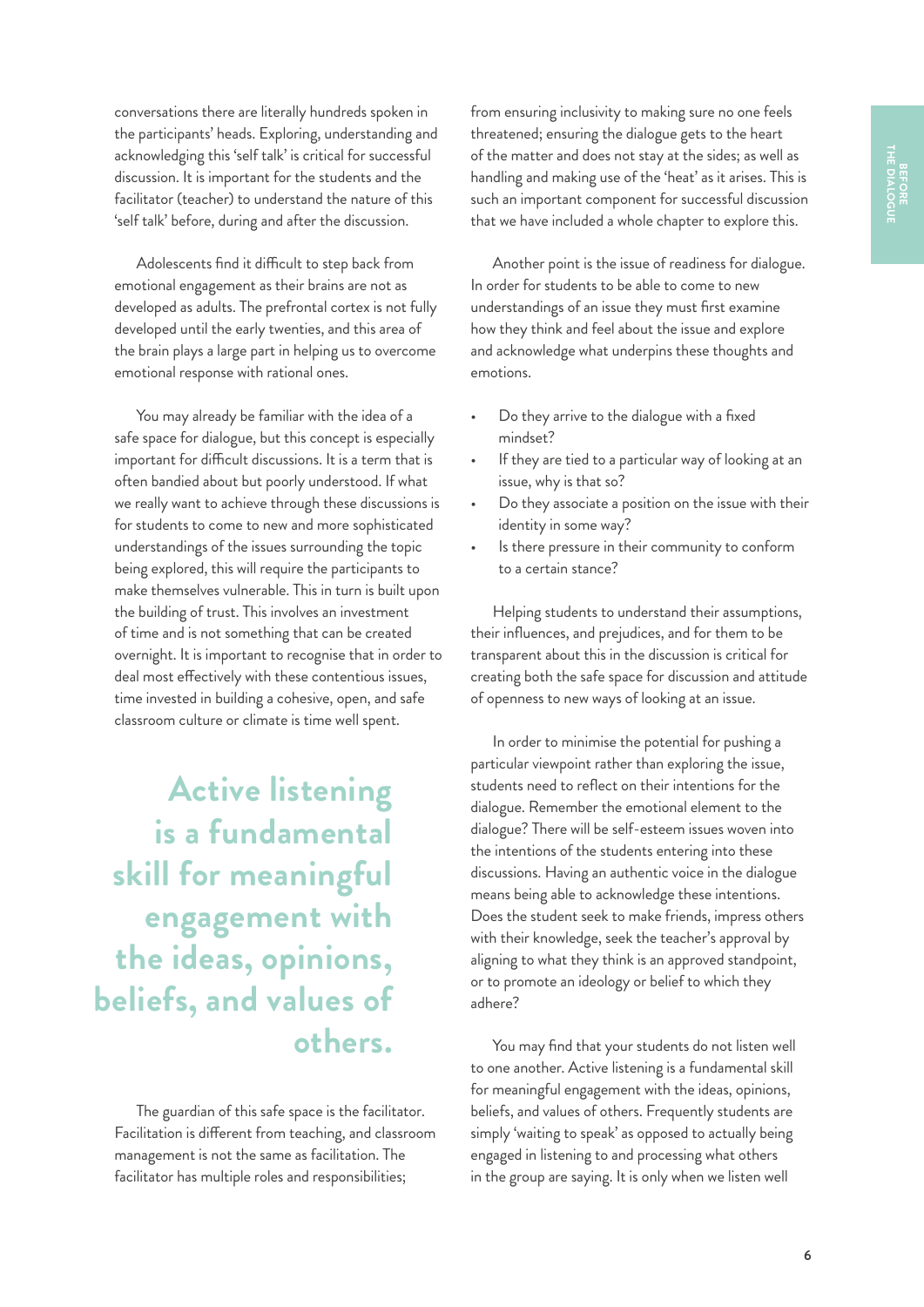that we are able to understand the values and ideas that underpin the opinions of others and this positions us to be able to ask the right sorts of questions that will simultaneously deepen our understanding, while encouraging our interlocutor to explain their perspective more clearly.

Linked to this is the skill of asking questions. When things get heated, students can use questions as ammunition to score points. These questions are often loaded with assumptions, judgments, and even accusations. This can mean the discussion gets polarised and defensive. The best sorts of questions are open, enquiring, clarifying, and use what has already been said to frame the question. We recommend that students spend time analysing the nature and purpose of their questions and learn to ask questions that will deepen their understanding.

It is important to move our students into areas of uncertainty, where they are able to see the issue beyond right and wrong, black and white perspectives. Being able to appreciate the complexities of an issue, to appreciate the 'grey' in-between is at the heart of critical thinking. Similarly, we need to ensure that our young people are able to test the reliability of their sources and help them to move beyond taking things at face value. This goes for what they read, see, and hear online as well as offline. We place so much emphasis on 'getting the right answer' in our educational cultures that being comfortable with ambiguity can be quite daunting for some students.

While the teacher-facilitator does not need to be the 'expert' on the topic, it is important that you feel confident, with a level of background knowledge sufficient to be able to facilitate the discussion. Often, teachers act defensively and are unwilling to explore anything beyond the surface level of the issue if they do not have confidence in their own knowledge and analysis of the issue. To this end, we have created, this year, a set of briefing notes for teachers around contentious issues and with background information and analysis from the *Centre on Religion & Geopolitics*. It is our intention that the advice and techniques from this document are used with these briefing notes to create the right conditions for difficult discussions.

**STRATEGIES + INFORMATION = CONFIDENCE** 

*1.2*

## **CREATING A SAFE SPACE FOR DIALOGUE AROUND DIFFICULT TOPICS: PREPARING STUDENTS**

The roots of the word 'discussion' are the same as 'concussion' or 'percussion'. It involves 'shaking apart'. In discussions about contentious issues we would want to empower the students to 'shake' the issue apart; to test their own and one another's understandings, and to consider a variety of different perspectives.

Dialogue is a little different. The ultimate aim of a dialogue is to understand another person's views and beliefs better. Dialogue does not seek consensus or to convince another of a particular viewpoint. The roots of the term 'dialogue' are from the Greek:

> **DIA LOGOS** through *words*

Dialogue means 'finding meaning through words'. In our Generation Global school work we describe dialogue as:

*An encounter with those who might have different opinions, values and beliefs to my own, dialogue is the process by which I come to understand the other's lives, values and beliefs better and others come to understand my life, values and beliefs.*

You can read more about our approach to dialogue in The *Essentials of Dialogue*. You can find a downloadable version here: [http://institute.global/](http://institute.global/insight/co-existence/essentials-dialogue) [insight/co-existence/essentials-dialogue](http://institute.global/insight/co-existence/essentials-dialogue)

In order to be able to do both of the above (discussion and dialogue) well, your students need to learn the skills and competencies of respectful challenge, suspending judgment, and having an authentic voice.

## **Respect**

Respect is such an overused and confusing term. What exactly does it mean and what does it look like? In some cultures and traditions, being respectful often means saying nothing; the requirement to 'respect your elders' can necessitate a younger person holding in what they are really thinking or feeling about an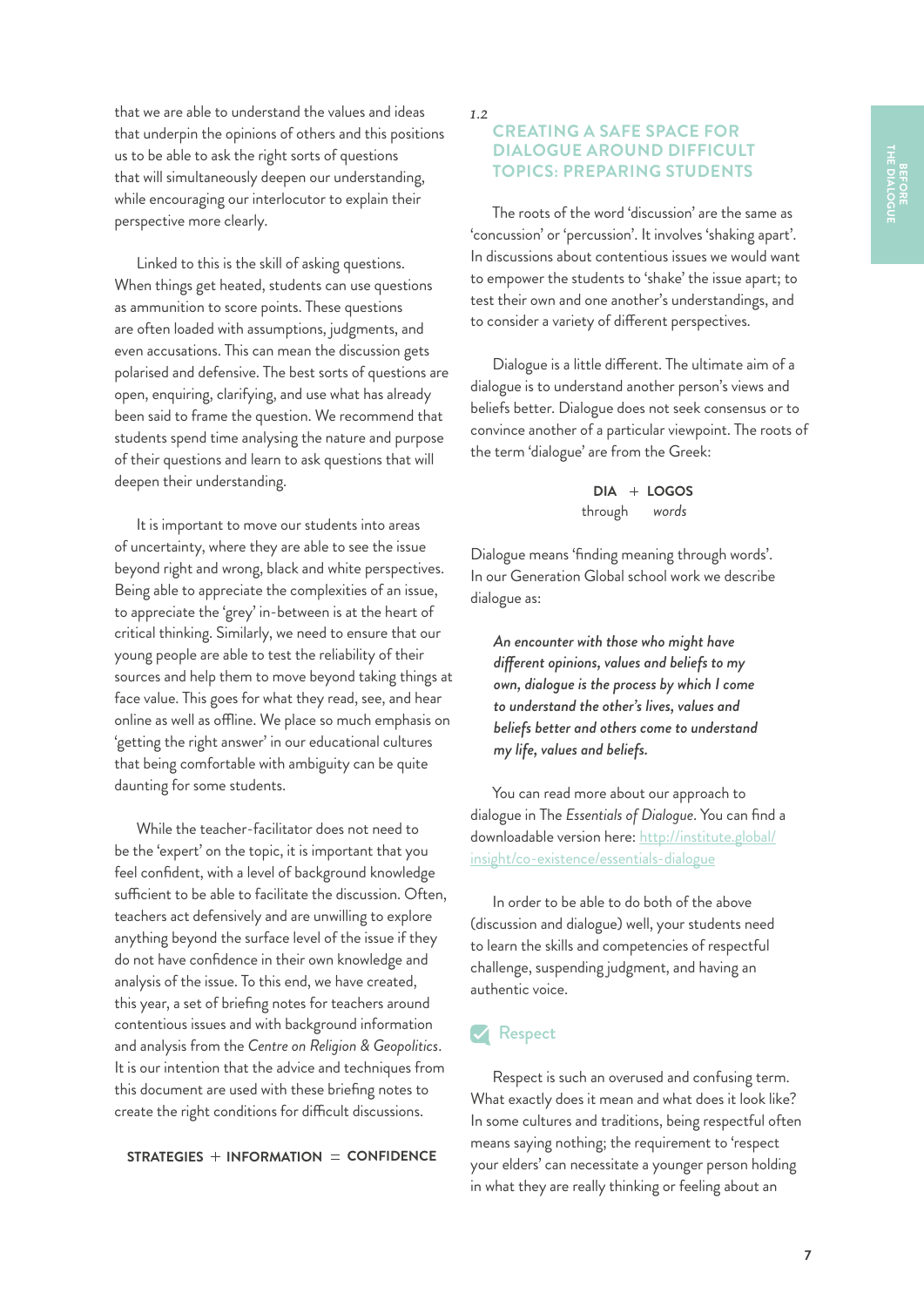issue. We may be expected to respect a person simply because of their social standing or authority. Respect can be demanded as well as freely given. Other contexts may interpret respect as a kind of 'gift' given to others when they interact with one another; a freely given gift due to the nature of the interaction or one that is earned by certain behaviours and attitudes.

Thus, talking about respect in a discussion or dialogue on a divisive issue is complicated and can be challenging. It involves thinking about the concept of 'respect' in a new way for many of the participants. In the context of these sorts of dialogues we need to consider respect for different elements of the encounter:

- The space
- The discussion
- The participants
- The self

Before you read on, it is worth you considering what the word 'respect' means to you. Write down a meaning or some key words you associate with 'respect'. In asking our global team how this term translates into their own languages and cultures we learned:

- *• Pakistan:* Respect in Urdu is *Iehtraam*. Culturally it manifests in expectations not to call elders by their names, speak quietly in front of elders, sit properly, listen carefully and obey them. Literally it means admiration felt or shown for someone or something that you believe has good ideas or qualities.
- *• Italy: Respicere* (the verb in Latin) literally means to "watch over someone".
- *• Israel: Kavod* is the translation. Literally it contains the notion of something heavy as opposed to taking things lightly.
- *• Albania: Respekt* is the esteem for somebody based on age, merits or his/her qualities.
- *• Arabic:* The word for respect in Arabic is *ihtiram*. It is similar in meaning to the English words respect or revere. Its usage can range between respecting

yourself *ihtiram nafsu* to considering something to be sacred or sacrosanct. You could use it to refer to respect for the law as well as respect for your own or other people's dignity.

- *• Philippines:* Respect in Filipino is *galang*. To show respect is to hold another person in esteem. But the different cultural groups among the Filipinos will have different ways of showing it. Most would touch the right hand of their elders to their forehead when they meet them. Most would use *po* and *opo* when speaking, a term that shows deference to the other person that one is talking to.
- *• Indonesia:* Respect in Indonesian means *menghormati*, literally to honor the elder. It's considered rude to call elders by their names only. To show respect *Bapak* precedes names for a man and *Ibu* for a woman. *Kakak* is used before addressing an older brother or sister and the elder regardless of gender. In Indonesian culture it is not accepted to argue with elders or to look at their eyes when speaking with them.

## What Can We Learn from these Global Definitions of the Term?

In English, the origins of the term can be found in the Latin:



Respect, in its original form, and for our purposes for difficult discussion, is not about showing deference but much more about *honest and profound seeing – rather than a casual glance: I am really looking at you again; really seeing you and really listening to you.*

This kind of respect is the ultimate goal in any dialogue, but getting there with our young people is a journey. You will have to spend some time with your group thinking about, defining, practicing, and reflecting on respect as you prepare for your difficult discussions.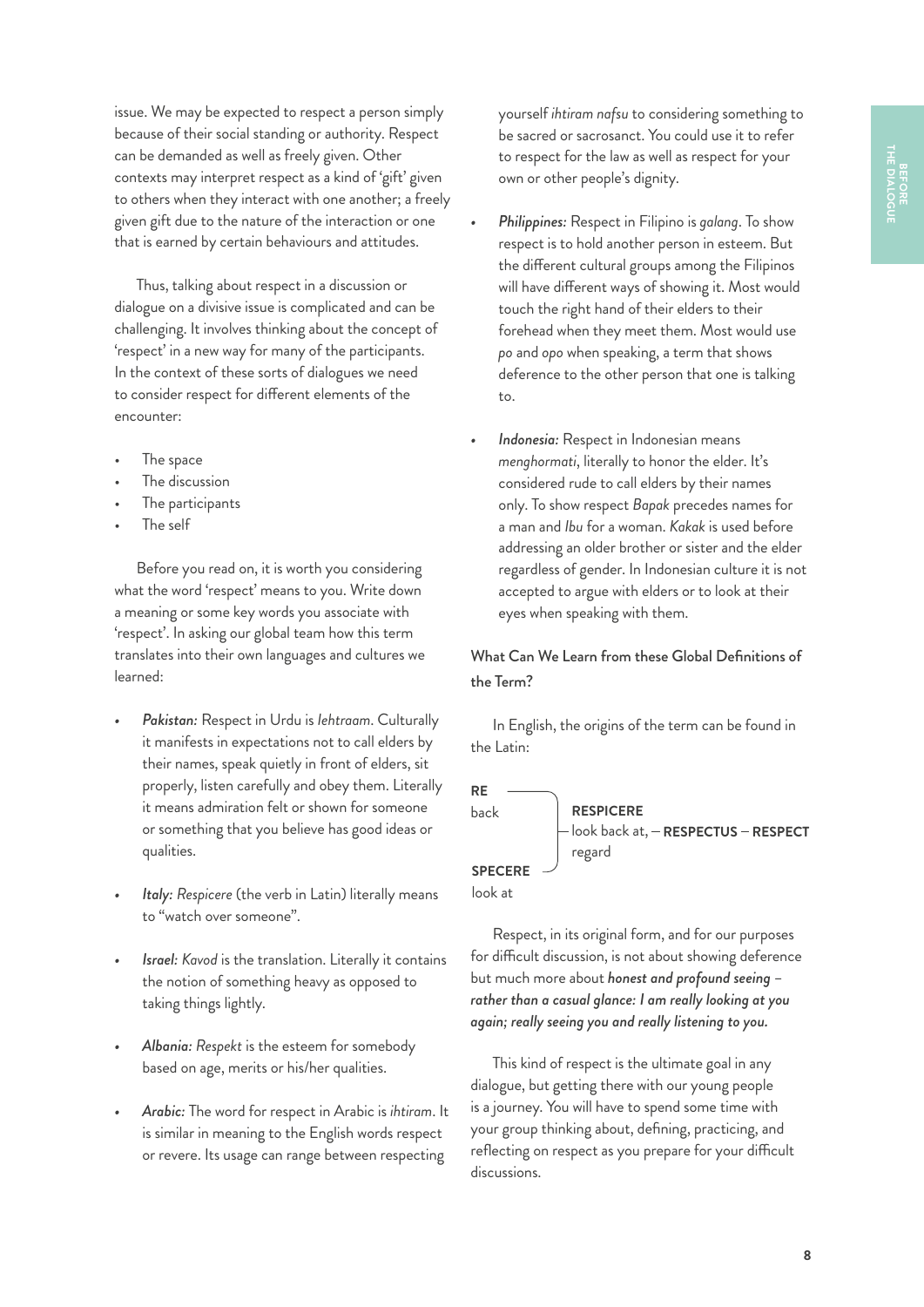David Kantor<sup>1</sup>, an American systems psychologist, has a wonderful definition of respect – read this and give yourself a moment to let this really sink in:

## *"Awareness of the integrity of another's position and the impossibility of fully understanding it."*

Perhaps ask your students what they think of this definition.

Note for teachers: some of your students might say – if it's impossible, why bother? We need to explain that:

- It is a process; it's about moving closer to understanding, and that in doing so.
- It is likely that others will also understand us better, but ultimately.
- We are individual subjects, and we can never share internal states.

Please refer to Activity 1: *Showing Respect*

### **<sup>1</sup>** Respecting the Space

Imagine that the space that your discussion takes place in is a 'container'. It is a vessel. In this vessel your students feel safe enough to listen deeply to one another, to suspend their judgment, to be vulnerable and to trust one another to help them to understand an issue better. Imagine a giant chalice, cauldron, boat, or bowl, anything that will hold something within it. This is the 'container' that needs to be protected. The 'container', your vessel, can be stretched, cracked, and dented, but it must not be broken; meaning the discussion can get heated, you can have ideas bouncing off one another, you can have disagreement but you cannot have arguments that get personal or comments that demean groups of people. Neither is the vessel a sacred object that needs to be treated with gloves on: don't impose rules that are so strict that no one feels they can be honest.

The best way to protect your container is to create ground rules together. You are the guardian of the vessel. You can read more about this in the section on

ground rules and do the activities together prior to embarking on your discussion.

How you and your students can protect the V.E.S.S.E.L. for the dialogue:

**<sup>V</sup>** *Viewpoints:* Be prepared to hear different ways of seeing the issue to your own. Your own viewpoints may be challenged.

**E** *Empathy:* Try to understand the values and beliefs that underpin the opinions that others hold.

**<sup>S</sup>** *Speak authentically:* Make sure you are saying what you yourself believe and you are not saying things just because someone you admire said something similar, or because you want to impress others.

**<sup>S</sup>** *Suspend judgment:* Be aware of your own prejudices as you enter into the discussion and be conscious of these throughout the discussion.

**<sup>E</sup>** *Emergence of new understanding:* Be open to changing your mind. Don't dig yourself into an intractable decision on the issue but be open to seeing the issue in a different way as you hear other perspectives.

**<sup>L</sup>** *Listen openly:* Have your ears, eyes, mind, and heart open to the views of others. Use what you hear to form responses that challenge others without compromising their dignity.

## **<sup>2</sup>** Respecting the Dialogue

In addition to respecting the container, the topic and nature of the dialogue should also be respected. Students can show respect for the discussion by:

- Staying on topic
- Presenting facts based on research and evidence and not merely relying on hearsay and myths. You may need to explore these terms with students in advance if they are not familiar with them
- Not seeking to impose their view on others
- Being honest about what they do not know or what they are unsure about

Changing their minds and showing that they are looking at an issue in a different way.

<sup>1</sup> "David Kantor", last modified on 30 April 2016, Wikipedia, [https://](https://en.wikipedia.org/wiki/David_Kantor) [en.wikipedia.org/wiki/David\\_Kantor](https://en.wikipedia.org/wiki/David_Kantor)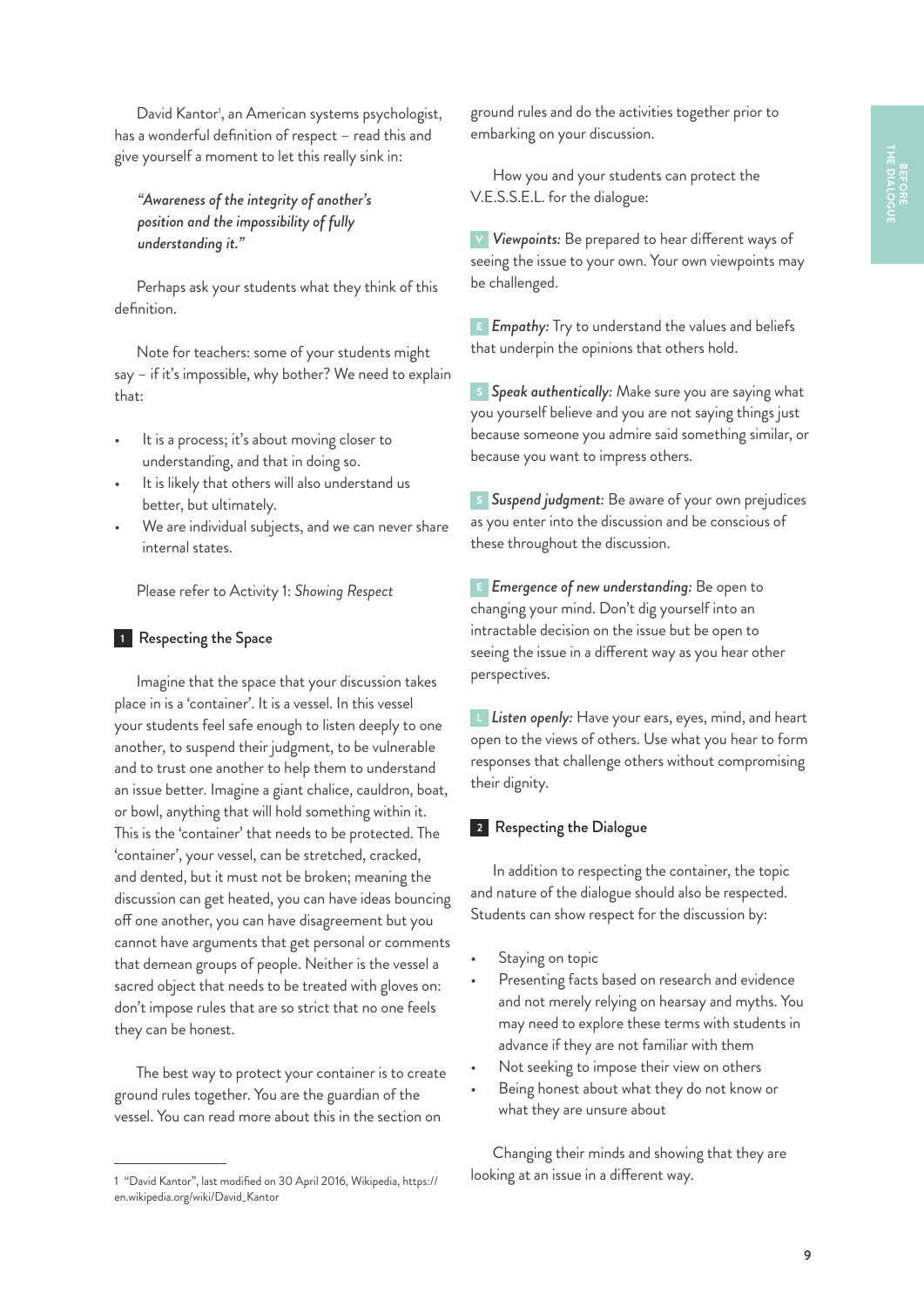### **<sup>3</sup>** Respecting the Participants

One of the best ways to show that you respect another person, if we are to define respect as I am looking at you, really seeing you and really listening to you, is to be curious about one another's opinions, values and beliefs. We can show that we respect others by asking challenging questions that help us to understand issues and points of view and beliefs better and we can treat those who challenge us in this way as marking us with respect.

William Isaacs2 , the author of *Dialogue: The Art of Thinking Together*, writes:

*"Treat the person next to you as a teacher. What is it they have to teach you that you do not now know? Listening to them in this way, you discover things that might surprise you. This does not mean being blind to gaps in what they might say and what they do, nor does it mean being overly slavish in pointing out their faults."3*

#### **<sup>4</sup>** Respecting the Self

To ensure that there is the best possibility of success with the discussion in terms of participation and inclusivity, remind students of the importance of them respecting themselves. They need to ensure they:

- Are self-aware
- Know their triggers (things they might hear that might get them agitated)
- Acknowledge their strengths in a discussion situation
- Acknowledge their weaknesses, and are focused on how to improve these areas
- Encourage a positive internal dialogue ('I can do this even though it is frightening' rather than, 'No one will take my view seriously')
- Forgive themselves (and others) when they say or do something in the discussion that they then regret

Please refer to Activity 2: *What Does Respect Look Like?*

Please refer to Activity 3: *Is it Respectful?* Please refer to Activity 4: *Disagreeing Respectfully*

## Suspending Judgment

Suspending judgment is about getting students to acknowledge and identify that they arrive at any given issue with 'baggage'. Chances are they will already have had some experience of the 'issue' to be discussed, whether that be a personal experience, reading about it in the news, online, or hearing family or community members talk about the issue.

For a constructive discussion you need your students to develop an attitude of open-mindedness: this means being open to seeing the issue from different perspectives, appreciating that it might be more complicated than they first thought.

It is easy enough to muddle up 'what we say' with 'who we are'. For some young people, taking a stance and trying to convince others to join their way of thinking is a matter of self-esteem. We can feel that when someone attacks our idea, they are attacking us. So to give up our idea is almost like committing a kind of social suicide (Isaacs). But these positions dam up the discussion and leave no room for gaining new perspectives.

Before embarking on the discussion, get your students to consider the following:

- Have I already staked out a position?
- Do I have a very fixed opinion on this issue? What is it?
- How sure am I that I am right?
- What are my biases on this issue?
- Do I think that there are groups of people who disagree with me?
- What do I think about these people?
- Am I stereotyping them in any way?
- What are my prejudices founded on?
- Am I in a bubble?
- Do my community and my friends hold the same view as me?
- Have I ever considered a different way of looking at the issue?
- Do I only follow people online who have the same views as me?

<sup>2</sup> "Isaacs, William", Dialogos, [http://dialogos.com/about/our-team/](http://dialogos.com/about/our-team/william-isaacs/) [william-isaacs/](http://dialogos.com/about/our-team/william-isaacs/)

<sup>3</sup> Isaacs, William, Dialogue: The Art Of Thinking Together. (New York: Random House, 1999), 117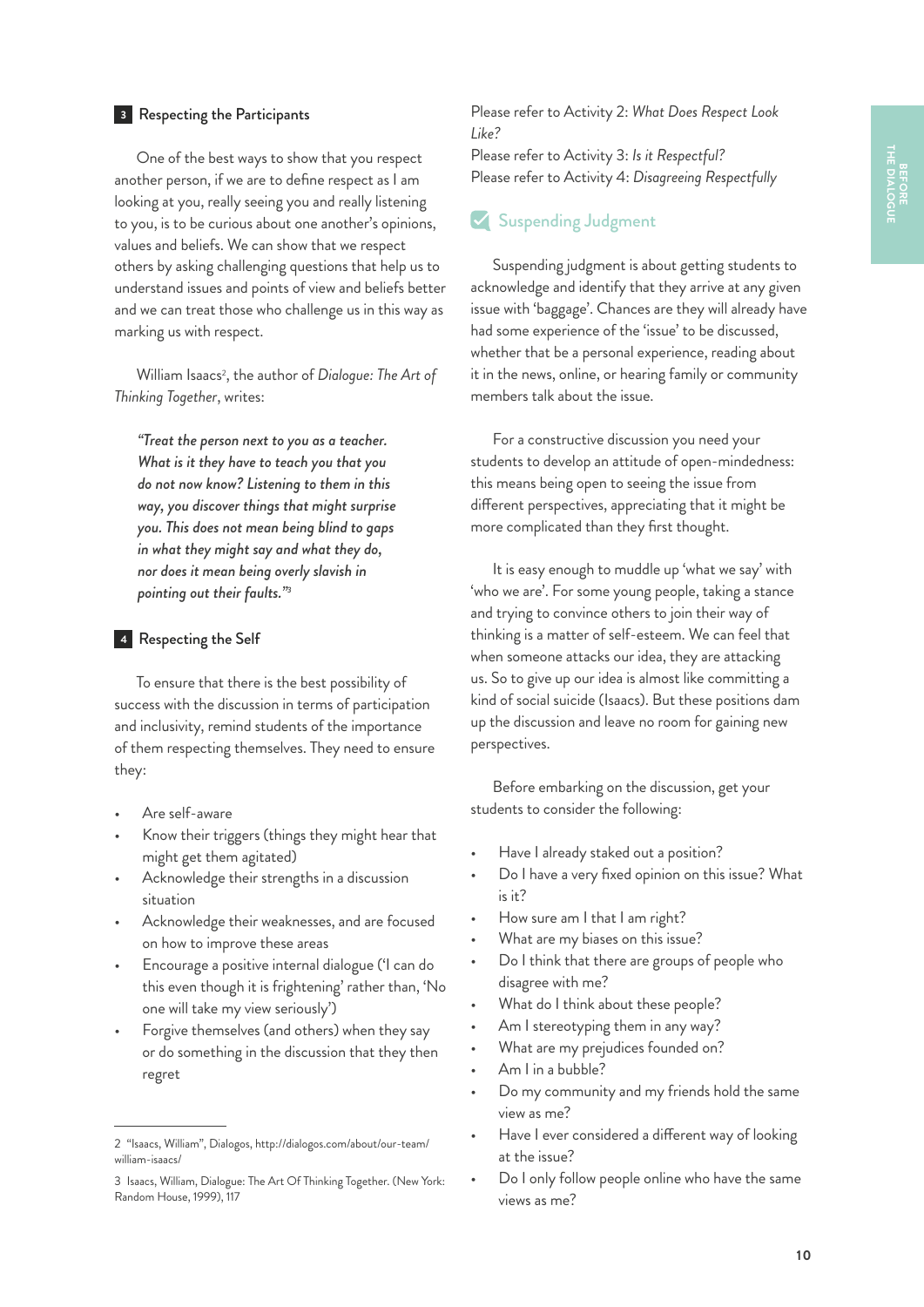- Is my position on the issue tied to my identity?
- Is it expected of me by others to hold a certain position on the issue?
- Am I being unpatriotic or unfaithful if I do not take a particular stance?

## **Comfort with Uncertainty**

In an educational climate that prizes 'the right answers' it is hard to get students to be comfortable with what they do not know and what they are not sure about. From the outset, you will need to ensure that your students are comfortable with phrases like, 'I don't know' and 'I am not sure'. To enable them to do this, students need to go back to their sources of information and critically evaluate them for accuracy and bias. This is crucial if your students are going to explore the issue fully and from a multitude of different perspectives.

To help them to understand how their opinions have been formed, you may want to work through Activity 5: *How Sure Am I?*

## Black, White, and the Grey In-Between

It is important to explore uncertainty further in order to move your students from a closed-minded to more open-minded mindset. If students dig themselves into a position of certainty, it will hinder their ability to hear openly what others are saying about the issue and to explore what is behind their viewpoints.

Ask your students to complete Activity 6: *Black, White and Grey In-Between*. They should spend more than a few moments on this. Ideally, it should be something that they come back to time and again as they prepare for the dialogue. It may also be a useful tool for them to reflect on during the dialogue or at the end of the dialogue.

## **K** Exploring Influences and What Lies Beneath

In order to suspend judgment and speak with an authentic voice your students need to have explored their influences on this issue. They will have begun to do this if they have done Activity 5. The larger question to be asked of the students here is - who owns my opinions?

It is strongly recommended that your students explore the role of the Internet in influencing their opinions. There is an excellent section (Chapter 4) in *Essentials of Dialogue* on this. Student Activity 7: *The Good Ship 'My Opinions'.*

## **V** Understanding Triggers

A risk in a difficult discussion is that your students may stop thinking rationally about the issue and start reacting to what they believe is being said. This can lead to a breakdown in the discussion and in turn to arguments and students falling out as the discussion becomes much more about the person and not the issue.

To help your students become aware of this and to protect them against 'reaction' rather than 'response' ask them to complete Student Activity 8: *Response vs Reaction*.

As responses tend to be emotional rather than rational, reacting in this way does not get us very far in understanding the issue(s) under discussion further or understanding why people might hold varying positions. Emotional reactions lead to conflict not understanding. See the diagram on p.36 (and consider sharing this with your students).

In addition to understanding 'response' from 'reaction' it is worth investing some time so that students can also identify what is going to get them into a state of heightened emotion prior to the discussion. What are their triggers with this issue? Are there key words that upset them? Some examples or stories? Certain actors / players associated with this issue?

Please refer to Activity 9: *Triggers* Please refer to Activity 10: *Instability*

## Listening

"You know. I have always prepared myself to speak. But I have never prepared myself to listen."4

Listening deeply to others when they are speaking is not only a skill but a discipline. It involves mastering our 'internal commentary' and moving to a state of

<sup>4</sup> Isaacs, William, Dialogue: The Art Of Thinking Together. (New York: Random House, 1999), 83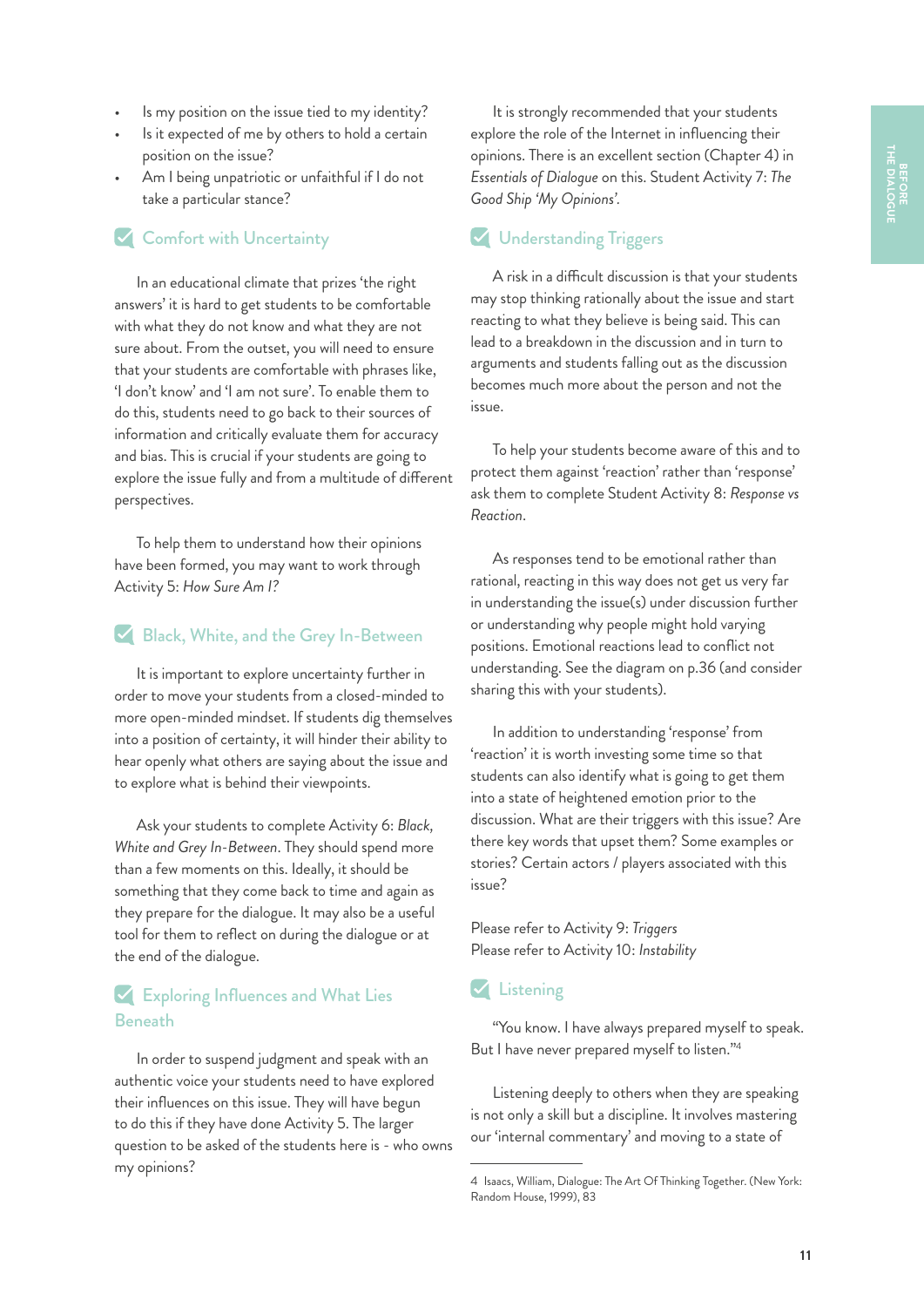BEFORE<br>THE DIALOGUE **THE DIALOGUEBEFORE** 

mind that is calm, quiet, and focused. To listen deeply is to be aware of our internal dialogue and at the same time to be able to challenge ourselves to listen openly to others, to have our ideas challenged, and to appreciate that there might be different perspectives on the issue.

The Chinese symbol 'to listen' can teach us plenty about how to listen deeply:



Moreover, the Indian philosopher Krishnamurti said this of listening:

*"I do not know if you have ever examined how you listen, it does not matter to what, whether to a bird, to the wind in the leaves, to the rushing waters, or how you listen in a dialogue with yourself, to your conversation with intimate friends, your wife or your husband. If we try to listen we find it extraordinarily difficult, because we are always projecting our opinions and ideas, our prejudices, our background, our inclinations, our impulses; when they dominate, we hardly listen at all to what is being said. In that state there is no value at all. One listens and therefore learns, only in a state of attention, a state of silence, in which this whole background is in abeyance, is quiet; then, it seems to me, it is possible to communicate."*

Please refer to Activity 11: *Conditioning Us Not to Listen Well*

### **<sup>1</sup>** Active Listening Skills

The key is to give the person speaking your full attention. In order to do this, the self must be quieted and as much focus as possible must be given to those who are speaking.

*'Quieting' the self:* To some extent a lot of this work has been done if students have worked through the activities in 'suspending judgment'. If students are

aware of their own 'baggage' and 'triggers' as they come to the discussion then they will probably just need time and reminders during the course of the discussion to refocus on these things. Get the students to practice reading their internal thermometers as recommended in Activity 9.

*Listening deeply and active listening:* The key to active listening is to demonstrate that you are listening. How can students do this?

- Making sure their body language shows openness and attentiveness
- Letting people finish their thoughts without interruption
- Paraphrasing back to check understanding
- Reflecting emotion 'you are feeling angry'
- Reflecting content 'you feel angry because these things have happened to you'
- Asking for more details
- Showing how you agree or disagree
- Showing interest in what they are saying

In the *Essentials of Dialogue* (pp.21 and 22) there is a great mnemonic for listening:

- **L LOOK** interested, get interested **I INVOLVE** yourself by responding **S STAY** on target **T TEST** your understanding **E EVALUATE** what you hear
	- **N NEUTRALISE** your feelings

If you feel that your students need to practice skills of active listening then spend some time working through activities like *We're all Interviewees*, *Asking Response Questions*, *Active Listening,* and *ASKer Analysis*  in the *Essentials of Dialogue*, pp. 25 – 28.

### **<sup>2</sup>** Resilient Listening

Encourage your students to become resilient listeners.

Basically, this entails students acknowledging that something said is upsetting or hurtful and responding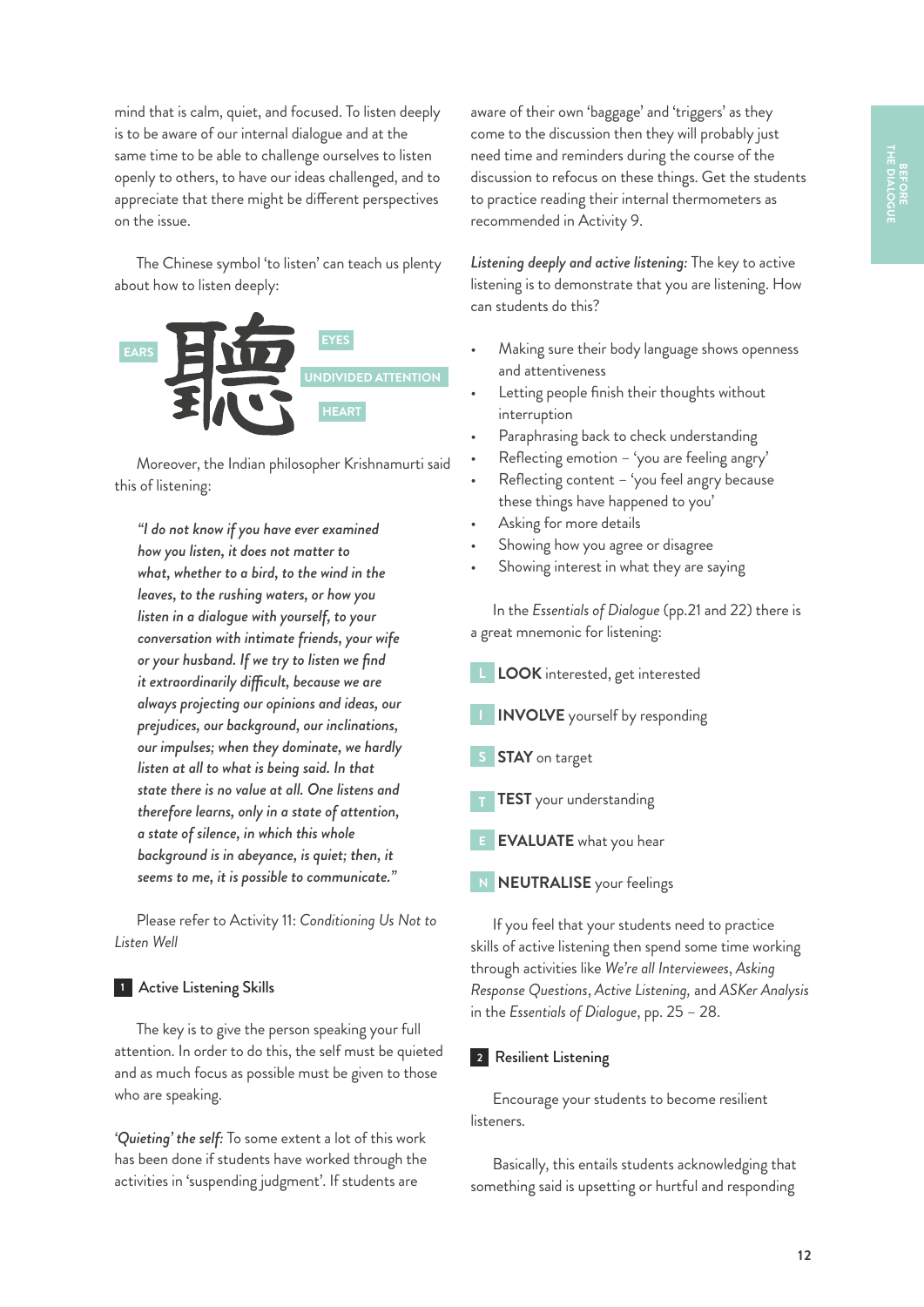in a way that makes this clear but does not derail the discussion.

Students may be too upset to respond straight away to what is said. In this case they should write down how a comment or question made them feel and then raise this later on in the discussion, perhaps when things have moved off the topic or where there is a natural lull in the conversation.

Being resilient does not mean ignoring how something made you feel but being able to listen in spite of what has been said. It means managing emotional responses to what has been said and knowing appropriate times to reflect back on this.

## **Having an Authentic Voice**

*Abracadabra:* The origin of the word is Aramaic and was in use from around the seventh century CE. It was used by the Kabbalistic tradition<sup>5</sup> as an incantation to remind worshippers of the inherent power of their speech.

*Abra:* from *bra* to create *Ca:* as *Dabra:* first person of the verb *to speak*

#### *I create as I speak*

Our speech, our voice, is the most powerful tool at our disposal. We can use it to clarify, persuade, challenge, question, explain, expound, cause mirth and joy. We can also use it to deceive, hurt, create conflict, advocate, ridicule, denigrate, and insult.

In a difficult discussion, students need to learn how to use their voices well. Importantly, they need to learn how to be authentic when they are speaking: ensuring that what they say belongs to them and they are not a mouth piece for others; that they are not advocating a position, or trying to influence others; and that their intentions are noble.

## **Clear Intentions**

We know that one of the key things we want to achieve by engaging our young people in these difficult dialogues is to develop their critical thinking skills:

that is, to ensure that they will move from positions of certainty to uncertainty; they will evaluate their sources of information; they will appreciate the nuances and complexities of the issues; they will see the issue from varied perspectives and understand some of the reasons why other people hold views different to their own.

In order to have an authentic voice, our students need to understand what their intentions are as they enter into the dialogue.

Please refer to Activity 12: *Clear Intentions*

## **Advocacy vs Understanding**

It is important that both you and your students can identify the difference between someone advocating an opinion and someone seeking to create understanding for others.

Some of your students will arrive at the dialogue wanting to persuade others of something that they have heard or read elsewhere that they believe wholeheartedly to be 'the truth'. There are activities above that are helpful for getting students to question what they are sure about, what influences them, and what is at stake in the dialogue for themselves personally. You might want to take this a step further by encouraging your students to ask themselves:

- What would happen if I let go of my position on this issue?
- What do I risk losing?

## **Asking Questions for Deeper Learning**

"Instead of good answers we need good questions."<sup>6</sup> Many of us live, work, and teach in a world where it can feel unsafe to say 'I don't know'. For students it is the same. And when they ask questions, for many students it is to enable them to 'pass the test' and not necessarily understand the issue better. Is the art of asking good questions disappearing?

What makes a good question and what makes a bad question?

<sup>5</sup> "Kabbalah and Jewish Mysticism", last updated 2011, Judaism 101, <http://www.jewfaq.org/kabbalah.htm>

<sup>6</sup> Isaacs, William, Dialogue: The Art Of Thinking Together. (New York: Random House, 1999), 148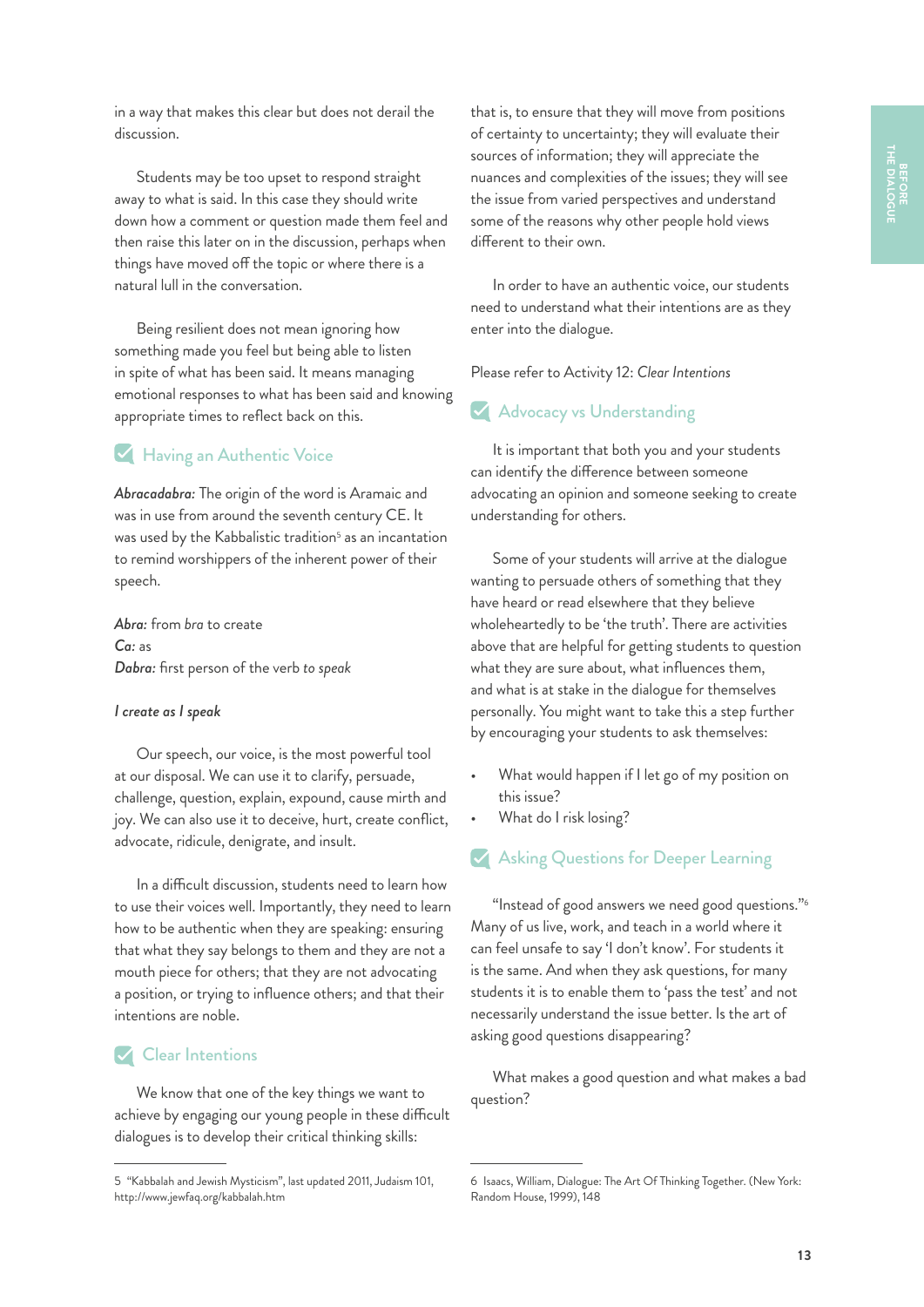An estimated 40% of all questions that people utter are actually statements in disguise. Another 40% are really judgments in disguise.

As a basic introduction to the art of asking authentic questions students should work through the ASKeR Analysis Activity in Essentials of Dialogue (p.27)

Please refer to Activity 13: *Asking Authentic Questions*

#### *1.3*

## **THE IMPORTANCE OF SHARED GROUND RULES**

Having negotiated and agreed ground rules in place prior to your dialogue is crucial. These should not be imposed upon the students but worded by them so that they feel that they own them. Having gone through the above activities, your students should have a good idea of what is required for a healthy dialogue.

If some of their ideas are 'be respectful' or 'say what you think' then you may not have prepared them adequately well! You must avoid meaningless, throwaway phrases. Your ground rules should address specific skills, attitudes, and behaviours.

Your ground rules will be a protective shield for your container or vessel of the dialogue. Here is a reminder of the VESSEL mnemonic:

**V** *Viewpoints:* Be prepared to hear different ways of seeing the issue to your own. Your own viewpoints may be challenged.

**E** *Empathy:* Try to understand the values and beliefs that underpin the opinions that others hold.

**S** *Speak authentically:* Make sure you are saying what you yourself believe, and you are not saying things just because someone you admire said something similar, or because you want to impress others.

**S** *Suspend judgment:* Be aware of your own prejudices as you enter into the discussion and be conscious of these throughout the discussion.

**E** *Emergence of new understanding:* Be open to changing your mind. Don't dig yourself into an

intractable decision on the issue but be open to seeing the issue in a different way as you hear other perspectives.

**L** *Listen openly:* Have your ears, eyes, mind and heart open to the views of others. Use what you hear to form responses that challenge others without compromising their dignity.

At first, when creating ground rules with your students be very clear about the objectives of the discussion. You might want to agree these together (it will help the students focus themselves more on their intentions).

When asking students to frame their ground rules you might want to give them some headings to allow them to formulate the rules. Each heading could have between one and three rules beneath it. For example:

- Regarding respect…
- Regarding how we will prepare ourselves for the discussion…
- Regarding how we will listen…
- Regarding how we will speak…

One point to note regarding ground rules is that as an employee of your institution, you may need to report anything that is said in the discussion on to others. For example, if you consider a point of view to be racist or if you think that someone is at risk by what they have disclosed. If this applies to you, then you need to make your students aware of this obligation.

Once they are drafted, ask the group if any of them have any questions about what any of the proposed agreements mean, and ask if they would like any amendments or revisions.

Once agreed, then as facilitator, explain that you will remind the students of the negotiated agreements if they should forget during the discussion.

Have the ground rules on display at the start of each dialogue.

This should be a living document that is revisited and changed as the group becomes more familiar with the nature of their discussions. Reviewing ground rules can become a part of the review process after each discussion. See Chapter 3.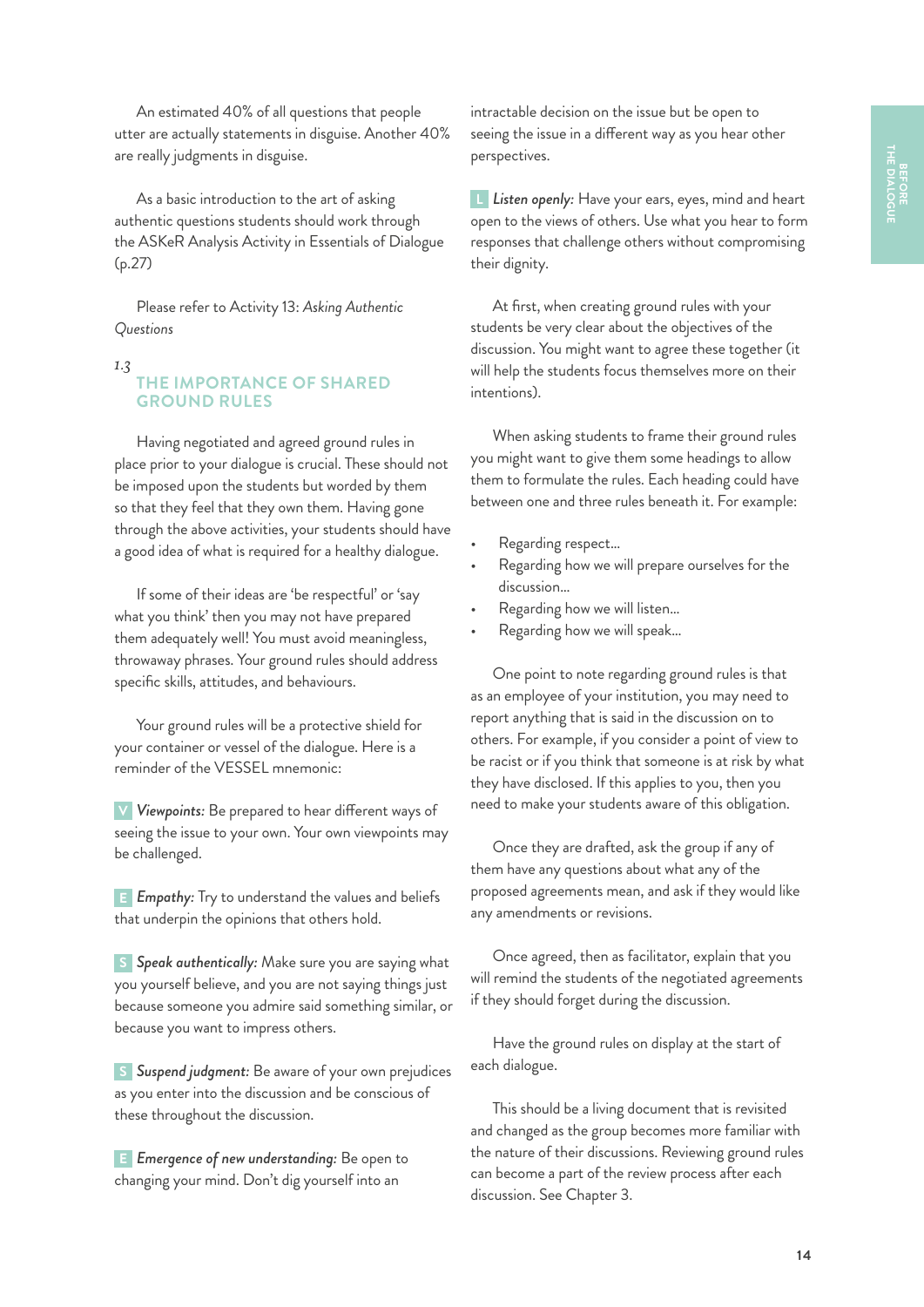

## **OBJECTIVE**

By the end of this session your students should understand the principles of respect and know how to disagree respectfully.

## **CLASSROOM ACTIVITIES**

The worksheets that accompany the activities below can be found at the end of the lesson.

## **ACTIVITY 1 SHOWING RESPECT**

#### **RESOURCES**

Worksheet 1.1: *Showing Respect*

### $(STEP1)$

Ask your students to complete worksheet 1.1 as best they can. If they cannot remember ever having shown respect for any of the items in the first column then they can leave this blank.

## $(STEP2)$

Explain to students that you are going to approach it in a new way and introduce *Sharing our Ideas* (see page 11) as the method by which they are going to share their answers.

## $(STEP3)$

At the end of this activity ask students to share with one another their answers – paired or small group discussion will work best for this.

### $(STEP4)$

Ask if showing respect for people is more challenging or not than showing respect for events or objects. If so, why?

## $(STEP 5)$

Finally, ask the students to come up with their own definition of 'respect' in pairs or small groups.

## **ACTIVITY 2**

## **WHAT DOES RESPECT LOOK LIKE?**

## **PURPOSE**

Students consider the nature of respect in practice through their own experience. The purpose of this activity is to consider a range of ideas around the nature of respect. We strongly suggest that you use your own judgment about your students to inform the options that you choose.

#### **RESOURCES**

Worksheet 1.2: *What Does Respect Look Like?*  Worksheet 1.3: *R.E.S.P.E.C.T Principles for Dialogue*

### **STEP 1**

Ask students to work in pairs to fill in examples in the *What Does Respect Look Like?* worksheet. These should be from their own experience:

- Of how they have been treated with respect
- Of how they treat others with respect
- Of how they have seen other people act with respect

### **STEP 2**

After they have completed these, you should encourage a class discussion. It is particularly valuable to explore differences in what people have said, as there are no hard and fast rules here. This is particularly true across cultures where people can have some quite different ideas. (In some cultures it is not respectful to make eye contact with someone that you are talking to, in others it is quite the opposite.) You may also wish to refer to the *R.E.S.P.E.C.T Principles for Dialogue*.

## **ACTIVITY 3 IS IT RESPECTFUL?**

### **RESOURCES**

Worksheet 1.4: *Is it Respectful?*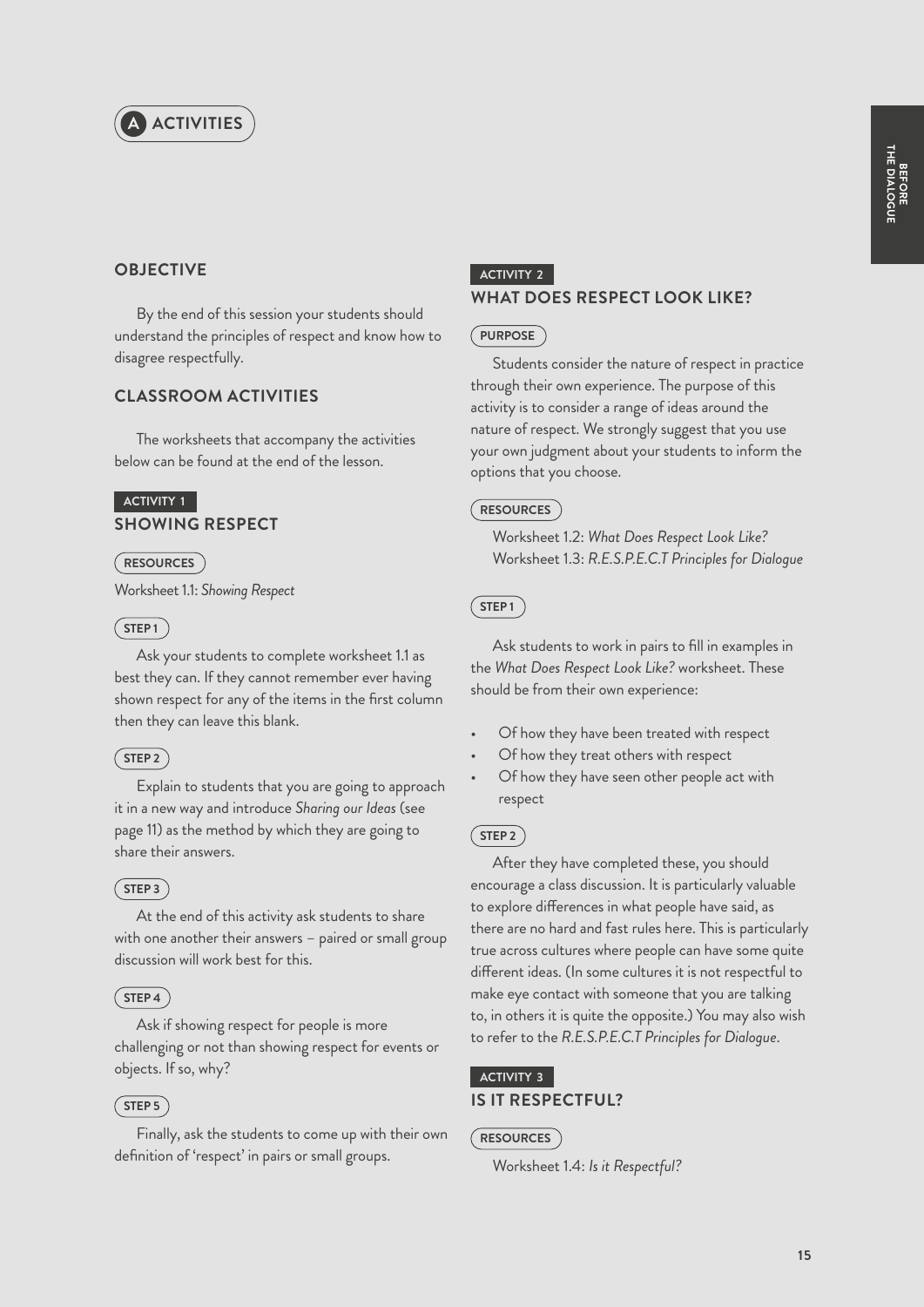## $(STEP1)$

Using *Worksheet 1.4: Is it Respectful?* Ask students to mark on the scale where they think the comments belong. You could use a class discussion to do this.

## $(STEP2)$

Some of the responses to this activity are clear – chatting while someone else is speaking is disrespectful, as is shouting or talking over the top of someone else. Others are clearly respectful, like putting away other distractions and looking at people when they are speaking (if this is culturally acceptable; there may be variations in what is 'respectful' here).

Other comments may need exploring together with the group, like thanking people for their comments and their questions. Even when a comment or response is challenging, students should see this as a sign of respect as it demonstrates that the person who has just spoken has been listening to what they have to say. Hopefully the comment, challenge, or question will help them to explore the issue better themselves.

*Note:* Allowing there to be silence in the discussion is interesting to explore with your students and can be used to get the students thinking about the importance of silence for thinking time and reflection.

## **ACTIVITY 4 DISAGREEING RESPECTFULLY**

### **PURPOSE**

This is the big question: how can students remain respectful towards someone who says something with which they strongly disagree?

## $(STEP1)$

Ask your students to consider:

- Should I have to show respect to someone who has a different viewpoint to mine?
- What might happen if I do?
- What might happen if I do not?
- What might I do or say to show that I respect a person but disagree with their viewpoint at the same time?

It is recommended that you first ask your students to write down their responses to these questions.

## $($  STEP 2  $)$

The next step is to use the *Listen to Me!* Activity for paired sharing (see *Essentials of Dialogue* p.10).

## $($  STEP 3  $)$

End with a class discussion, having four scribes write down responses to each of the above questions. It will be useful to keep hold of these and display them at the time of the actual discussion/ dialogue around the contentious issue.

## **ACTIVITY 5 HOW SURE AM I?**

## **PURPOSE**

This activity allows for students to move into areas of uncertainty. Evaluating the reliability of the source to tell the truth means that the students are starting to think critically about the issue and beginning to open their minds. For more information on critically examining online materials see the *RAVEN* exercise in the *Essentials of Dialogue*.

## **RESOURCES**

Worksheet 1.5: *How Sure Am I?*

## $(STEP1)$

Choose an issue for your students to discuss, such as 'pets' or 'women's rights'. Have the class identify a number of statements that they often hear about the issue under discussion. The examples in the worksheet are 'most dogs are dangerous' and 'all X treat their women as second class citizens.' Only do one issue per sheet.

## $(STEP 2)$

Then ask the students to work in groups of four (if possible) to identify where they have heard these statements.

## **STEP 3**

Then ask students to consider why they should trust this source (or sources) to tell them the truth; then conversely, why they should not.

## $($  STEP 4  $)$

Finally, as a class, collate responses as to what 'makes a source more likely to be reliable' and 'what makes a source less likely to be reliable'.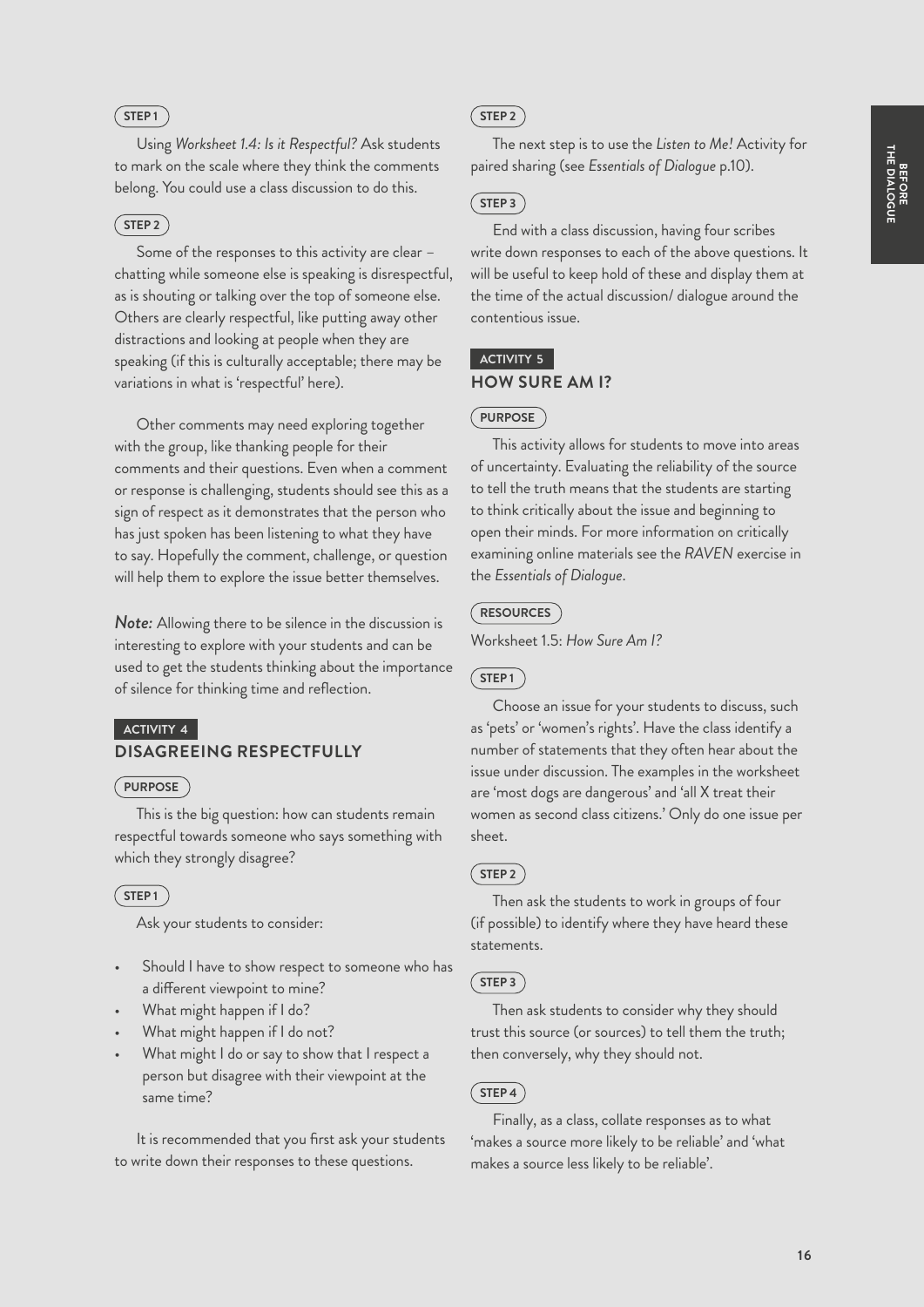#### **ACTIVITY 6**

## **BLACK, WHITE, AND GREY IN-BETWEEN**

**RESOURCES**

Worksheet 1.6: *Black, White, and Grey In-Between*

## $(STEP1)$

Give your students Worksheet 1.6 and ask them to fill in each column about the issue that you are about to discuss.

Students should spend more than a few moments on this. Ideally, it should be something that they come back to time and again as they prepare for the discussion. It may also be a useful tool for them to reflect on during the discussion or at the end of the discussion.

## **ACTIVITY 7 THE GOOD SHIP 'MY OPINIONS'**

#### **PURPOSE**

The main purpose of this activity is for the students to explore how their values are formed and how these feed into their opinions. When their opinions are challenged and they react emotionally to this, hopefully, they will be able to see that what they feel as being threatened are their values. Students need to learn to be honest about articulating this threat to both themselves (internal self-talk) and to one another.

### **RESOURCES**

Worksheet 1.7: *The Good Ship 'My Opinions'*

## $(STEP1)$

Give your students a picture of the container ship. In the containers, students are to add some things they would like others to know about the issue and what they would like to say. They can complete as many of these boxes as they want.

## **STEP 2**

In the hold, students should make the link between what they would like others to know and what they would like to say with their opinions and values. These statements should start with:

- I believe that...
- I think that…
- I hold this dear...
- I suppose that…

#### $($  STEP 3  $)$

Then students think about what they have put into their containers and the hold, focusing on what has influenced them in this thinking. If they have completed Activity 5 they can refer to this to help them. Encourage your students to think about how their identity might be tied up with this issue, whether they feel under peer pressure or family pressure to represent a certain viewpoint. They can consider what they read and see online (which YouTube channels they watch, who they follow on Instagram, Snapchat, or Twitter). These thoughts can be added creatively in the form of currents under the sea (long-term influences), rocks (specific events), and sea life.

## $(STEP 4)$

This may well be an activity that remains personal and that the students do not share in discussion with anyone else. If you do want a discussion at the end of the activity you could ask the students if they learned anything about themselves by doing this activity.

If your class is happy to share with you and with one another this could make a beautiful class display and act as a reminder to be mindful of our influences when discussing difficult topics.

## **ACTIVITY 8 RESPONSE VS REACTION**

#### **RESOURCES**

Worksheet 1.8: *Response vs Reaction*

#### **STEP 1**

Encourage your students to think about the statements on the worksheet and to organise them into 'reactionary statements' and 'responses'.

#### $(STEP 2)$

Some of the statements on the worksheet are straightforward. Ask your students: which ones were more ambiguous and what else might impact how the statement is meant or received?

#### $($  STEP 3  $)$

In addition to understanding 'response' from 'reaction' it is worth investing some time so that students can also identify what is going to get them into a state of heightened emotion prior to the discussion. What are their triggers with this issue? Are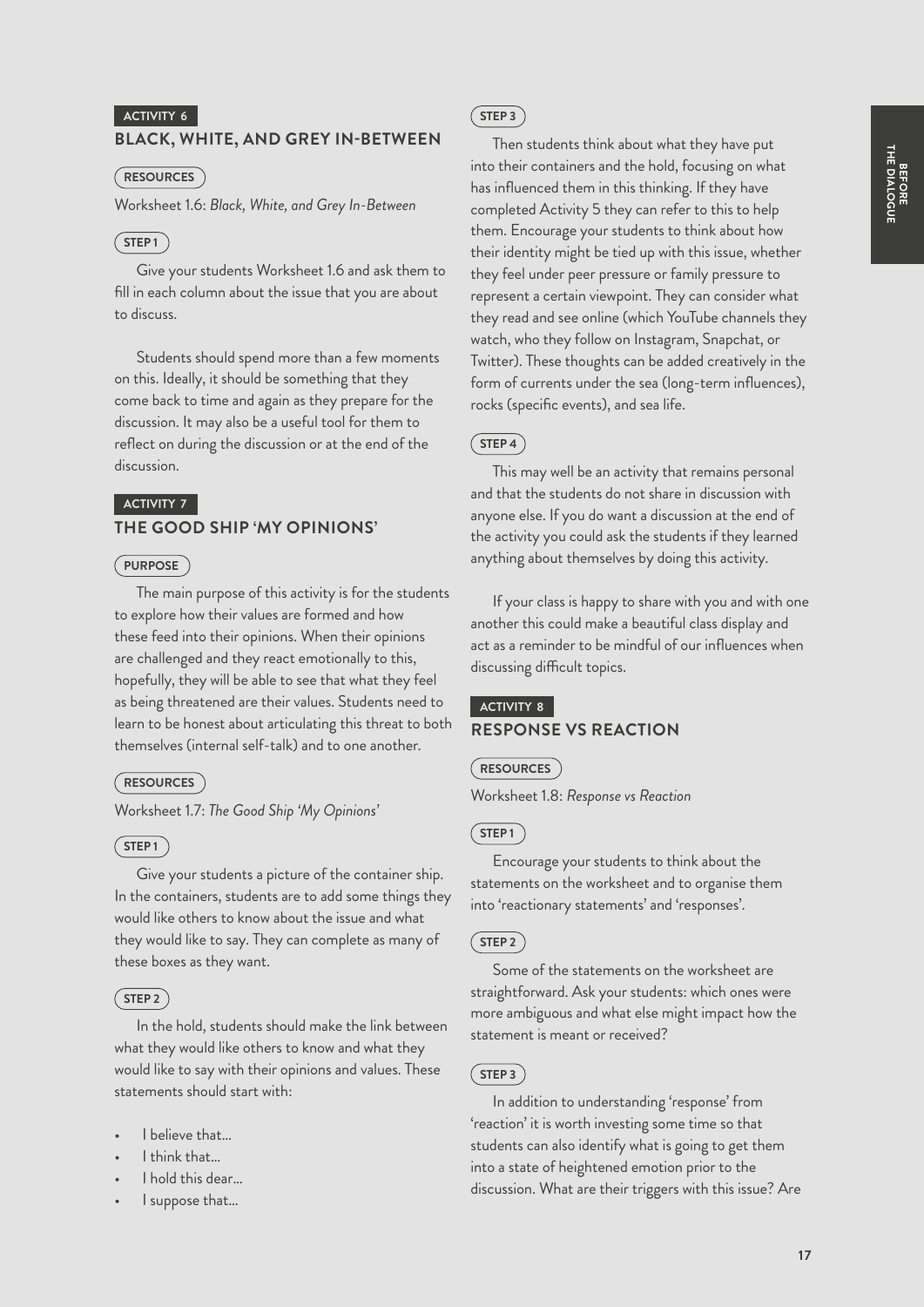there key words that upset them? Some examples or stories? Certain actors and players associated with this issue?

## **ACTIVITY 9**

## **TRIGGERS**

## $(STEP1$

Have your students compile a list of words, phrases, terms, people that cause them to react in an emotional way. Get them to focus on their emotional reaction to these words, terms, phrases, or names. Then ask them to describe what happens inside them, physiologically, when they hear this term, phrase or name. For example:

| Key<br>Term,<br>Name or<br>Phrase | Emotional<br>Reactions                                                                                                                                                                                                                                                                                                                                | Physical<br>Reactions                                                                                                                                                                                                                                                                                   |
|-----------------------------------|-------------------------------------------------------------------------------------------------------------------------------------------------------------------------------------------------------------------------------------------------------------------------------------------------------------------------------------------------------|---------------------------------------------------------------------------------------------------------------------------------------------------------------------------------------------------------------------------------------------------------------------------------------------------------|
| Example                           | Proud, happy,<br>superior,<br>disappointment,<br>supported,<br>joy, disgust,<br>righteous,<br>calm, pleased,<br>assured, inferior,<br>attacked,<br>embarrassment,<br>outrage, guilty,<br>undermined,<br>worried, giddy,<br>frustrated,<br>pessimistic,<br>optimistic,<br>surprise, shock,<br>glad, pity,<br>compassion,<br>nervous, shame,<br>anxiety | Heat in face,<br>heart racing or<br>pounding, pulse<br>rate (calm,<br>racing), smiling,<br>sitting tall,<br>upright, arms<br>and legs, spread<br>out, dry mouth,<br>breathlessness,<br>tearful, lost for<br>words, raised<br>voice, pointing,<br>standing,<br>gesticulating,<br>stillness,<br>twitching |

## **STEP 2**

Following on from this activity, students should consider ways in which they can regularly 'check their emotional thermometer' during a discussion and manage how they are feeling. The key to understanding how they are reacting to the discussion is to be still and listen to their bodies, then to identify the emotions, and then to engage in some 'positive self-talk'. For example:

*My heart is racing and I feel quite breathless while I am listening to this. This tells me that this issue is really important to me. I am afraid some of my key values are under attack. I need to think of how I can explain my opinion and my values in a way that is clear to other people in the group.*

## Or

*I keep pointing at people I am addressing and sitting on the edge of my chair when speaking. I know this is because I think that what X is saying is wrong and this makes me feel very frustrated and angry with her. I need to let her know I am frustrated without being rude towards her. I need to explain my reasons for disagreeing with her point of view without upsetting or intimidating others in the group by my behaviour.*

## **ACTIVITY 10 INSTABILITY**

## $G$ **STEP1**

If your students did Activity 7: *The Good Ship 'My Opinions'*, they can add to their diagram their triggers in the form of weather that may cause their ship to become unstable. Then they need to think about what they can do, in terms of self-talk, to navigate themselves through the storm.

## **ACTIVITY 11 CONDITIONING US NOT TO LISTEN WELL**

## $\binom{6}{5}$

Explain to your students that we are surrounded with examples on TV, on the radio, and by watching some of our politicians of how not to listen.

## **STEP 2**

Show them a few examples from around the world, either from the below or ones you find yourself to demonstrate how conditioned we are to not listening:

- UK House of Commons: [https://youtu.be/](https://youtu.be/mEzA7fH7v1I) [mEzA7fH7v1I](https://youtu.be/mEzA7fH7v1I)
- Jordanian politicians in a notorious TV debate: <https://youtu.be/2edtLzQeMMY>
- US TV interview on gun control: *[https://youtu.be/](https://youtu.be/Q2btKEnfuA4 ) [Q2btKEnfuA4](https://youtu.be/Q2btKEnfuA4 )*

We are sure you will find lots of examples in your own region.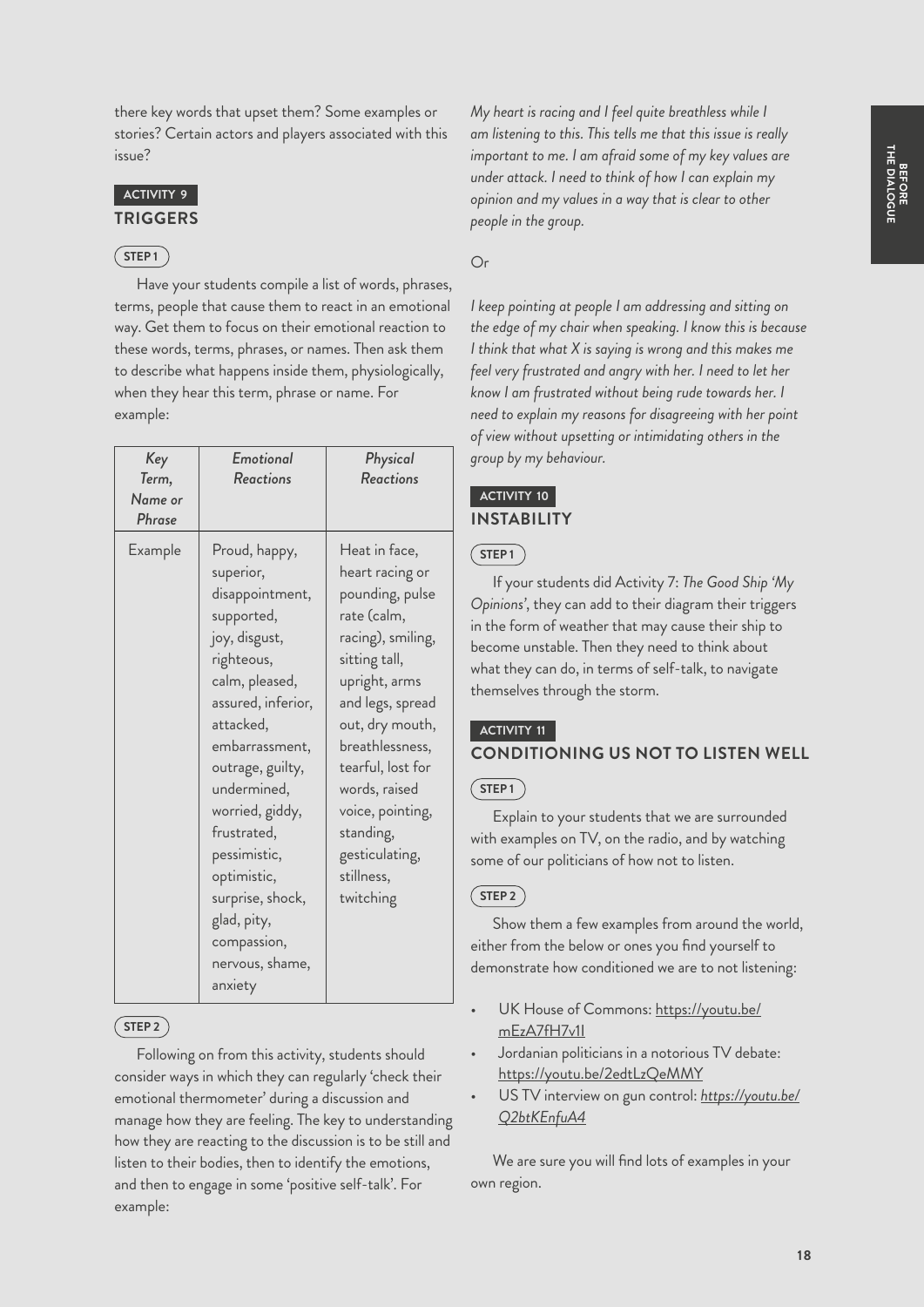## $(STEP3)$

Issacs quotes someone he knew say, "People do not listen, they reload."7 Ask your students what is meant by this statement.

## $(STEP4)$

Ask your students if they can think of an example from their own experience or from something they have seen or heard, where they felt people were reloading, rather than listening to one another. Being able to identify your own and clarify the intentions of others in a dialogue is an important skill. You may refer to this when facilitating the dialogue – there is guidance on how to do this in the 'handling the heat' section, specifically in Chapter 2.

## **ACTIVITY 12 CLEAR INTENTIONS**

#### **RESOURCES**

Worksheet 1.9: *Clear Intentions*

## $(STEP1)$

Ask your students to complete Worksheet 1.9: *Clear Intentions* before entering into your classroom discussion. They should note how they feel about the statements in the worksheet by ticking the relevant box.

## **Q**Tip

It might work best if the responses are not worked on collaboratively but shared afterwards if there is some sharing in pairs or small groups about what they have learned by going through this activity.

## **ACTIVITY 13 ASKING AUTHENTIC QUESTIONS**

#### **PURPOSE**

A crucial part of having an authentic voice is being able to ask authentic questions. These are questions that are loaded neither with an assumption nor a judgment. Make your students familiar with spotting assumptions and judgments in questions. Have them consider what is really being asked and how to ask that in a more open way. This activity helps students to turn an assumptive or judgemental question into an authentic question.

## **RESOURCES**

Worksheet 1.10: *Asking Authentic Questions* Worksheet 1.11: *Asking Authentic Questions Teacher Help Sheet*

## **STEP 1**

Ask students to complete the sections in Worksheet 1.10: *Asking Authentic Questions*. They should find and write out the assumptions or judgments and then rewrite the question so that understanding and is authentic.

<sup>7</sup> Isaacs, William, Dialogue: The Art Of Thinking Together. (New York: Random House, 1999), 19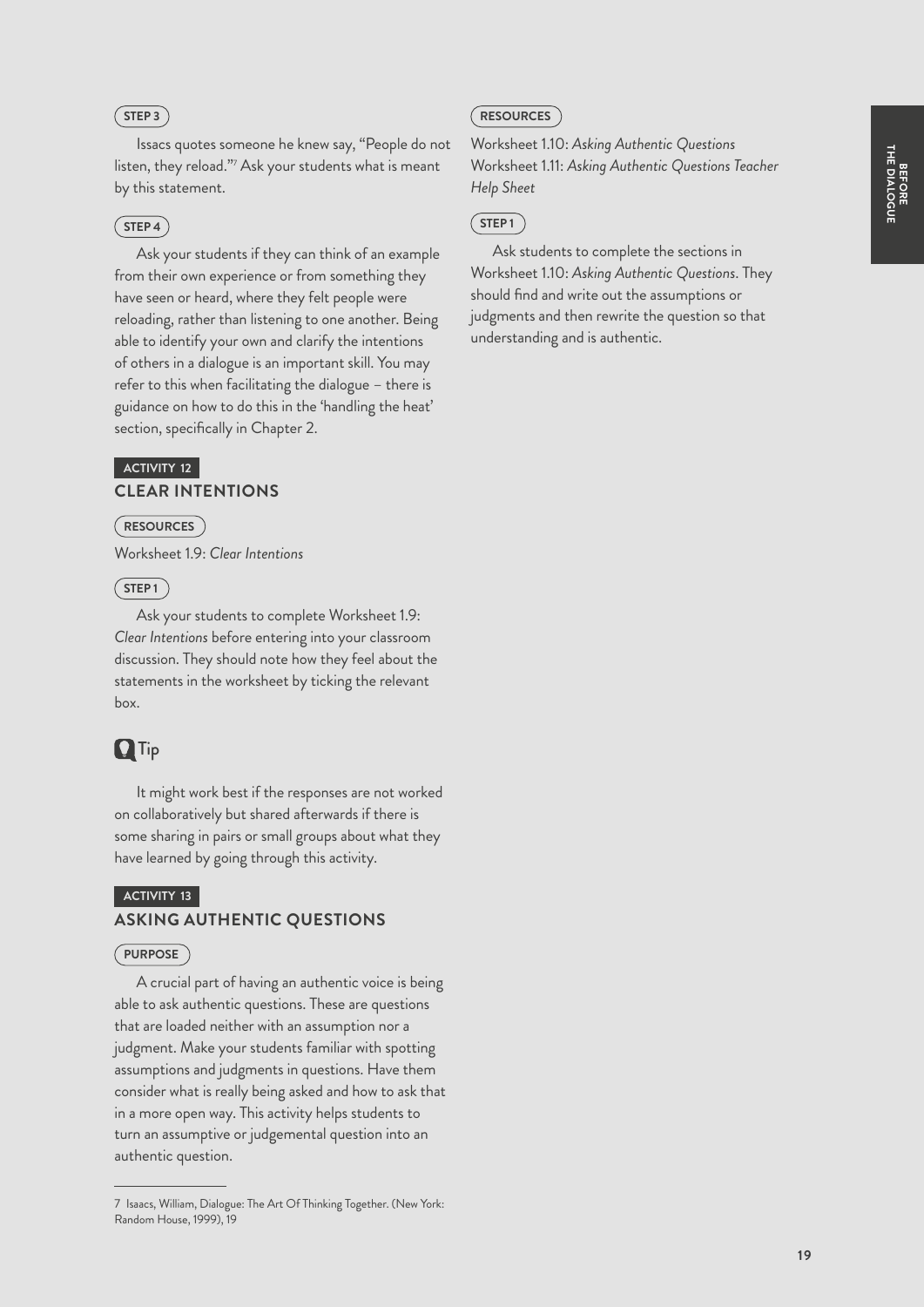## **SHOWING RESPECT**

| <b>RESPECT FOR</b>                                | <b>EXAMPLE</b> | <b>WHAT I DO</b><br>(DID) | WHY I DO (DID)<br><b>THIS</b> | <b>WHAT WOULD</b><br><b>HAPPEN IF I DID</b><br><b>NOT DO THIS?</b> |
|---------------------------------------------------|----------------|---------------------------|-------------------------------|--------------------------------------------------------------------|
| A place                                           |                |                           |                               |                                                                    |
| A book                                            |                |                           |                               |                                                                    |
| An object                                         |                |                           |                               |                                                                    |
| An event                                          |                |                           |                               |                                                                    |
| A person of<br>authority                          |                |                           |                               |                                                                    |
| A person not of<br>authority                      |                |                           |                               |                                                                    |
| A person with a view<br>different to my own       |                |                           |                               |                                                                    |
| A person I think /<br>thought of as my<br>'enemy' |                |                           |                               |                                                                    |
|                                                   |                |                           |                               |                                                                    |
|                                                   |                |                           |                               |                                                                    |
|                                                   |                |                           |                               |                                                                    |
|                                                   |                |                           |                               |                                                                    |
|                                                   |                |                           |                               |                                                                    |
|                                                   |                |                           |                               |                                                                    |
|                                                   |                |                           |                               |                                                                    |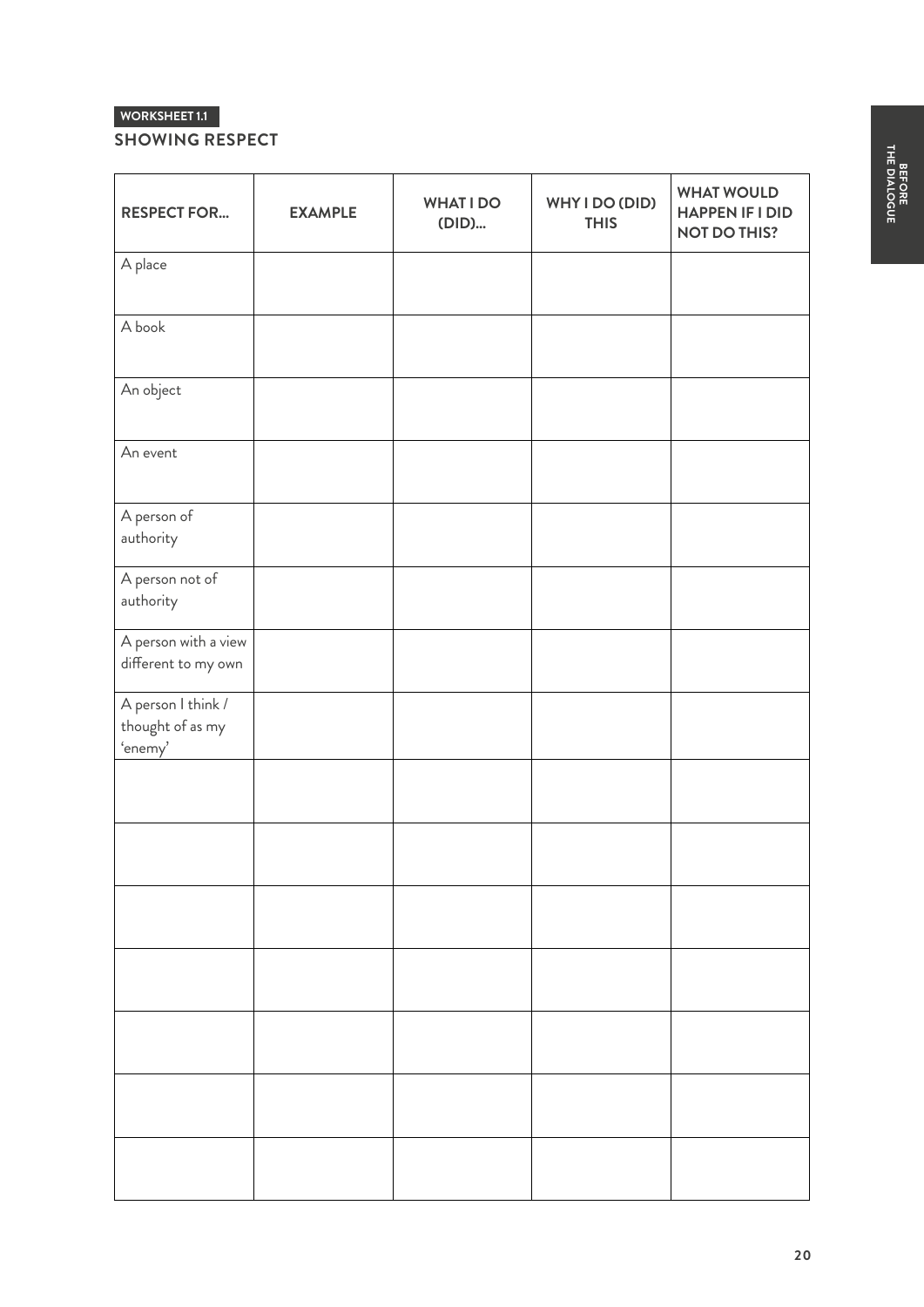**WHAT DOES RESPECT LOOK LIKE?**

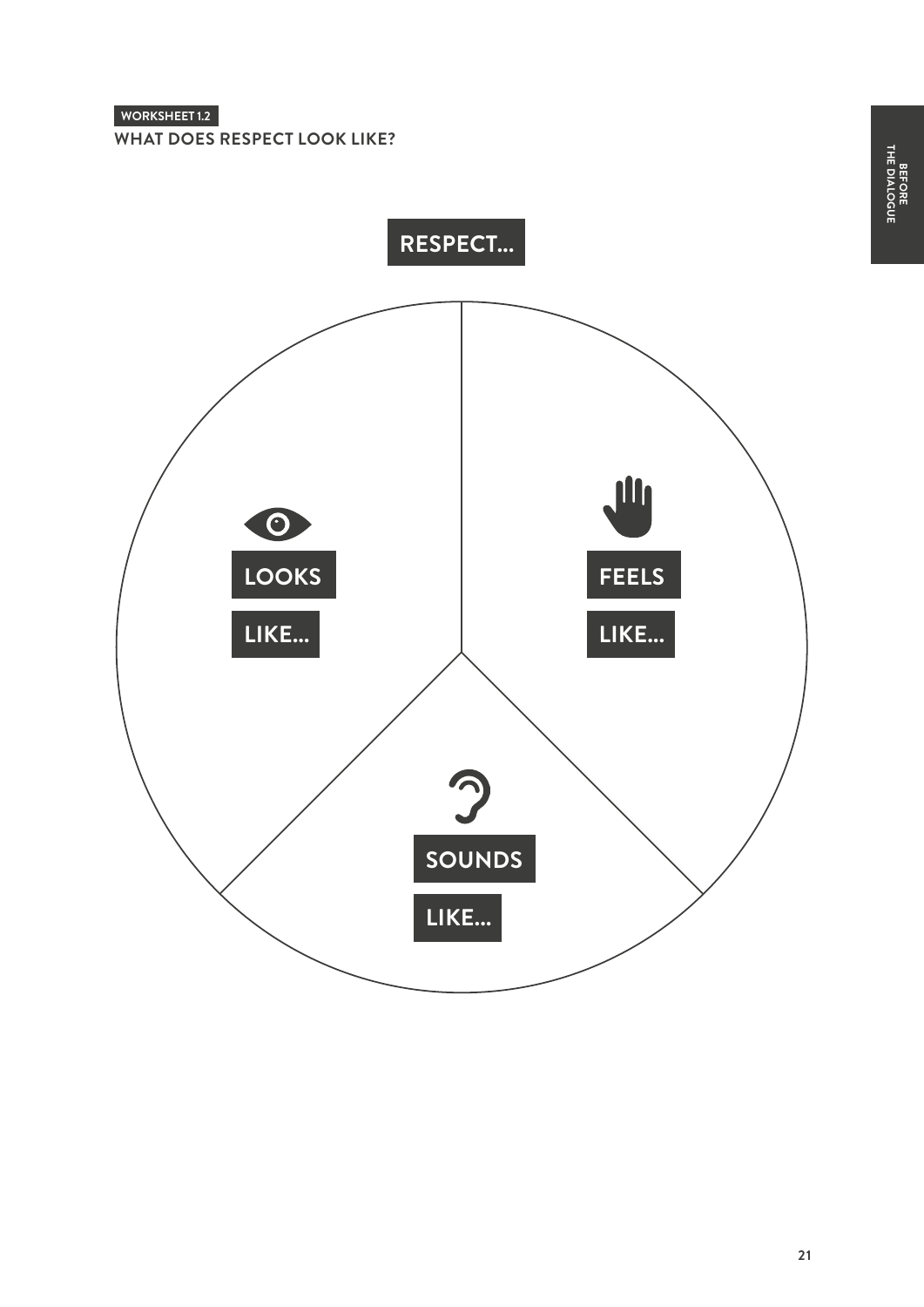## **R.E.S.P.E.C.T. PRINCIPLES FOR DIALOGUE**

Dialogue enables us to talk about culture and identity, but we recommend that it always emphasises faith and belief, because those two things can play a very positive role in our world, yet are almost always referred to in a negative way. Dialogue emphasises similarity and difference; finding the ways in which we are similar to other people is often easy but discovering the ways in which we are different gives us much more opportunity to learn. Diversity is something that we should celebrate. We have a number of principles that support all our work. These are summed up in the acronym R.E.S.P.E.C.T.



**RESPECT:** We treat everyone with respect; we don't have to agree with one another all the time, but we should always treat one another with respect.



**EDUCATION:**No matter how old or experienced we are, we all continue learning. We can always learn from one another and share a responsibility to teach others about the things that are precious to us.



**SAFETY:** We know that people can only flourish when they are safe. We want everyone who takes part in dialogue to feel safe: students safe to openly share their ideas, teachers safe in the knowledge that they are well-supported, principals and parents safe that the programme is educationally beneficial for all their students.

**P**

**PERSPECTIVE:** We want to help people make dialogue work in their individual circumstances rather than forcing everyone to do the same thing. We know that sometimes we have to be patient as schools find the best way to do that.

**E**

**EMPATHY:** Being open to looking at the world through someone else's eyes gives us new ways to understand the world and helps us to learn and grow. We don't have to accept everything we encounter; sometimes the thing we learn is that we are different and disagree.

**C**

**COMPASSION:** We create opportunities for our young people to actively engage in their communities, working with others of different faiths and beliefs to address pressing issues and make the world a better place.



**TRUST:** The key to any relationship is trust. Dialogue is about building trust that we will always treat one another respectfully, openly, and honestly, and that we will always listen to each other's values and beliefs.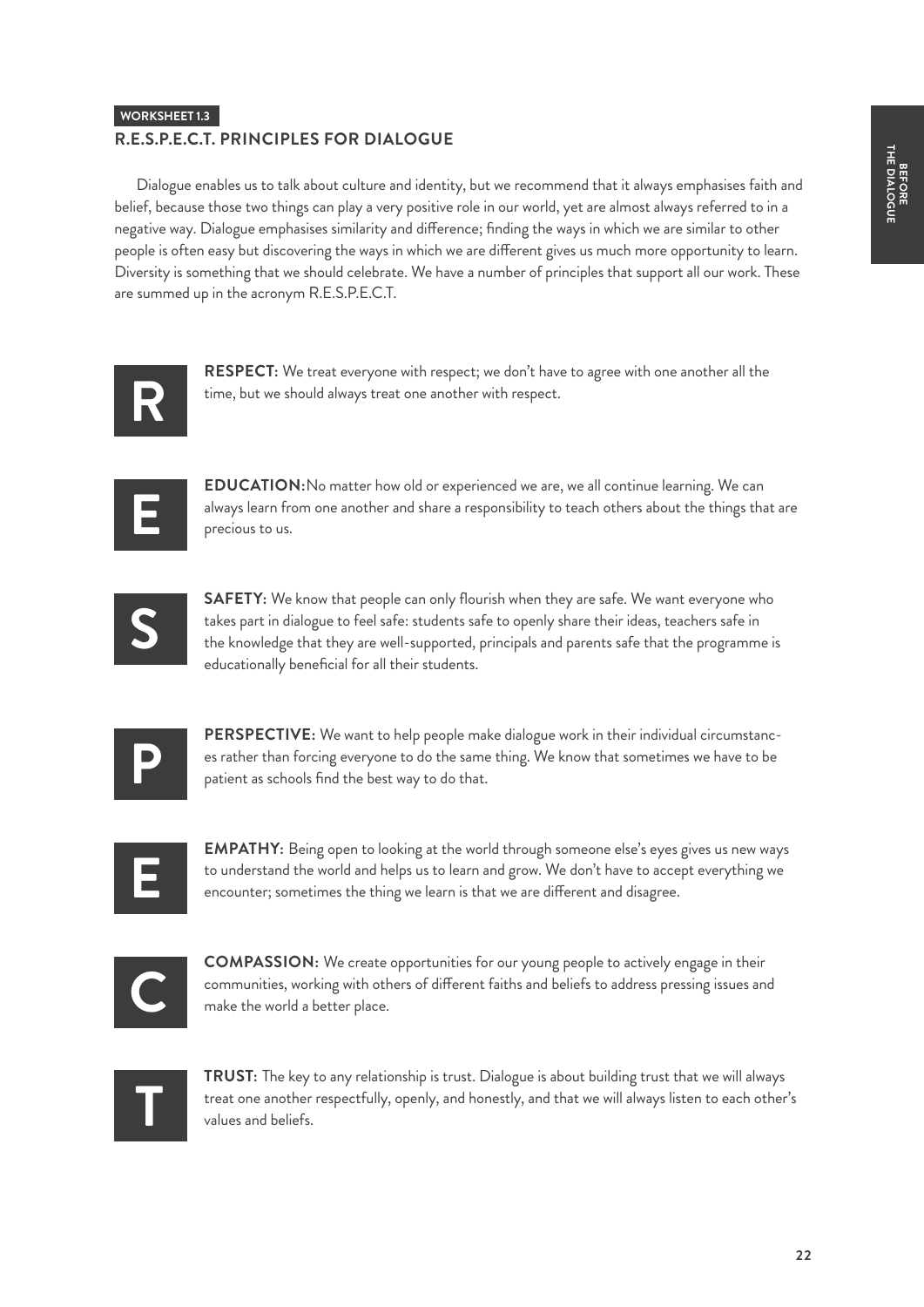## **IS IT RESPECTFUL?**

| Mark on the scale where you think the comments belong:         |
|----------------------------------------------------------------|
| <sup>1</sup> Fiddling with an object while someone is speaking |
| 2 Chatting to someone else while someone is speaking           |
| <b>3</b> Looking at the person who is speaking                 |
| 4 Speaking for more than 20% of the discussion time            |
| 5 Thanking someone for their comment and/ or explanation       |
| <sup>6</sup> Disagreeing with someone's idea                   |
| 7 Agreeing with someone's idea                                 |
| 8 Telling someone they are an idiot                            |
| 9 Telling yourself your ideas are not worth saying out loud    |
| 10 Shouting                                                    |
| 11 Waving your arms around while speaking                      |
| 12 Saying sorry if someone is offended by what you say         |
| 13 Thanking people for their question                          |
| 14 Talking over the top of someone else                        |
| <sup>15</sup> Allowing there to be silence in the discussion   |
| 16 Putting away distractions like phones                       |
|                                                                |

**VERY RESPECTFUL**

◯

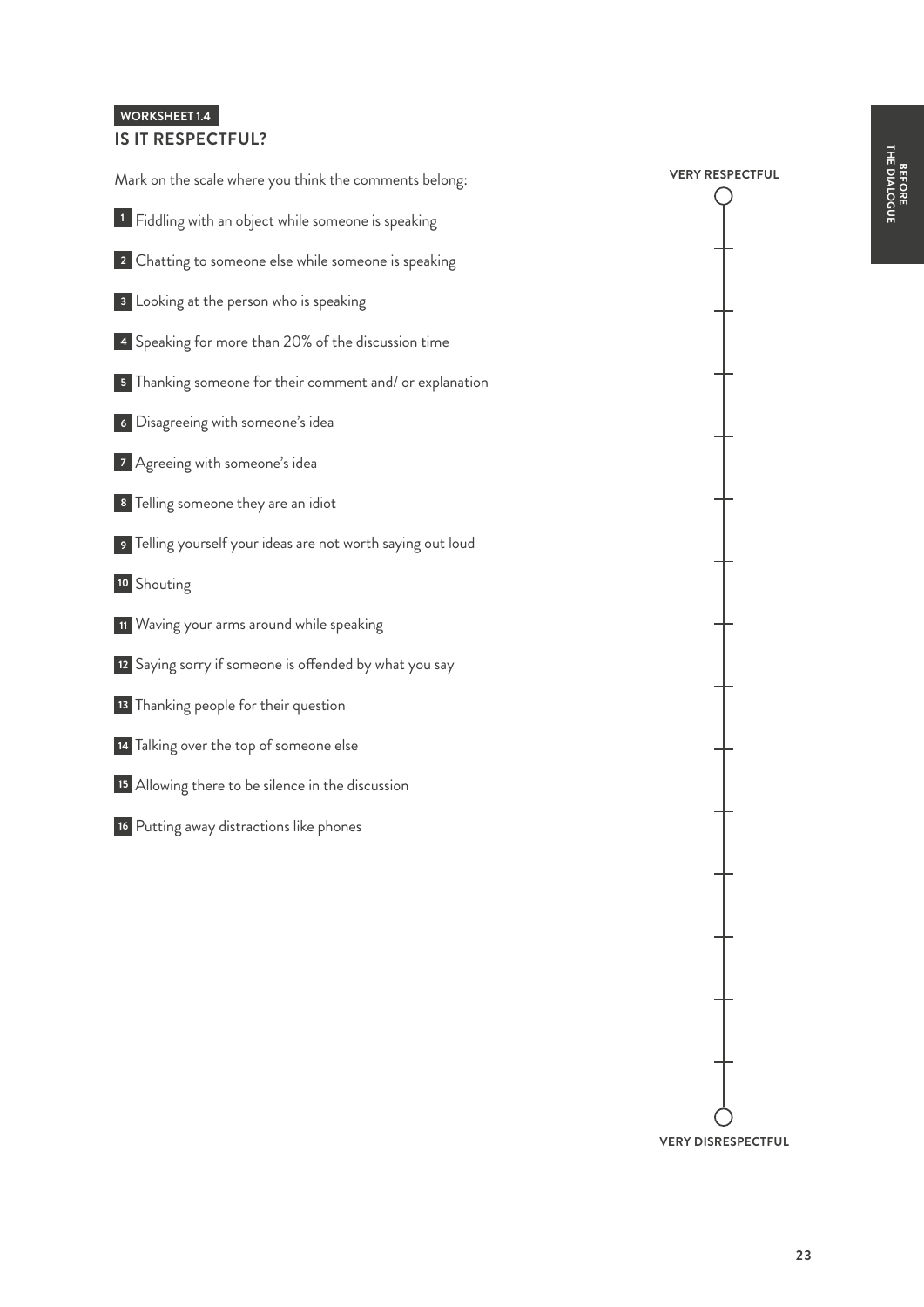## **HOW SURE AM I?**

| <b>STATEMENT ABOUT</b><br><b>THE ISSUE</b>                    | <b>SOURCE OF</b><br><b>INFORMATION</b> | <b>WHY I SHOULD TRUST</b><br><b>THIS SOURCE</b>                                     | <b>WHY I SHOULD</b><br><b>QUESTION THIS</b><br><b>SOURCE</b>                                                             |
|---------------------------------------------------------------|----------------------------------------|-------------------------------------------------------------------------------------|--------------------------------------------------------------------------------------------------------------------------|
| Most dogs are dangerous                                       | TV documentary about<br>dangerous dogs | The programme was on<br>a new channel and by a<br>respected documentary<br>reporter | The title of the<br>programme was about<br>dangerous dogs and they<br>did not talk about all<br>different breeds of dogs |
| All X people treat their<br>women as second class<br>citizens | All my family say this                 | They're my family.<br>They would not tell me<br>something that is not<br>true       | None of us have ever<br>met an X                                                                                         |
|                                                               |                                        |                                                                                     |                                                                                                                          |
|                                                               |                                        |                                                                                     |                                                                                                                          |
|                                                               |                                        |                                                                                     |                                                                                                                          |
|                                                               |                                        |                                                                                     |                                                                                                                          |
|                                                               |                                        |                                                                                     |                                                                                                                          |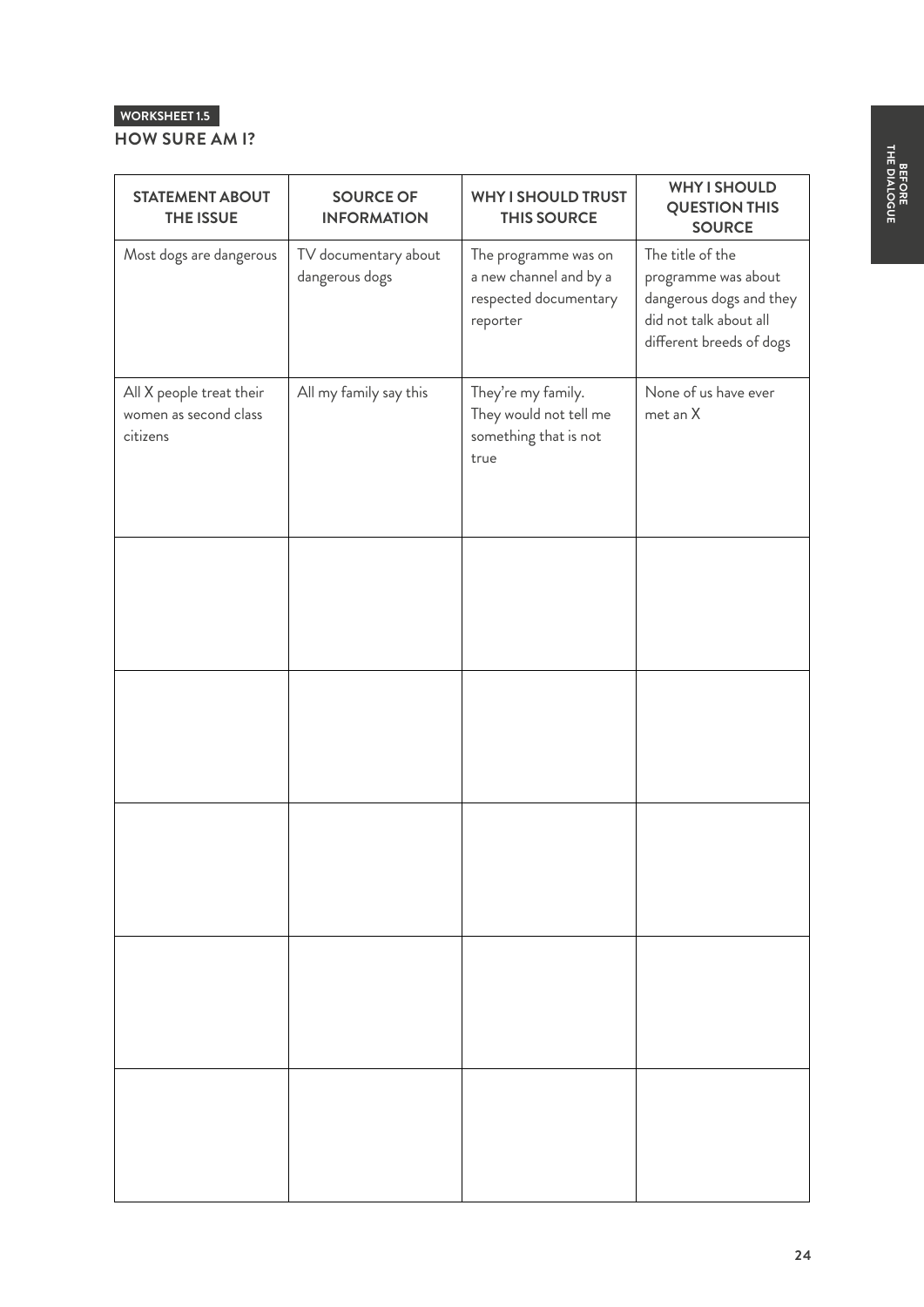## **WORKSHEET 1.6 BLACK, WHITE, AND GREY IN-BETWEEN**

| Things I have heard about this issue<br>that I know to be untrue | Things I am unsure about<br>regarding this issue | Things I have heard about this issue<br>that I know to be true |
|------------------------------------------------------------------|--------------------------------------------------|----------------------------------------------------------------|
|                                                                  |                                                  |                                                                |
|                                                                  |                                                  |                                                                |
|                                                                  |                                                  |                                                                |
|                                                                  |                                                  |                                                                |
|                                                                  |                                                  |                                                                |
|                                                                  |                                                  |                                                                |
|                                                                  |                                                  |                                                                |
|                                                                  |                                                  |                                                                |
|                                                                  |                                                  |                                                                |
|                                                                  |                                                  |                                                                |
|                                                                  |                                                  |                                                                |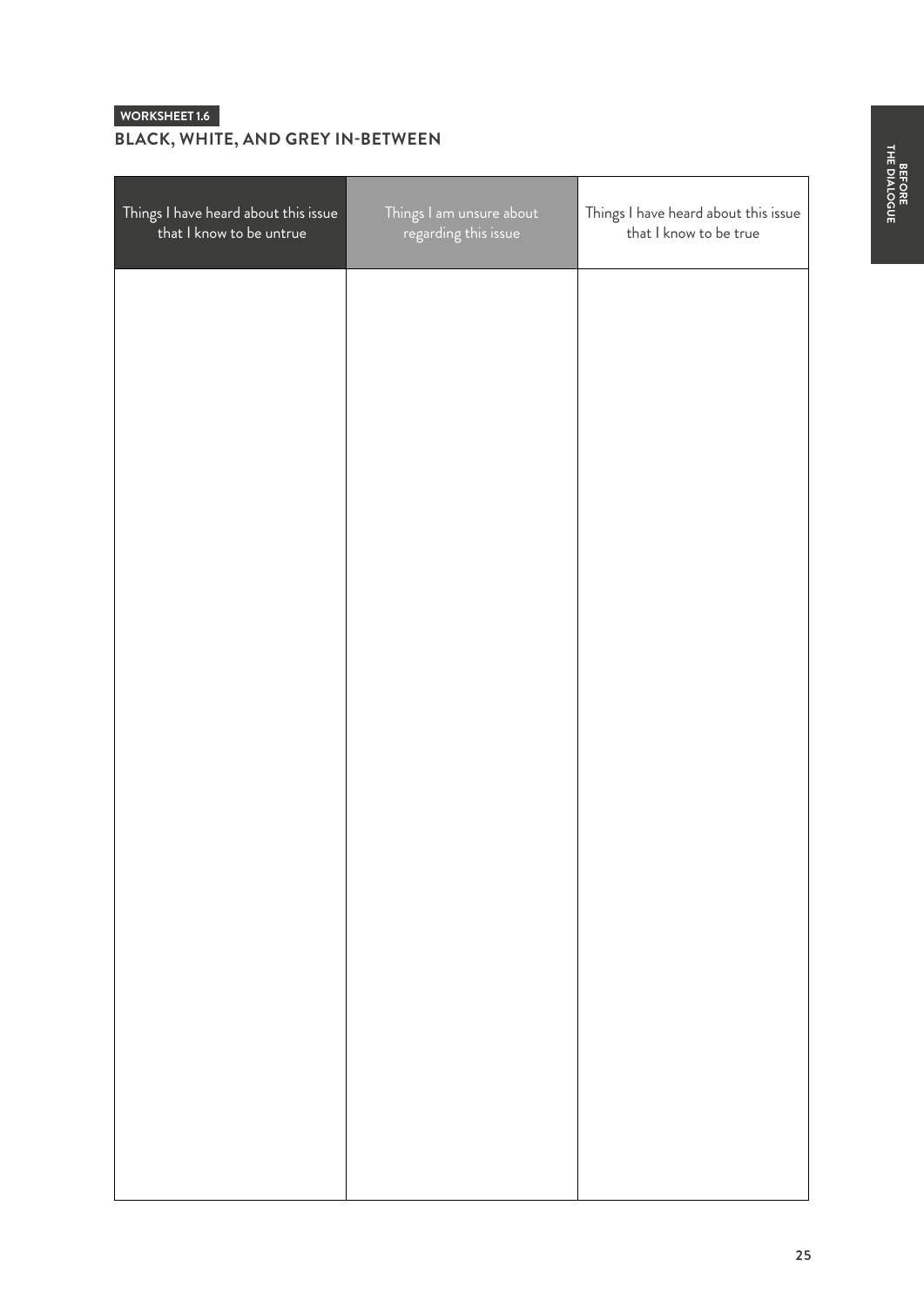**THE GOOD SHIP 'MY OPINIONS'**

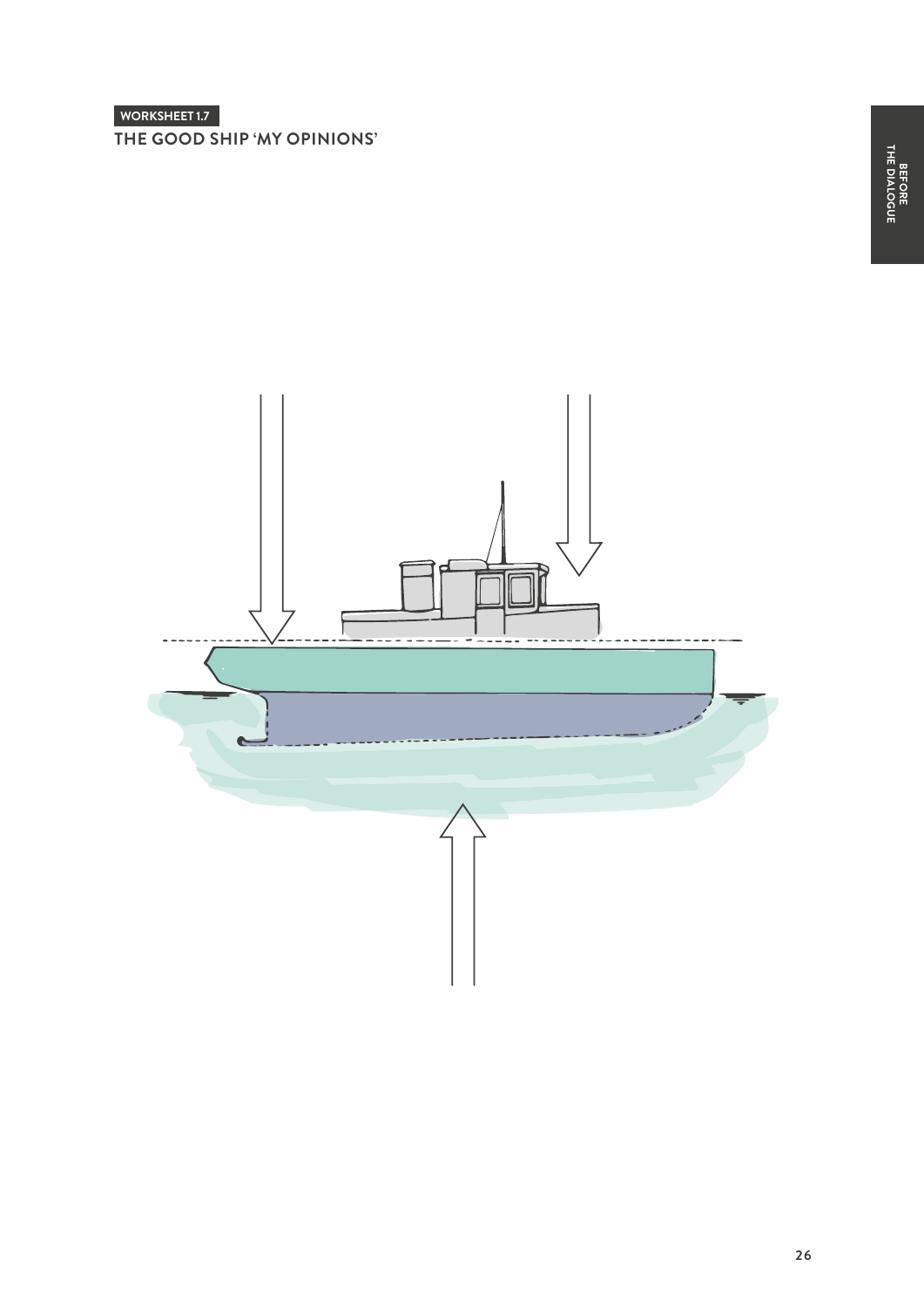**RESPONSE VS REACTION**

| <b>I DON'T AGREE WITH YOU</b><br><b>ON THAT POINT</b>              | THAT HAS REALLY MADE ME THINK<br><b>ABOUT THE ISSUE IN A</b><br><b>DIFFERENT WAY</b> |
|--------------------------------------------------------------------|--------------------------------------------------------------------------------------|
| THAT IS AN IGNORANT THING TO SAY                                   | <b>I CAN'T BELIEVE YOU JUST</b><br><b>SAID THAT</b>                                  |
| <b>I HAVE HEARD THAT SAID BEFORE</b><br>BY PEOPLE WHO ARE LIKE YOU | ALL OF YOU ALWAYS SAY THAT                                                           |
| <b>WHAT A STUPID THING TO SAY</b>                                  | <b>YOU'RE STUPID</b>                                                                 |
| <b>THAT'S REALLY DIFFICULT FOR</b><br><b>ME TO HEAR</b>            | <b>THAT'S NOT TRUE</b>                                                               |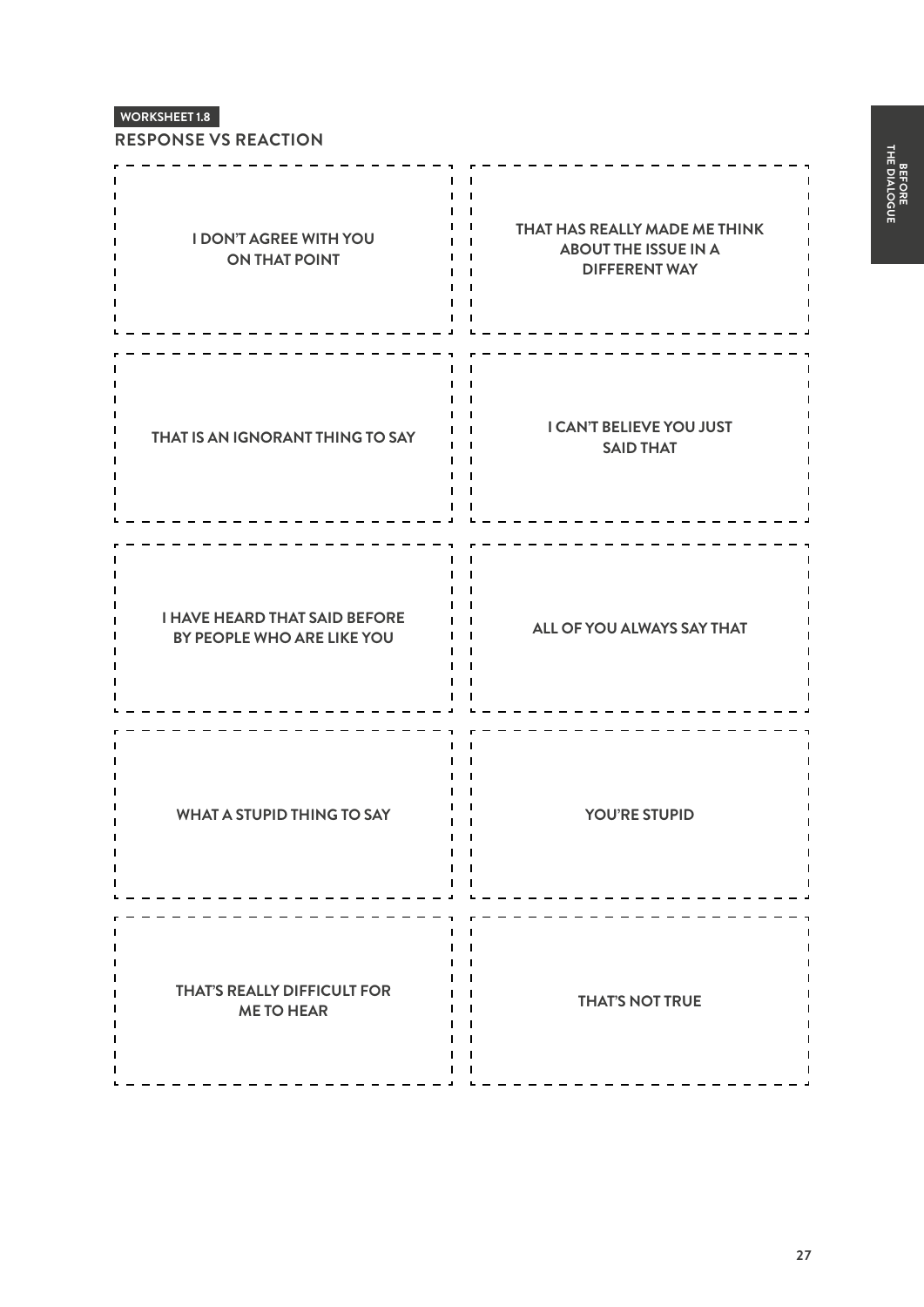| <b>CLEAR INTENTIONS</b> |  |
|-------------------------|--|
|-------------------------|--|

| <b>STATEMENT</b>                                                                                 | <b>I TOTALLY</b><br><b>AGREE</b> | <b>I AGREE</b> | <b>NOT</b><br><b>IMPORTANT</b> | <b>I DISAGREE</b> | <b>I TOTALLY</b><br><b>DISAGREE</b> |
|--------------------------------------------------------------------------------------------------|----------------------------------|----------------|--------------------------------|-------------------|-------------------------------------|
| I want to learn what others have<br>to say about this issue.                                     |                                  |                |                                |                   |                                     |
| I want to let others know where I<br>stand on this issue.                                        |                                  |                |                                |                   |                                     |
| I want others to know how I feel<br>about this issue.                                            |                                  |                |                                |                   |                                     |
| I want to persuade others in the<br>group that I am right.                                       |                                  |                |                                |                   |                                     |
| I want my views to be<br>challenged.                                                             |                                  |                |                                |                   |                                     |
| I want others to think that I am<br>really clever.                                               |                                  |                |                                |                   |                                     |
| I won't say anything that might<br>get me into trouble.                                          |                                  |                |                                |                   |                                     |
| I want to destroy some people's<br>arguments.                                                    |                                  |                |                                |                   |                                     |
| I want to share what I have read<br>or heard about this issue from<br>people / sources I admire. |                                  |                |                                |                   |                                     |
| I want to use this discussion to<br>make some friends.                                           |                                  |                |                                |                   |                                     |
| I want to bring peace when there<br>are tensions in this discussion.                             |                                  |                |                                |                   |                                     |
| I want to impress the teacher.                                                                   |                                  |                |                                |                   |                                     |
| I don't want to say anything.                                                                    |                                  |                |                                |                   |                                     |
| I want to look cleverer than the<br>teacher.                                                     |                                  |                |                                |                   |                                     |
| I don't want anyone to know how<br>this issue makes me feel.                                     |                                  |                |                                |                   |                                     |
| I want to know what others think<br>about what I believe about this<br>issue.                    |                                  |                |                                |                   |                                     |
| I want to upset those who have<br>different views than me.                                       |                                  |                |                                |                   |                                     |
| want some answers to<br>questions I have about this issue.                                       |                                  |                |                                |                   |                                     |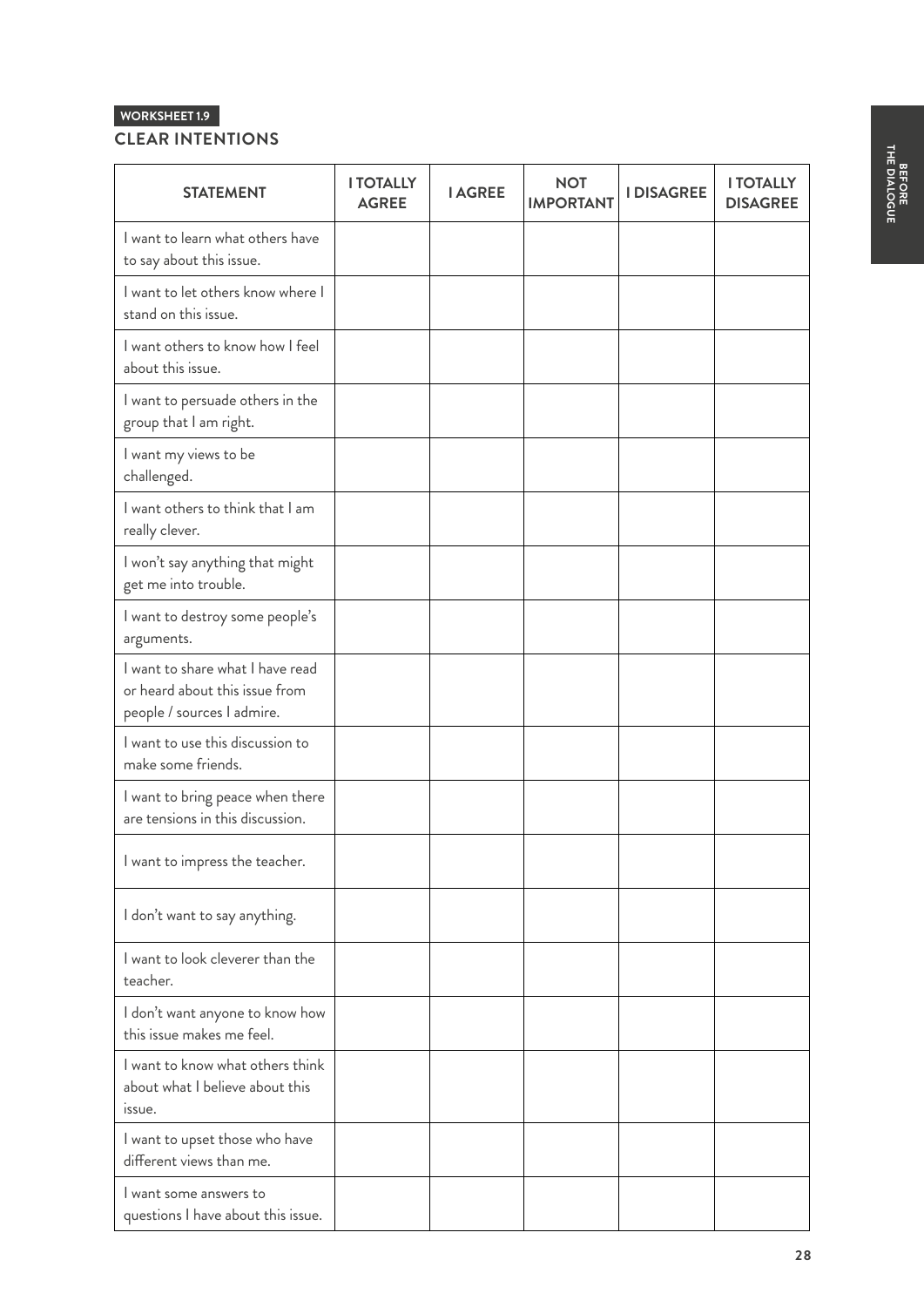## **ASKING AUTHENTIC QUESTIONS**

| <b>ORIGINAL QUESTION</b>                                                                                                               | <b>JUDGEMENT OR</b><br><b>ASSUMPTION INHERENT IN</b><br><b>QUESTION</b> | <b>REWRITING OF THE</b><br><b>QUESTION TO MAKE IT</b><br><b>AUTHENTIC</b> |
|----------------------------------------------------------------------------------------------------------------------------------------|-------------------------------------------------------------------------|---------------------------------------------------------------------------|
| Don't you think it is disgusting<br>that politicians have recently got<br>a pay rise while there are people<br>begging on the streets? |                                                                         |                                                                           |
| It's demeaning for women to<br>have to cover their heads, isn't it?                                                                    |                                                                         |                                                                           |
| The US incarcerates more than<br>any other country, why is it such<br>an unsafe place to live?                                         |                                                                         |                                                                           |
| No other country cares about<br>refugees as much as we do, do<br>they?                                                                 |                                                                         |                                                                           |
| You do know about the conspira-<br>cy behind that, don't you?                                                                          |                                                                         |                                                                           |
| Don't you feel sorry for people<br>who are not true believers?                                                                         |                                                                         |                                                                           |
| When are religious people going<br>to wake up and realise there is no<br>such thing as a God?                                          |                                                                         |                                                                           |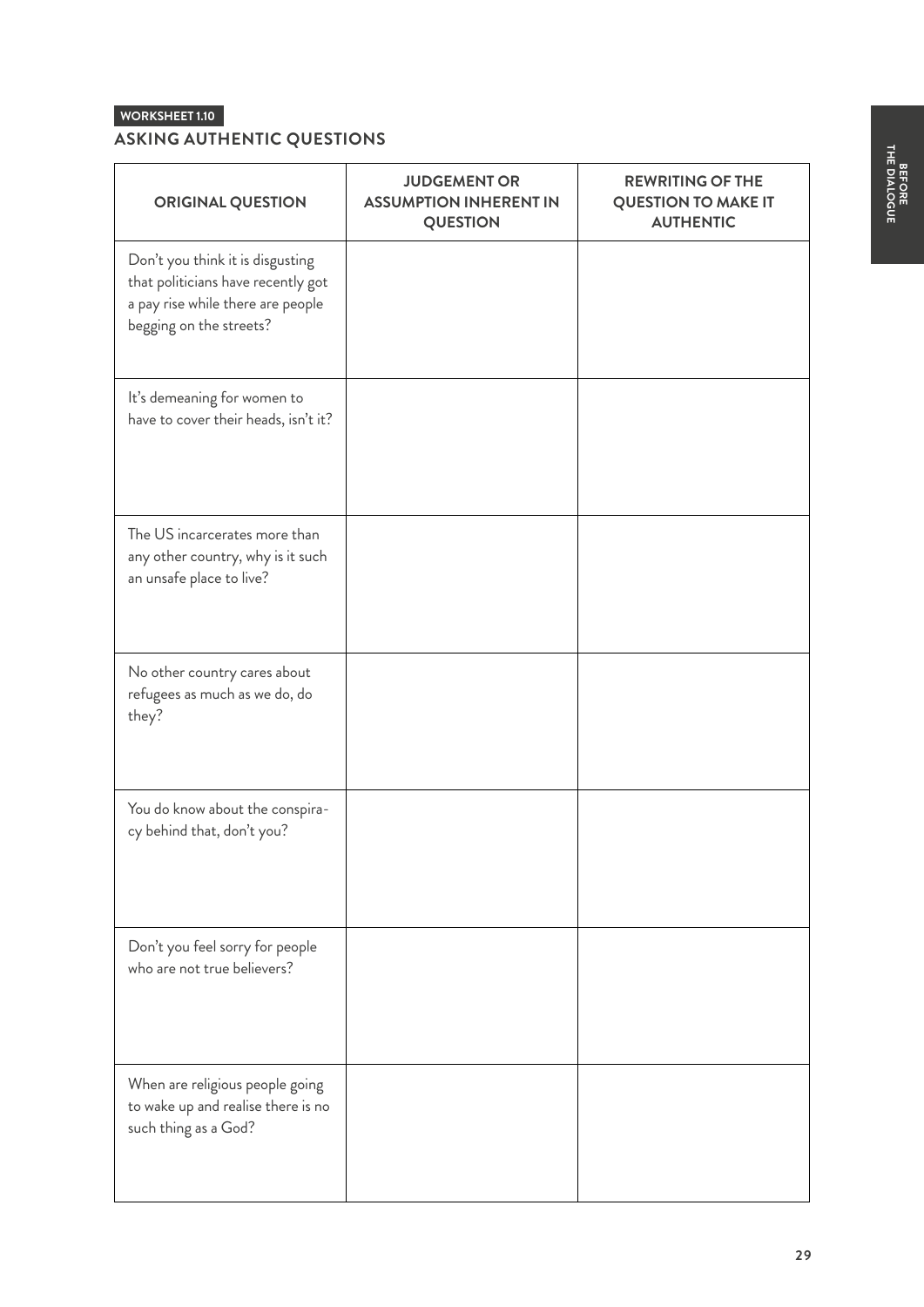## **ASKING AUTHENTIC QUESTIONS: TEACHER HELP SHEET**

| <b>ORIGINAL QUESTION</b>                                                                                                               | <b>JUDGEMENT OR</b><br><b>ASSUMPTION INHERENT IN</b><br><b>QUESTION</b>                                                                                     | <b>REWRITING OF THE</b><br><b>QUESTION TO MAKE IT</b><br><b>AUTHENTIC</b>                                                                              |
|----------------------------------------------------------------------------------------------------------------------------------------|-------------------------------------------------------------------------------------------------------------------------------------------------------------|--------------------------------------------------------------------------------------------------------------------------------------------------------|
| Don't you think it is disgusting<br>that politicians have recently got<br>a pay rise while there are people<br>begging on the streets? | Judgment: It is disgusting that<br>Politicians have got a pay rise;<br>this money should be used for<br>social justice issues like helping<br>the homeless. | Do you think it was right for<br>Politicians to get a pay rise?                                                                                        |
| It's demeaning for women to<br>have to cover their heads, isn't it?                                                                    | Judgment: It is demeaning for<br>women to cover their heads.                                                                                                | Why do some women cover their<br>heads, I wonder?                                                                                                      |
| The US incarcerates more than<br>any other country, why is it such<br>an unsafe place to live?                                         | Judgment: Because the US has a<br>large prison population, it must<br>be an unsafe place to live.                                                           | There may well be two questions<br>here: Is the US an unsafe place<br>to live? And why does the US<br>justice system send so many<br>people to prison? |
| No other country cares about<br>refugees as much as we do, do<br>they?                                                                 | Assumption: We take in more<br>refugees; because our country<br>takes in more refugees we care<br>more about them than those in<br>other countries.         | Do we take in more refugees<br>than other countries? If so, why<br>do we take in more? Why might<br>other countries not take in more<br>refugees?      |
| You do know about the<br>conspiracy behind that, don't<br>you?                                                                         | Assumption: There was a<br>conspiracy.                                                                                                                      | Who else has heard about a<br>conspiracy theory about this?                                                                                            |
| Don't you feel sorry for people<br>who are not true believers?                                                                         | Judgment: Our group holds the<br>'truth'. Non-believers are to be<br>pitied. You should pity non-<br>believers.                                             | How do you feel about people<br>who do not believe the same as<br>us?                                                                                  |
| When are religious people going<br>to wake up and realise there is no<br>such thing as a God?                                          | Judgment: Religious people are<br>deluded.                                                                                                                  | Why do people believe in God?                                                                                                                          |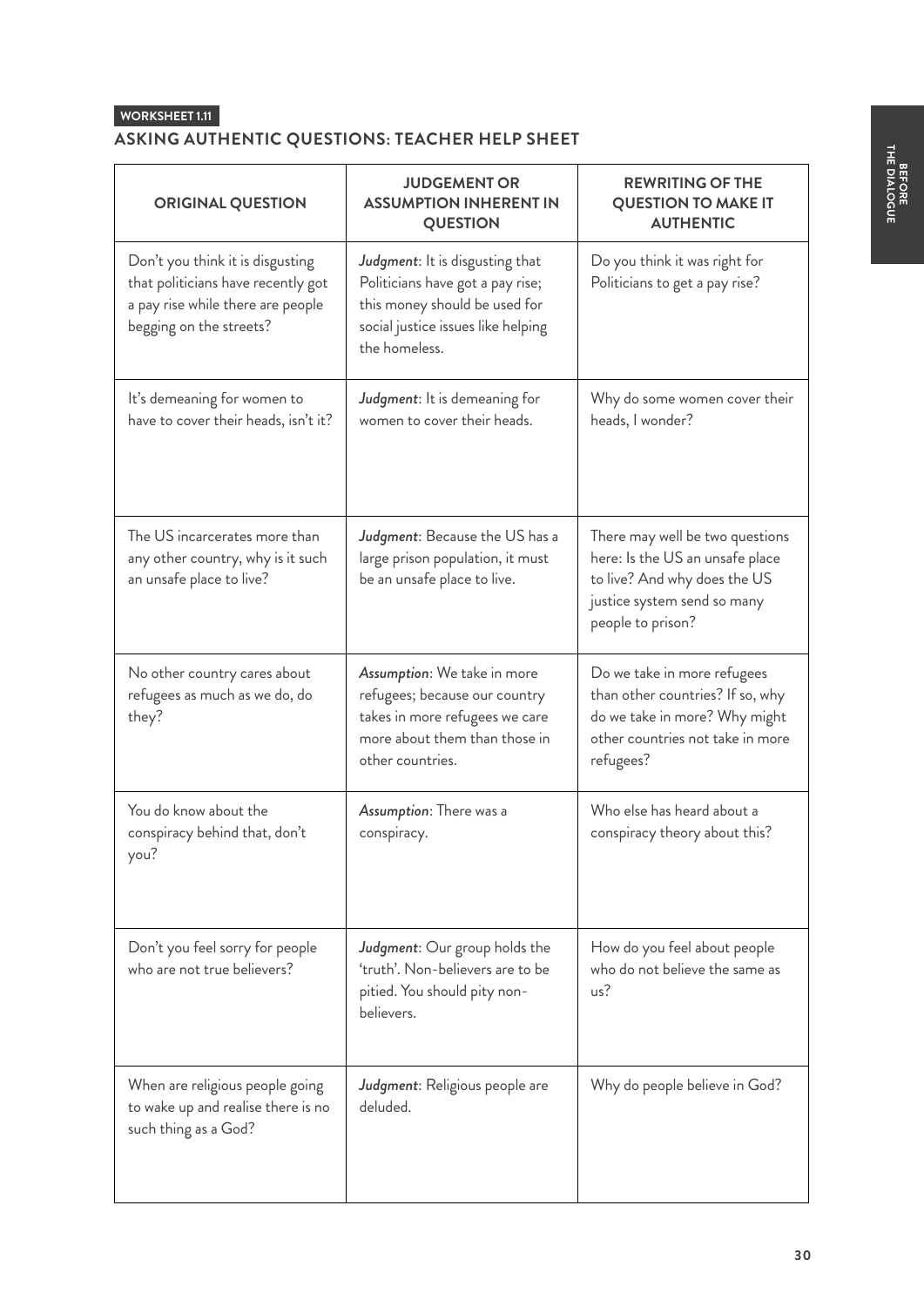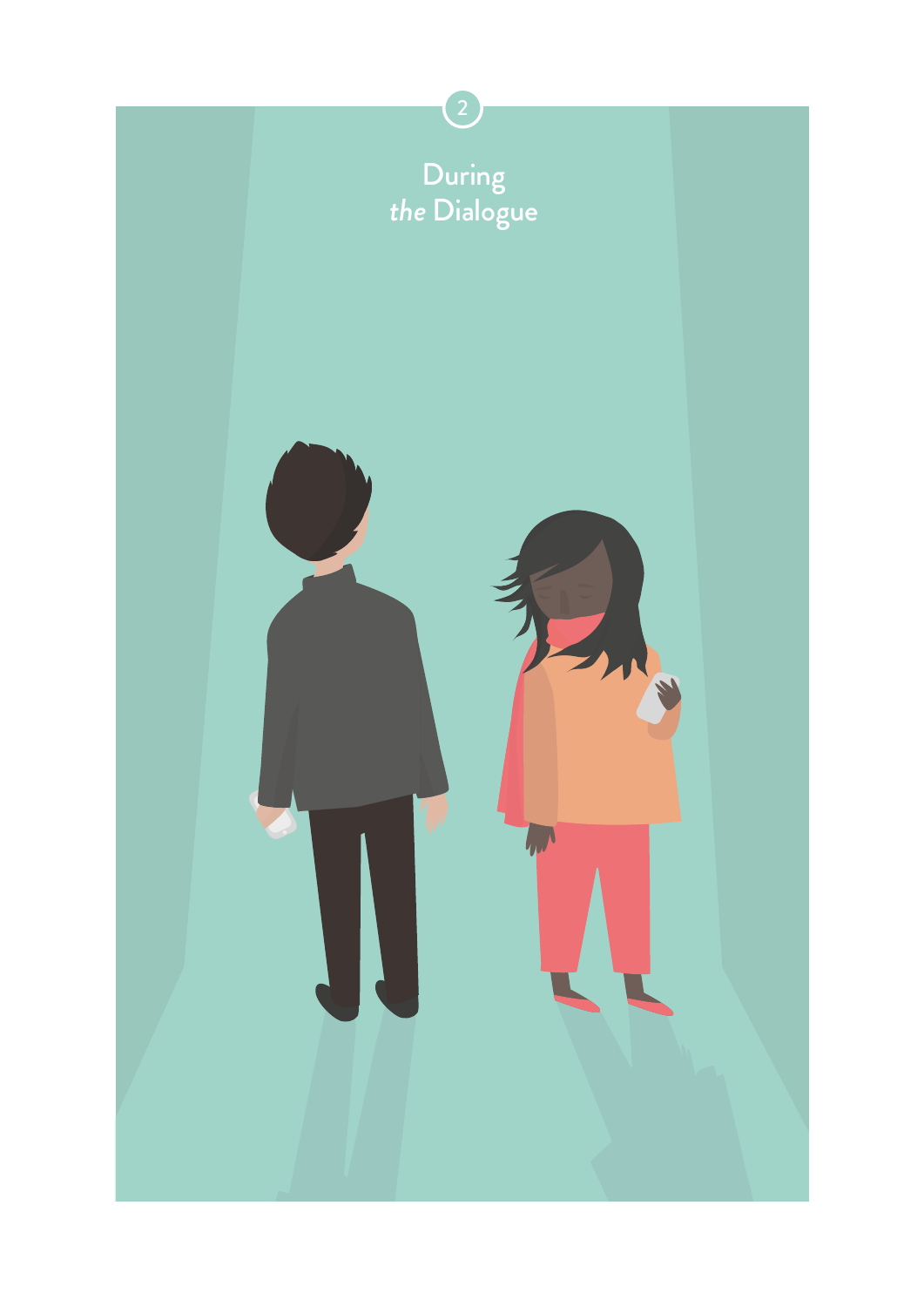Chapter *2.0* 

## During the **Dialogue**

#### *2.1*

## **FACILITATION TECHNIQUES**

*Facilitation is compassionate when it is offered in a manner that gives the benefit of doubt to the participant and minimizes defensiveness.* (The Public Conversations Project).

In order to understand what a term means it is useful to revisit the origins of the term. Facilitation derives from the Latin *facilis*, 'to make easy'. It is the role of the facilitator to make the discussion or dialogue easier for the participants. This is done by ensuring that the participants feel as comfortable and safe as they can to explore the issues through dialogue with one another, that they are challenged when they say something that may be construed as hurtful to others, that their assumptions and judgments are suspended, that there is fair participation, and that the dialogue remains focused.

At Generation Global we consider the role of facilitator as crucial in getting students to move to more challenging areas of a dialogue and also in ensuring that students are responsible in what they say. Our facilitators are the guardians of the 'safe space', which you can read more about below. We do not believe that a dialogical approach comes naturally to all young people (or indeed adults), we believe that many of the skills need to be taught and practiced. You may be familiar with our dialogue resources in the *Essentials of Dialogue*.

To facilitate a dialogue or discussion is an honour and a privilege. We have facilitated thousands of dialogues between young people on our global programme, and it is always wonderful to assist and witness young people using their enquiring, dialogical

| IN THIS CHAPTER |  |
|-----------------|--|

#### **1. THEORY**

| <b>FACILITATION TECHNIQUES</b> |  |
|--------------------------------|--|
| <b>HANDLING THE HEAT</b>       |  |
| 2. ACTIVITIES                  |  |
| <b>DISCUSSION STARTER</b>      |  |
| 3. WORKSHEETS                  |  |

skills to learn more about one another and to explore together challenging issues. We see first hand how this approach opens the eyes, hearts and minds of the students to one another and also, critically, to challenge their own understanding and perspectives on an issue and to be open to the possibilities of seeing things from alternate viewpoints.

This chapter will explore the key facets of excellent facilitation practice, building on the advice from the *Essentials of Dialogue*:

- Impartiality
- Getting Started
- Discerning Reaction From Response
- Promoting Effective Questioning
- Respectful Challenge
- Importance of Silence
- Encouraging Discussion at the Centre
- Techniques for Wider Participation

## **Impartiality**

While there are various types of facilitation modes such as committed or declared interest (facilitator is open about their own views), devil's advocate (a provocative and oppositional role), and advocate (presents varied viewpoints including own),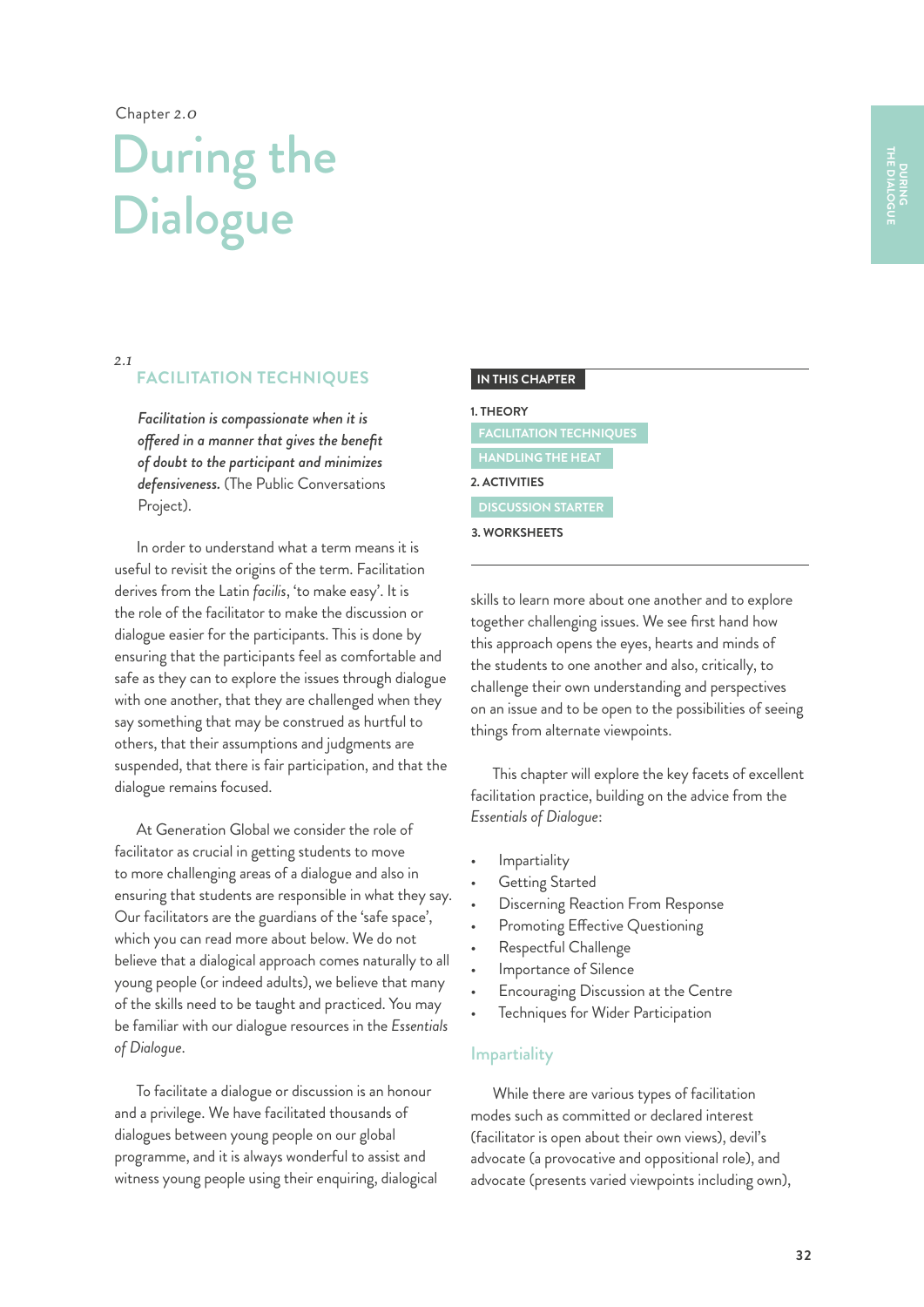at Generational Global we strongly recommend that the approach that is taken by the teacher-facilitator for these sorts of dialogues is one of impartiality. For various reasons, this is the most difficult of the models, but it is the one that will help you be the most efficient guardian of the safe space.

In order to be impartial, you need to take a little time to explore whether you are completely aware of your biases. Some of our biases that we inevitably (all of us) carry around within ourselves are quite obvious and known to us but others may be hidden and involve deeper reflection to allow them to arise to our consciousness.

## **V** Take a Moment

Try exploring the issue from the different facets of your identity. For example, take the issue of X and ask yourself how this issue affects you as:

- A woman / man
- An educator
- A parent
- A daughter / son
- From your belief perspective (as a Muslim, Sikh, Christian, Humanist, etc.)
- A citizen of your country
- Someone of your age group
- Add other facets of your identity to the mix...

Explore what makes you fearful about the issue from these different perspectives and also what makes you hopeful about the issue.



Acknowledging our unconscious biases (also known as implicit stereotypes) is trickier. They tend not only to be hidden deep within us but can also make us feel quite uncomfortable when we are confronted by them. These are the biases we have unconsciously absorbed throughout the period of our lives. Each person's biases give rise to their own personal set of values and play a

key part in forming our identities. These are biases that require very little thought and we are likely to affirm and defend them fervently as they play a key part in creating our identities.

## Another Useful Tool

One tool for helping us to unpack these unconscious biases can be found here: [https://implicit.](https://implicit.harvard.edu/implicit/selectatest.html) [harvard.edu/implicit/selectatest.html](https://implicit.harvard.edu/implicit/selectatest.html) (just one note that this is created by an American University and some of the questions at the end seem to be primarily for American audiences, but still can be quite illuminating). Try the tests on religion and race. If you have older students, this is something you could do with them in class to help them to understand their unconscious biases.

To explore your unconscious biases, try doing the first activity again but putting yourself in someone else's shoes (different gender, age, nationality, etc.)

## Getting Started

Before you get started on the dialogue spend a little time thinking about how you will set up the room. Rows with students sat behind tables does not lend itself well to these types of activities. The best set up is to have students seated where they can see one another and to remove barriers like tables. Chairs organised in a circle or a horseshoe shape work best.

Ensure that you are all clear and agreed, as far as you can be, about the meaning of the terms that you will use in the dialogue. The way that the dialogue begins is critical in setting the tone for the entire session. As guardian of the safe space, it is important that you remind all participants of the following:

**1** The goals of the dialogue

**<sup>2</sup>** The agreed ground rules

**<sup>3</sup>** Your role as facilitator

**4** Expectations of the participants. These expectations include:

- Be prepared to have your views challenged.
- Be prepared to examine and evaluate your position on an issue.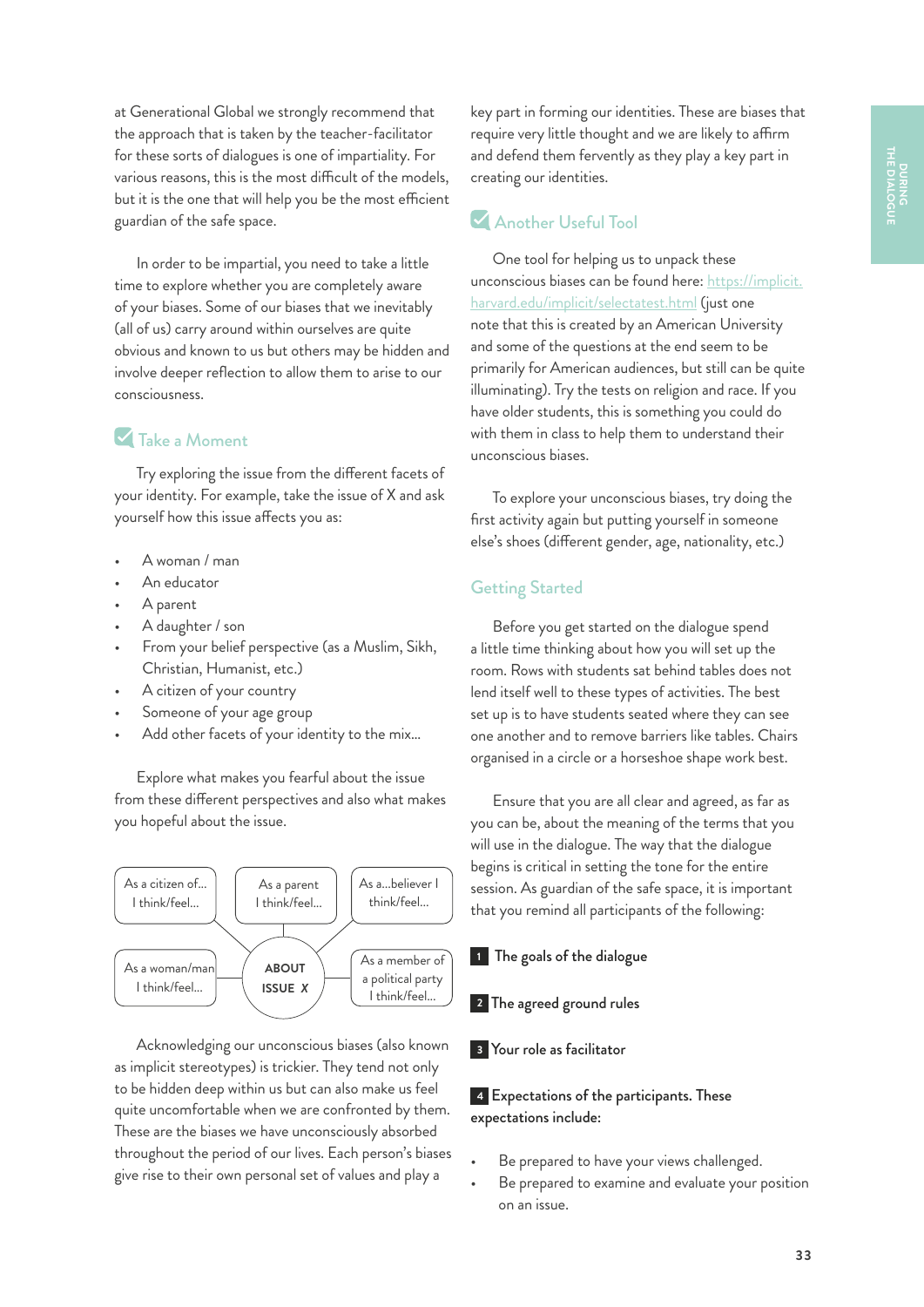- Be open to the views of others.
- Be able to put to one side your assumptions and judgments.
- Be able to recognise and manage your emotional reactions to the discussion.
- Speaking for yourself and not on behalf of others.

**<sup>5</sup>** A reminder about listening and questioning skills

We recommend that rather than ploughing head-in to a whole group discussion that the participants spend some time:

- Quietly reflecting on the issue, or
- Working in small groups or pairs to discuss the issue (use tried and tested methods for this sort of work from our *Essentials of Dialogue* toolkit like *Listen to Me!* or *Sharing Our Ideas*)
- Then move to the whole group dialogue

Students will feel more confident trying out their ideas in smaller groups first and will ultimately help to create a more democratic and inclusive space and encourage a higher level of participation (discussions go wrong when they are dominated by a few personalities).

### Discerning Reaction From Response

As a facilitator you need to watch out for the flip from 'responding' to what is said (a rational behaviour) to 'reacting' to what is said (emotional behaviour). This can happen when the discussion is getting heated and/ or some of the participants are threatened by what is said. The signs:

- What is said is aggressive and / or inflammatory Tone becomes aggressive
- Voice becomes shaky or the student shouts
- Students go red in the face
- Defensive body language: folded arms, hunched shoulders, not making eye contact
- Aggressive body language: taking more space than necessary with arms and legs (stretched out), leaning back

At these moments, stop the dialogue and tell the participants what you observe and give them some time to calmly reflect on what is going on in the dynamics of the group. You might want to ask the

students questions like, 'how are you feeling right now about this discussion?' and then 'why do you think you are feeling this way?' David Bohm, a leading dialogue theorist maintained that what is going on in the participants' heads is just as important as what is being said in the discussion or dialogue. Asking these sorts of questions gives the participants time to reflect on what is going on in their heads.

If things get really heated then refer to the section below *Handling the Heat.*

## Prompting Effective Questioning

Another problem that you might find yourself faced with, as a facilitator, is a discussion that doesn't seem to be getting anywhere. The discussion might fall into one of these traps:

**<sup>1</sup>** *Repetition of earlier points.* Students come back to earlier points without elaborating on what was earlier stated.

**<sup>2</sup>** *Moving off topic.* One or two students hijack the discussion and move it to another, perhaps unrelated topic.

**<sup>3</sup>** *Skirting around the issue.* Because the topic is threatening to some in the group, the discussion stays at the sides of the issue rather than moving towards the centre.

**<sup>4</sup>** *Superficial comments.* This could be for a number of reasons. The students might be bored, they might not understand what has been said but are not confident to seek clarification, they might assume that others implicitly know what they mean, or they simply might not have the knowledge or confidence to elaborate and explain.

**<sup>5</sup>** *Only one point of view shared by the group.* This can make the life of the discussion rather short. If the group is pretty homogenous, with little diversity, then students might not be able to see the issue from outside their own 'bubble'.

**<sup>6</sup>** *Students only share their opinions and do not engage with what others are saying.* So a lot of sharing and telling and not enough questioning.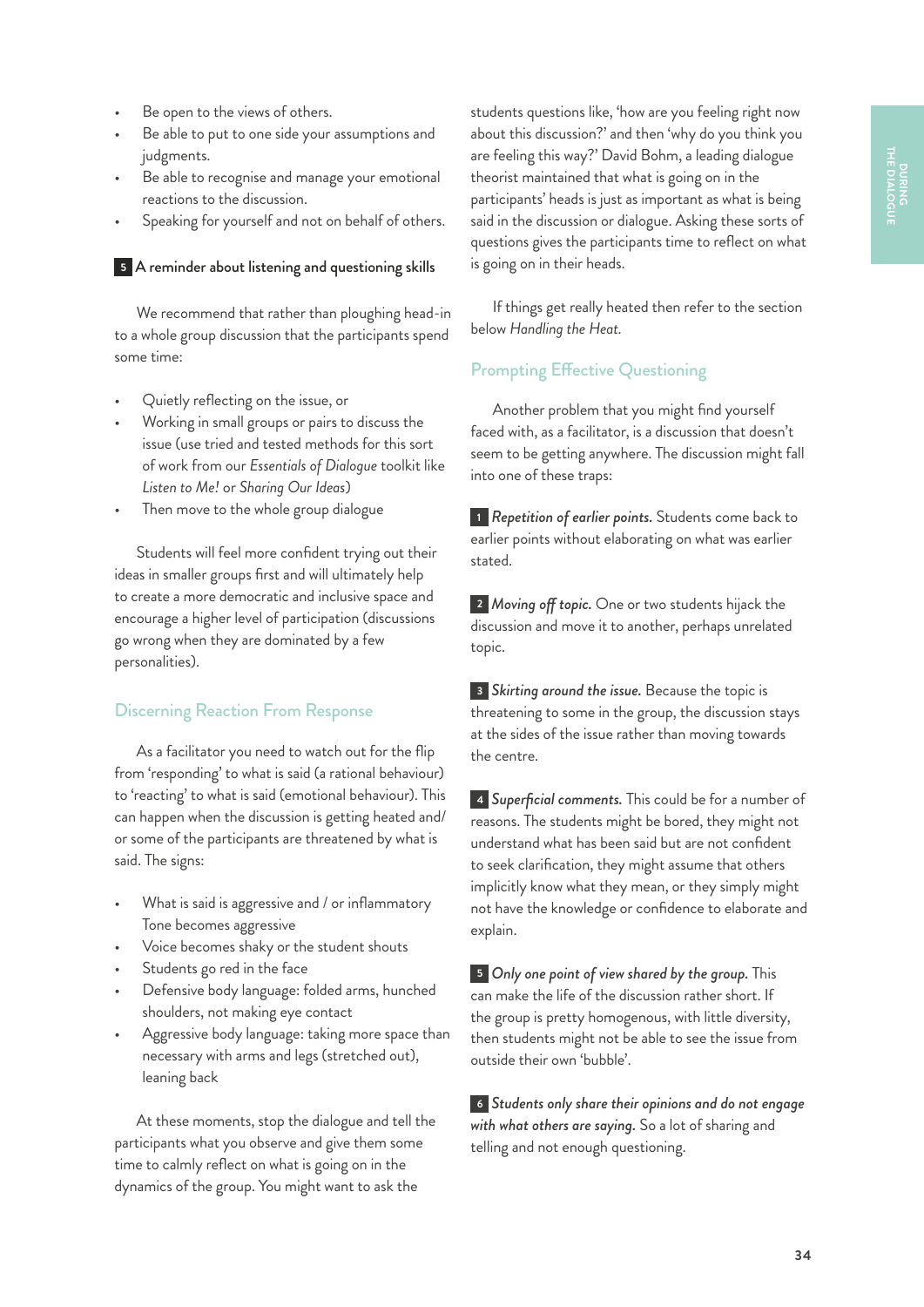There are some great questions that you can have to hand that will help you to move the discussion and your students' thinking forward when these moments happen. Some excellent questions to take the learning deeper:

### *Taking stock:*

- Can you note a point of learning?
- Do you want to understand something better?
- Does anything need clarifying for you?
- Are you confused about something?

#### *Bringing the dialogue back to the centre:*

- What is at the heart of the matter for you?
- What are the grey areas for you with this issue?
- How has X challenged you?

#### *Building on responses:*

Does anyone want to add to this thread?

#### *Understanding the impact of the issue:*

- Has X changed the way you see…?
- Have any of your values been challenged by X?
- What ideas or concerns about X would you like to bring to our leaders' attention?
- Whose responsibility is it to deal with X?
- What strains are there in your local community because of X?
- What fuels the polarizing dynamics around X?
- What have you learned recently or over time that has reinforced your view about X?
- When you listen to the media debate this issue what upsets you or pleases you about the coverage?
- What do you see or hear online about X? How does that make you feel?
- What makes you hopeful?

#### *Seeking a more nuanced appreciation of the issue:*

- Have you ever had a constructive conversation with anyone who has a different view to you about X?
- Is there anything about X you have been trying to figure out in your own mind?
- What have you learned recently or over time that has challenged your view of X?
- Can anyone offer another point of view?

#### *Clarifying:*

- Can you say that in another way?
- This is what I heard you say... is that what you meant?

## Respective Challenge

This is about finding a balance. You want respect in the dialogue, most definitely, but not too much. You want challenge in the discussion, most definitely, but not too much.

Respect is an often-misunderstood concept and so often it is seen as interchangeable with words like 'tolerance' and 'understanding'. For our students we often see respect being muddled with politeness and this can lead to very stilted discussions and dialogue. 'Respect' definitely does not mean that you have to agree with someone else's point of view. In fact, respect really only comes into its own when situations become difficult. It's easy to show respect to someone who holds similar points of view or beliefs, but when faced with a view or belief that is radically different to your own, then respect does not come so easily and is a behaviour and attitude that we need to work hard at. For more information and guidance as well as activities that explore the concept of respect please see the *Essentials of Dialogue*, pp. 36, 39 and 40.

In any dialogue around a challenging issue you will want to see your students challenge one another. Challenging means that they are analysing and evaluating what has been said. Challenge should take the forms of: seeking clearer explanations and examples, seeking alternate viewpoints, scrutinising the evidence and influences attached to a viewpoint, exploring beliefs and values that underpin a point of view. Challenges should never become personal or attack a group of people.

As well as considering respect for the participants in the dialogue, it is important that your students and you are aware of the need to be mindful and respectful of:

- The nature and structure of the dialogue, including the ground rules
- Those referred to in the dialogue but who are not there to defend themselves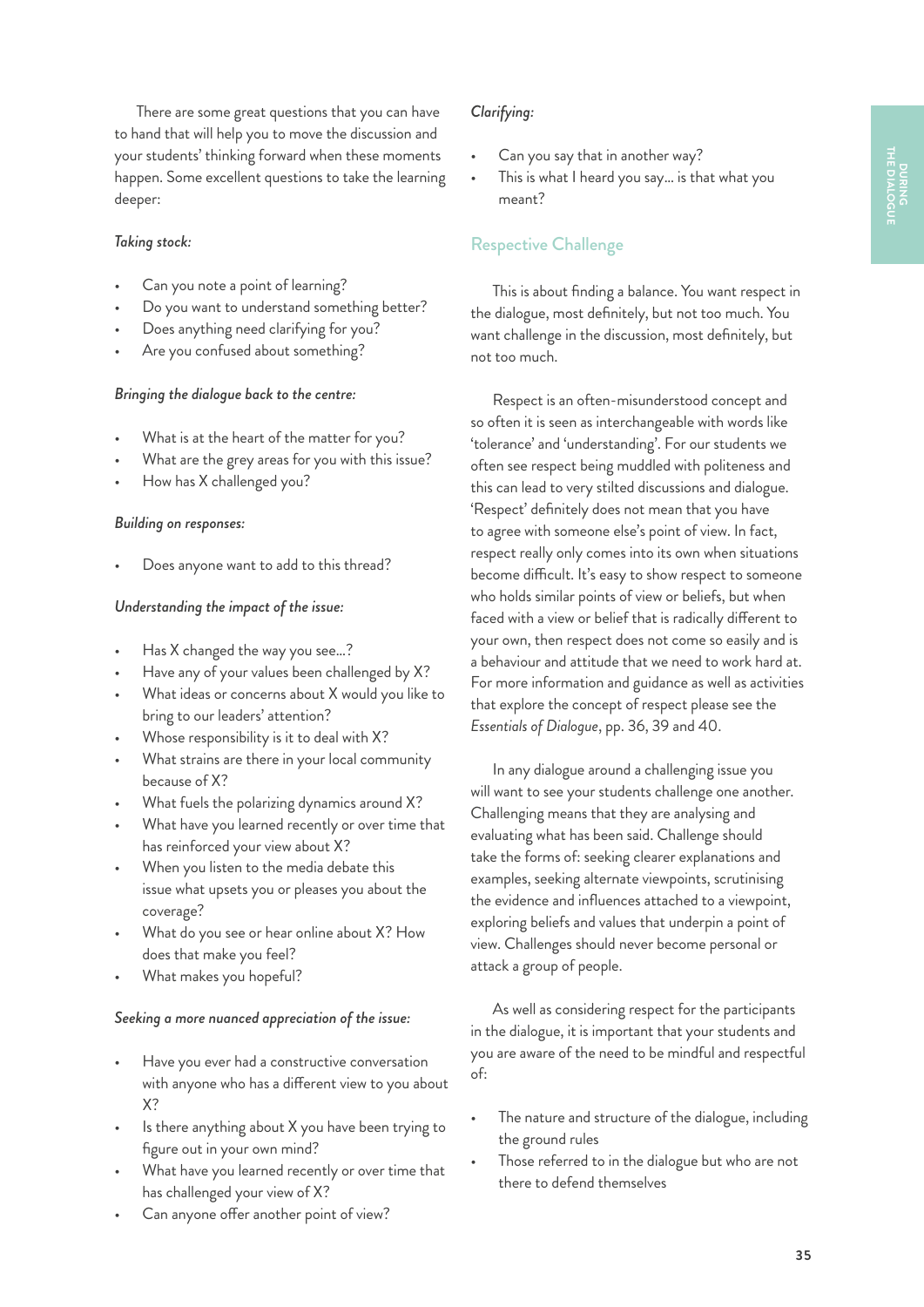| Too Much<br>Respect                                                                                                                                                                                                                    | The Right<br>Balance                                                                                                                                                                                                                                                                                                                                                                              | Too Much<br>Challenge                                                                                                                                                                                                                                                                                                  |
|----------------------------------------------------------------------------------------------------------------------------------------------------------------------------------------------------------------------------------------|---------------------------------------------------------------------------------------------------------------------------------------------------------------------------------------------------------------------------------------------------------------------------------------------------------------------------------------------------------------------------------------------------|------------------------------------------------------------------------------------------------------------------------------------------------------------------------------------------------------------------------------------------------------------------------------------------------------------------------|
| Students<br>are afraid to<br>speak what<br>is in their<br>minds for fear<br>of upsetting<br>someone<br>else. This can<br>be indicative<br>of the space<br>not being<br>'safe enough'<br>for the<br>participants<br>to speak<br>freely. | Students feel<br>safe enough<br>to challenge<br>what they<br>hear from<br>others<br>in a way<br>that seeks<br>to better<br>understand<br>the point<br>of view and<br>the values<br>and beliefs<br>underpinning<br>that<br>viewpoint.<br>Students<br>challenge<br>ideas not<br>people.<br>Students feel<br>safe enough<br>to speak what<br>is in their<br>minds even<br>if they hold<br>a minority | The dialogue<br>upsets<br>some of the<br>participants<br>(the space<br>is no longer<br>safe).<br>The dialogue<br>becomes<br>polarised with<br>the students<br>aligning to<br>rigid positions<br>and 'digging<br>themselves<br>in' to this<br>viewpoint<br>(closing down<br>opportunities<br>for critical<br>thinking). |
|                                                                                                                                                                                                                                        | viewpoint.                                                                                                                                                                                                                                                                                                                                                                                        |                                                                                                                                                                                                                                                                                                                        |

## Importance of Silence

Silence is an important part of the dialogue structure and it is not something to be afraid of. What you, as facilitator, need to be able to do, is ensure that the participants feel comfortable with silence and that you and them learn how to use these important moments of silence effectively.

Remember that in the discussion, there will be a lot of dialogue going on inside the participants' heads and sometimes the students need some time to listen to this internal dialogue and make sense of it. The nature of this internal dialogue will most likely be:

- Self-talk: for example, why did I say that? I sound like an idiot! I can't speak, no one listens to me. I don't want people knowing I feel differently about this. I'm really clever, I'm sure I've shown that just now
- Emotional responses to what is heard
- Preparing to speak
- Making sense of what has been said

The Indian philosopher, Krishnamurti, commented of silence: "One listens and therefore learns, only in a state of attention, a state of silence, in which this whole background is in abeyance, is quiet; then it seems to me, it is possible to communicate."

As a facilitator, when the group falls into one of these natural stages of silent reflection, the best technique is to acknowledge what is happening and explicitly give the students the permission to have this silent reflection. Say something like, "I can see that you need some time to process what has been said, let's take a minute or two to think about what we have heard, examine how we feel about this, and think about what we want to say next. Let's use this time as a period of quiet internal reflection".

You may in fact need to use silent reflection as a facilitation tool from time to time. If the discussion gets a little fast-paced or looks like it is heating up, you can use silence, or thinking time, to slow the discussion down, to have students reflect and give them some time to form clear responses.

## **Q** Tip

If there is too much silence and it is difficult to get students to speak, it is probably because they feel intimidated. In this case, you may want to break the larger group into smaller groups or engage in paired discussions instead. There is no point in labouring with a group who are not confident enough to take part in a larger group setting. Students will be more confident in smaller settings as they try out their ideas with fewer peers. Once they have done this a few times, they may develop the confidence to contribute to discussions in larger groups.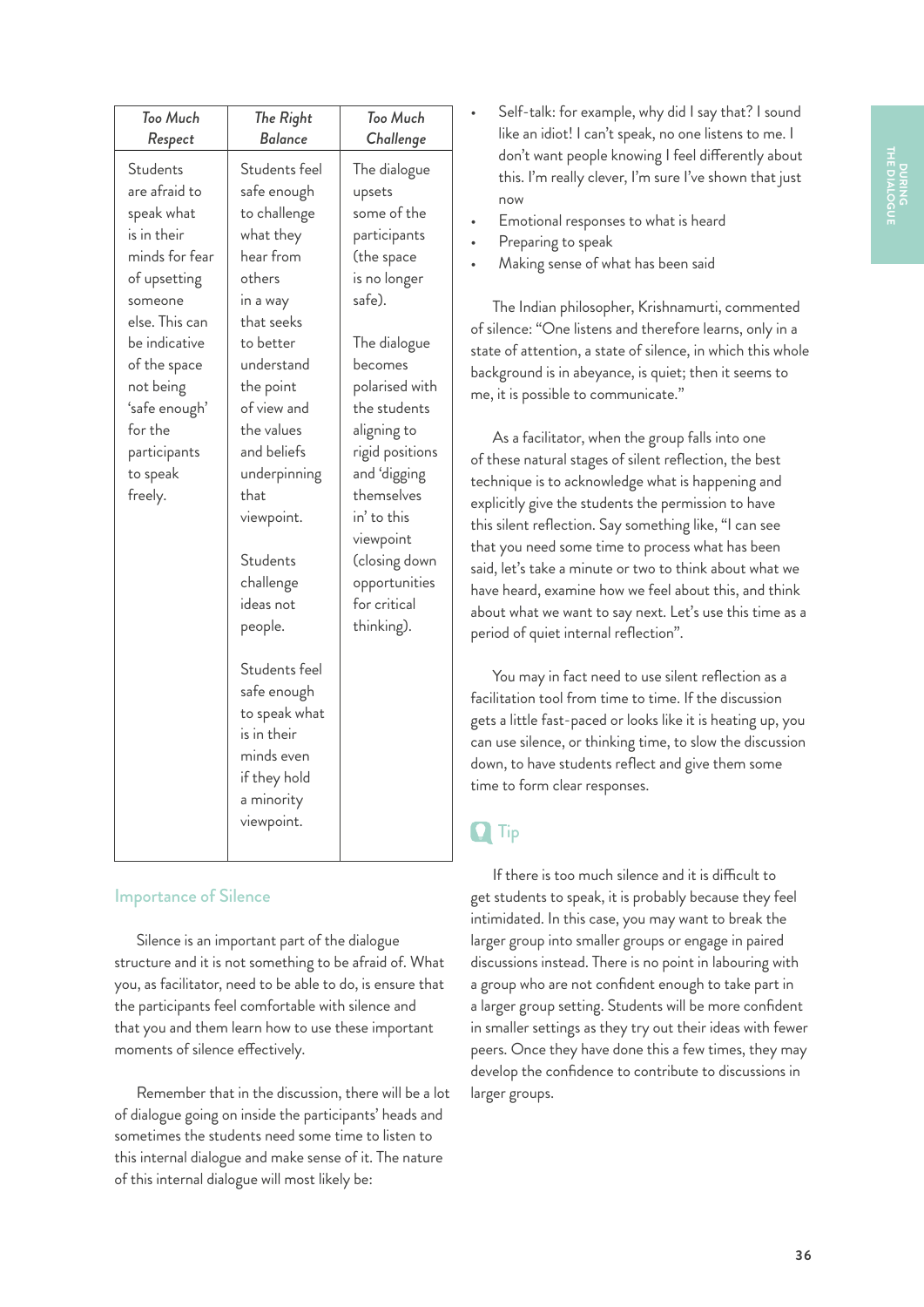## Encouraging Dialogue at the Centre

*Dialogue, as I define it, is a conversation with a center, not sides. It is a way of taking the energy of our differences and channelling it toward something that has never been created before. It lifts us out of polarization and into a greater common sense, and is thereby a means of accessing the intelligence and coordinated power of groups of people.* William Isaacs, Dialogue and the Art of Thinking Together.

There are two facets to this 'dialogue at the centre and not at the sides'. The first is what Isaacs is talking about here. It is about letting go of our own prejudices and assumptions and being open to coming to a new understanding of the issue. You will find a lot more on this topic in the previous chapter in the section on 'suspending' as well as some exercises that you can use to refocus your students if you feel that they are themselves uncentred or becoming uncentered. Uncentered in this context means unable to see what is happening beneath the words that are being spoken and distancing oneself from the content of what is being said. The other is more straightforward and will be more familiar to most teachers: students taking the discussion off topic.

If you feel like your students are getting too focused on their own fears or feelings and hearing only what fits their preconceptions then you may want to consider strategies that will allow them to focus on their barriers to looking at the issue with a more open mind. You might want to say things like:

- It sounds like you have strong feelings about this issue; let's take a moment to think about how this is making us feel.
- Does what X is saying threaten any of you in any way? If so, think about why this might be so.
- Are we all still able to listen? Sometimes the way we react to something that is said can block our ability to listen to one another.

Keep your eye on the direction of the dialogue and make sure that it does not stray too far off track. To bring students back, you might want to ask a question like:

- Can you remind us all how this point you are making fits into this discussion about X?
- What is the link between what you are saying and X?

There are a number of reasons why students might take the dialogue off topic and it is worth considering why this might be the case and then choosing a technique to bring it back.

| Reason dialogue is<br>going off topic                                                                                                   | Facilitation technique<br>to draw it back                                                                                                                                                                                                                                                      |
|-----------------------------------------------------------------------------------------------------------------------------------------|------------------------------------------------------------------------------------------------------------------------------------------------------------------------------------------------------------------------------------------------------------------------------------------------|
| Students are not<br>knowledgeable enough<br>about the issue so move<br>the dialogue into an area<br>they think they know<br>more about. | Ask if this is the case and<br>if it is, allow the young<br>people to explore what<br>they think they know,<br>and how they think they<br>know it. You may wish to<br>postpone the dialogue<br>until the students have<br>had time to do some<br>more research on the<br>issue.                |
| Students are<br>uncomfortable with the<br>topic.                                                                                        | If you sense this is the<br>case then stop the<br>discussion and explore<br>with the students how<br>they feel about the topic<br>and the discussion. You<br>will most likely want to<br>do this through quiet<br>personal reflection, rather<br>than as a whole group<br>spoken activity.     |
| Students are bored.                                                                                                                     | This is tricky. You may<br>need to postpone the<br>dialogue and do some<br>work with the students<br>on 'making the case' for<br>the discussion: using what<br>is in the media about<br>the topic and relating<br>it to how it directly and<br>indirectly affects the lives<br>of the students |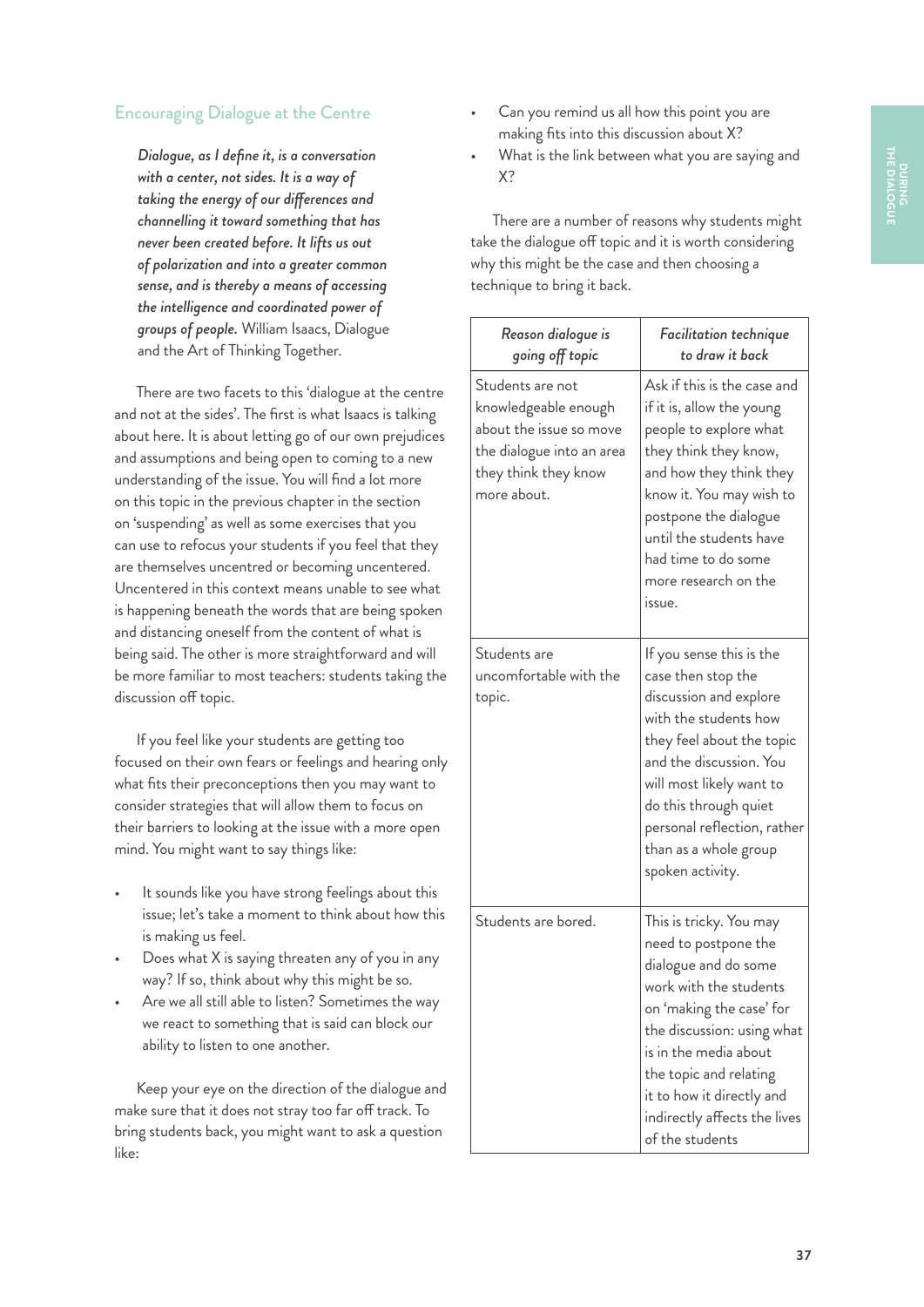| Dialogue has 'naturally'<br>drifted off track without<br>anyone really noticing. | It is your responsibility<br>as facilitator to draw the<br>discussion back to the<br>focused topic. Say what<br>you have noted about an<br>interesting deviation but |
|----------------------------------------------------------------------------------|----------------------------------------------------------------------------------------------------------------------------------------------------------------------|
|                                                                                  | that we all need to get                                                                                                                                              |
|                                                                                  | back to the 'heart of the                                                                                                                                            |
|                                                                                  | matter'. A recap of what                                                                                                                                             |
|                                                                                  | was said, prior to the shift                                                                                                                                         |
|                                                                                  | away from the central                                                                                                                                                |
|                                                                                  | topic, would be useful at                                                                                                                                            |
|                                                                                  | this point.                                                                                                                                                          |
|                                                                                  |                                                                                                                                                                      |

## Techniques for Wider Participation

Taking part in a whole group discussion will be an activity that the extroverts in your class will relish while the introverts may find it threatening.

Generally, extroverts are people who think aloud; the process of speaking helps them to form their ideas, so what they are saying is not necessarily the 'finished product'. Space needs to be given to these people so that they can think and speak clearly. Extroverts may sometimes need help clarifying what they have said, and you as a facilitator can help by paraphrasing and checking understanding.

Generally, the introverts think thoroughly while listening and want to check their hypotheses through before committing them out loud. The big risk for the teacher, and for the class as a whole, is that if these introverted voices are not drawn out in the discussion then valuable comments and insights into the discussion could be missed. Everyone in the room at the time of the discussion is a resource and needs to be tapped into to maximise the potential of the discussion in its ultimate aim of better understanding the nuances associated with the topic.

There are a number of strategies that you can use to ensure that the extroverts are not given too much airtime and that the introverts are drawn out of themselves a little more.

**<sup>1</sup>** *Check the safety of the space.* Are those with a minority viewpoint made to feel that their views are welcome and will be respected even when most will

disagree with them? Does the group acknowledge that diversity of viewpoints will enrich the discussion and not diminish it?

**<sup>2</sup>** *Allow for plenty of thinking time /slow the discussion down.* The introverts need time to formulate their thoughts before speaking them aloud. Give regular two minute breaks for thinking time (get the students to write down their thoughts on a question or particular challenge in the discussion) before asking for more contributions.

**<sup>3</sup>** *Break out into small group discussions from time to time.* Introverted people and those who feel threatened in a larger group context will be more likely to speak in a smaller group. Use techniques from *Essentials of Dialogue* like *Listen to me!* and *Sharing our Ideas* to get the students sharing their thoughts fairly in small groups or pairs.

**<sup>4</sup>** *Create the expectations of listening and speaking for every member of the group.* You can use speaking tokens (give every participant between two and five tokens and tell them that they must 'spend' every token, meaning speak up during the discussion, but that when all of their tokens are spent that is it, so they must choose wisely when to speak).

## *2.2*

## **HANDLING THE HEAT**

When things look like they are heating up in a dialogue that is when the real opportunities for learning can present themselves. There is, however, a fine line between exploring the issues through this 'heat' and the 'heat' itself becoming the focus of the discussion.

### *The 'heat' is good because:*

- It can mean that students are moving closer to the heart of the matter.
- It means that a variety of perspectives are being considered.
- It can give you the opportunity to assess with the students exactly what is going on with the nature of the discussion, allowing the students to learn something about themselves and how they feel about an issue.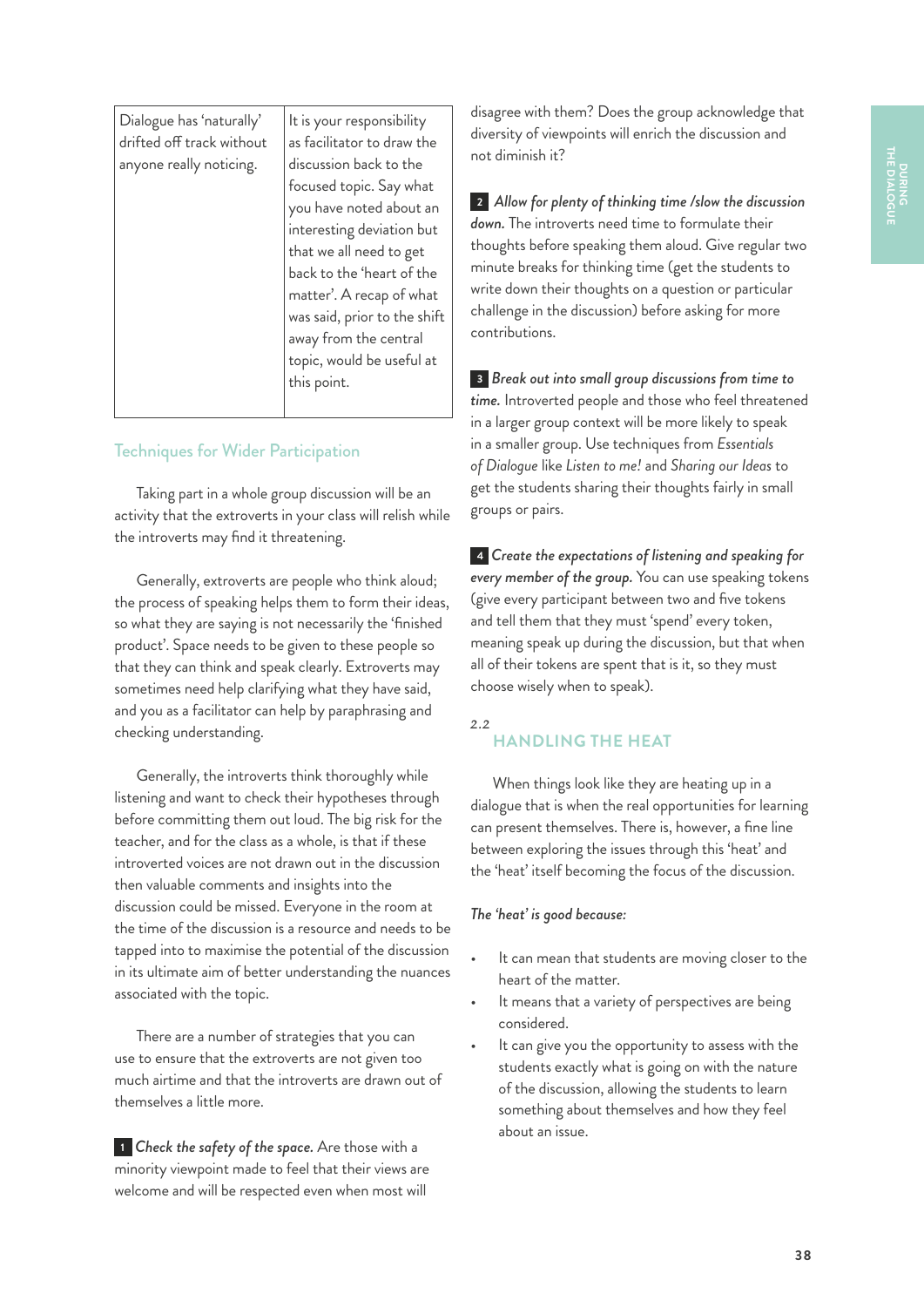### *However, if not managed well, the 'heat' can become bad news as:*

- Students make the discussion about people and not issues, including personal attacks.
- Students' emotions get the better of them and they can no longer focus on the complexities of the issue.
- Students default to polarised viewpoints and go on the defensive.

**If you take the remarks personally, chances are you will not be able to find what there is to learn from them.**

But first, be sure that the heat is there for the right reasons. Be wary of the student who wants to railroad the discussion because of their very different agenda, which is not at all related to the dialogue. Make sure that those who are turning up the heat are not motivated by a desire to disrupt your lesson or activity. You might have a classroom management issue rather than a dialogue management issue. If one or two students are disrupting by making what you consider to be inflammatory comments or exhibiting behaviours that mean the dialogue is difficult to facilitate, then take these students to one side to determine their 'intentions' for the discussion. Handle this carefully, as you do not want the students to feel that anything they say within the defined 'safe space' is wrong or naughty, but at the same time you need to exercise your professional judgement about the conduct of the activity.

### Managing Yourself

When things heat up in a classroom discussion you can find yourself thinking: 'Oh no, I knew this would happen', 'They're going to fall out now', 'How am I going to control this?' and 'I can't handle this!'

Ideally, you need to move from this negative selftalk to a more positive one where you are thinking and telling yourself, 'Oh good, now we will really get to explore the different perspectives on this issue' and 'This will be interesting' and 'I can help my students navigate through this challenging part of this discussion'.

Harvard University has some excellent advice for their tutors on cultivating a positive approach during a heated discussion. Advice that is equally valuable for the class teacher.

We often forget that a primary task is to find ways to manage ourselves in the midst of confusion.

**<sup>1</sup>** *Hold steady.* If you can hold steady and not be visibly rattled by the hot moment, the students will be better able to steady themselves as well and even learn something from the moment. Your behaviour provides a holding environment for the students. They can feel safe when you appear to be in control; this enables them to explore the issues. Your behaviour also provides a model for the students.

**<sup>2</sup>** *Breathe deeply.* Take a moment. Collect yourself. Take time if you need it. Silence is useful - if you can show that you are comfortable with it. A pause will also permit students to reflect on the issues raised. Deep breathing is an ancient and highly effective technique for calming adrenaline rushes and restoring one's capacity to think.

**<sup>3</sup>** *Don't personalise remarks.* Don't take remarks personally, even when they come as personal attacks. Such attacks are most likely made against you in your role as teacher or authority figure. Remembering to separate self from role can enable you to see what a student is saying more clearly and to actually discuss the issue. It's not about you. It's about the student and his or her feelings and thoughts, though often articulated clumsily and from an as yet unthoughtthrough position. Don't take remarks personally when they are about issues that you feel strongly about, or even about groups of which you are a part. Again, remember that both you and the group will be better served if you can keep some distance from the comments and find ways to use them to enhance people's understanding.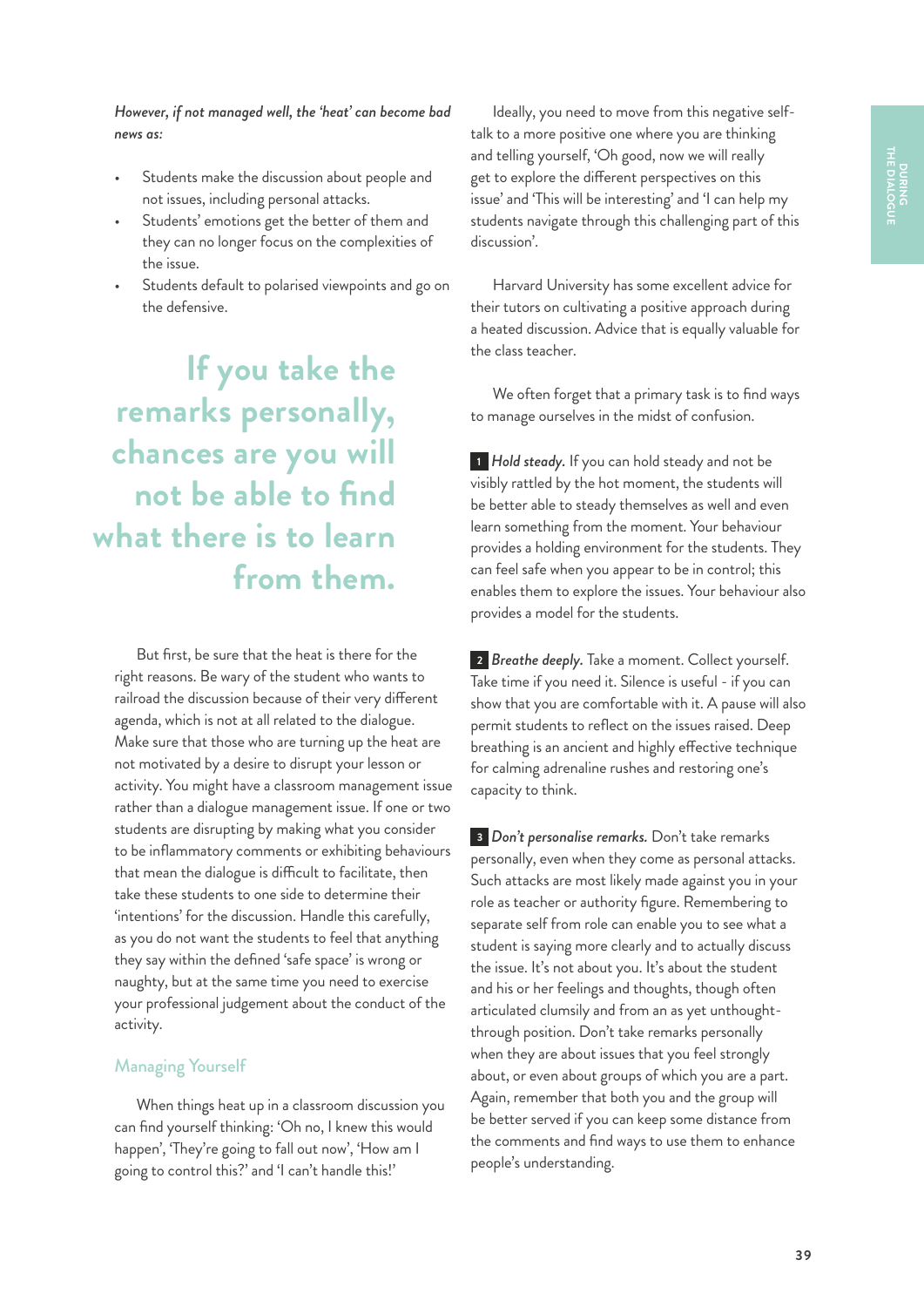Don't let yourself get caught up in a personal reaction to the individual who has made some unpleasant remark. It's easy to want to tear into a student who is personally offensive to you. To do so is to fail to see what that student and his or her ideas represent in the classroom and in the larger world. If you take the remarks personally, chances are you will not be able to find what there is to learn from them.

**<sup>4</sup>** *Know yourself.* Know your biases; know what will push your buttons and what will cause your mind to stop. Every one of us has areas in which we are vulnerable to strong feelings. Knowing what those areas are in advance can diminish the element of surprise. This self-knowledge can enable you to devise in advance strategies for managing yourself and the class when such a moment arises. You will have thought about what you need to do in order to enable your mind to work again.<sup>8</sup>

The most important thing is that you feel calm and in control. You may need to step back from the discussion to be able to analyse what is causing tensions, to analyse what is going on. Once you have identified what is causing the 'heat' then you'll find a strategy for making the best of it.

### Lowering The Heat

If you feel that you cannot do anything constructive with the group until you have managed to calm down the emotions in the room, then there are a few things that you can do.

Note that there may be some days where it may be better to postpone the difficult dialogue. If there have been disputes between the students outside of the classroom then these will need resolving prior to engaging them in the discussion so that things do not get personal. Also, if issues arise towards the end of the allotted time, it may well be better to 'park' that issue until the next session where you will be able to devote more time to exploring it. Being clear with students as to why you delay tackling an issue that arises is very important.

**<sup>1</sup>** *Slow it Down.* When tensions rise contributions

tend to come in at a faster pace. There may well be people speaking over the top of one another as they desperately try to have their say. Acknowledge with the group that you know it is hard to slow down and think things through when tensions are high but you can see that no one is really listening to one another right now so you are going to manage who speaks and when. Once one person has finished speaking insist on at least ten seconds reflection time before allowing someone else to speak.

**<sup>2</sup>** *Say what you see.* The students in the middle of the heated discussion will have forgotten most of what they learned about suspending judgement, listening with an open mind, and having an authentic voice. It is worth stopping the dialogue, drawing the group together, describing what you see, and repeating back to the students some of the things that you have heard them say. Then spend some time with the students encouraging them to reflect on how the dialogue escalated.

**<sup>3</sup>** *Say what you hear*. You can inquire about what you notice, rather than make a quick judgment that may be based on a misreading of the situation. For example, suppose you understand Susan to be saying that anyone who doesn't agree with her is immoral or dangerously unrealistic. Susan hasn't directly criticised another participant or what someone has said; nonetheless, her tone and some of her language makes you uncertain about whether she is implicitly insulting those who have expressed different views. You can express curiosity about the needs of the group by saying, "Susan, it sounds as if you have really strong feelings about this. How are those of you who have different views hearing what Susan is saying? Are you feeling criticised or shut down or are you still able to listen? How is your resilience holding up?" By taking this approach, you remain squarely in the role of servant to the group. You give the speaker a chance to reflect on how she is presenting her point of view. You also give others a chance to give her feedback about the impact of what she said. Finally, you are "walking the talk" by modelling inquiry and resisting the impulse to assume you know how others feel. From the *Public Conversations Project*<sup>9</sup>

<sup>8 &</sup>quot;Managing Hot Moments in the Classroom", Derek Bok Centre for Teaching and Learning, [http://bokcenter.harvard.edu/manag](http://bokcenter.harvard.edu/managing-hot-moments-classroom)[ing-hot-moments-classroom](http://bokcenter.harvard.edu/managing-hot-moments-classroom) See Appendix 13.0

<sup>9</sup> Maggie Herzig and Laura Chassis, *Fostering Dialogue Across Divides*, Public Conversations Project, Watertown, MA: 2006 [http://www.](http://www.whatisessential.org/sites/default/files/PCP_Fostering%20Dialogue%20Across%20Divides.pdf) [whatisessential.org/sites/default/files/PCP\\_Fostering%20Dialogue%20](http://www.whatisessential.org/sites/default/files/PCP_Fostering%20Dialogue%20Across%20Divides.pdf) [Across%20Divides.pdf](http://www.whatisessential.org/sites/default/files/PCP_Fostering%20Dialogue%20Across%20Divides.pdf)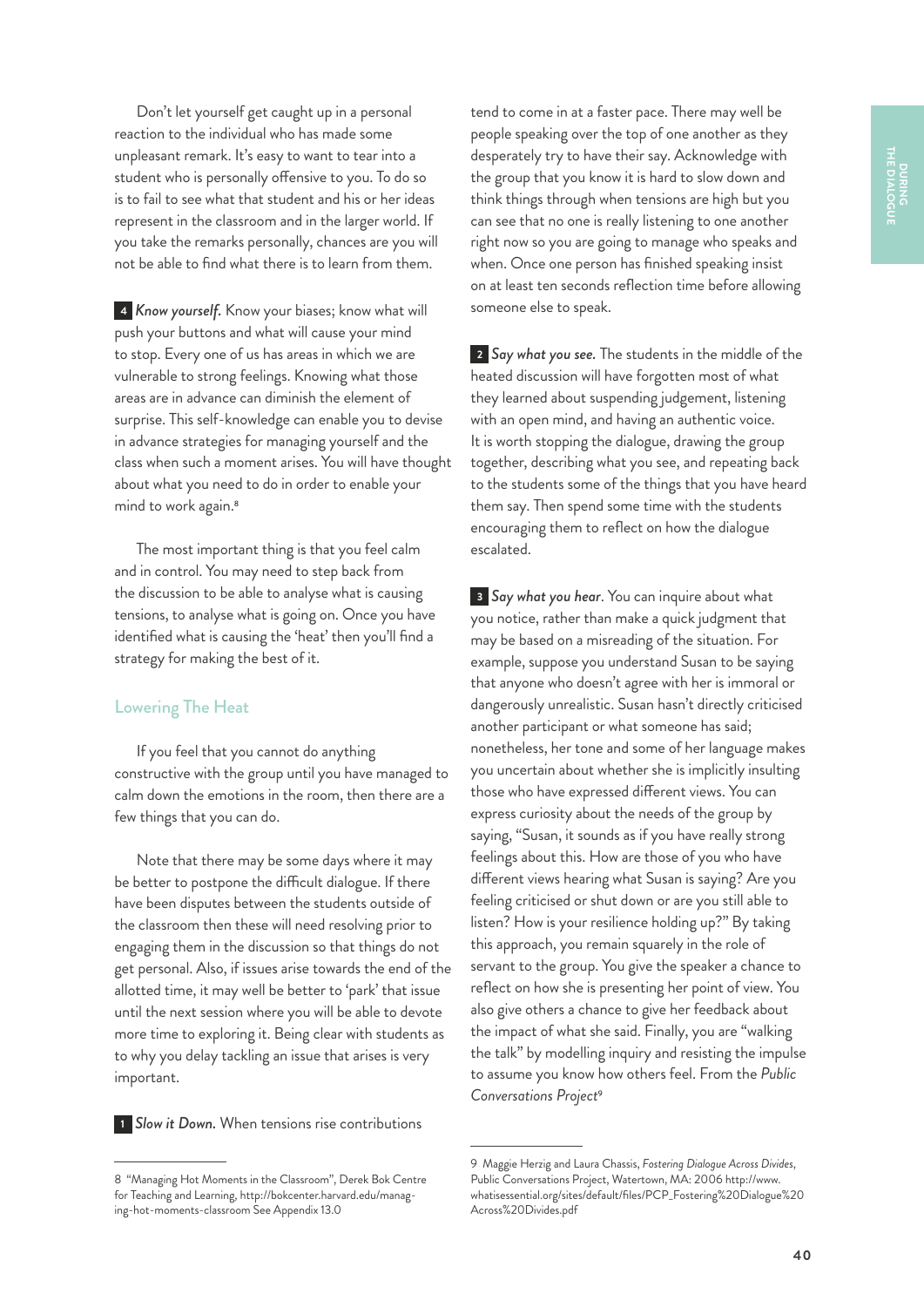**<sup>4</sup>** *Take a Break.* Linked to the point above. Once you have said what you have observed about the nature of the dialogue, have the students quietly reflect on the process of the discussion. Have the students pay particular attention to how they are feeling, the nature of their 'self talk', and how they can move themselves away from these feelings and back to the centre of the discussion. Ask students to reflect on "Why is this topic so difficult to discuss?" or "What do you feel like you can't say aloud right now?"

## **<sup>5</sup>** *Remind everyone of the agreed ground rules.*

Direct the group's attention to the previously agreed ground rules and have them identify what is not working well for the discussion at this time and what the infringements have been and how they can be respected in the rest of the dialogue. These rules should address some of the most common infractions such as: no personal attacks, no interrupting, and openness to hearing a range of perspectives.

**<sup>6</sup>** *Park it.* As a last resort you can put an issue to one side to be referred to at a later date. This should only be used as a last resort. It is important to acknowledge the importance of the issue and to give a good reason why it cannot be explored at the current time.

**<sup>7</sup>** *Dealing with an infraction.* You can suggest a positive direction rather than simply naming an infraction. For example, if Howard begins his statement with a judgment of David's response, he is violating the agreement about refraining from criticism. For example, if Howard says, "Well, David, it's not going to get us anywhere if you just carry on about..." you can say, " Howard, would you be willing to just say what you think makes sense without criticising what David said?" If Howard says, "David, I can't believe you are so blind to..." you can say, "Howard, rather than calling David blind, could you just say what you see that you think is really important? Then, if you want, you can ask David if he also sees what you're seeing and, if so, how he sees it." From the Public Conversations Project<sup>10</sup>

**<sup>8</sup>** *Find the bigger question.* You can have the students step back from the issues that are causing the maelstrom to explore what is really at the heart of the matter here, what is really at stake for the students.

Usually, the larger issues are around values and identity and this is what threatens the students. For example, if students are discussing ordination of women and the heat rises in this discussion, then widen the issue up to a discussion about the role of women within religious communities, or even wider than that, to women and leadership, or even the role of women and women's rights. Try to get the students to be clear, open and honest about what threatens them about the issues being discussed.

## Making Use of The Heat

The key here is to protect the student but to explore the issue. Make this your mantra for facilitating difficult dialogues.

A reminder that when things heat up during a dialogue on a contentious issue there are opportunities for exploring:

- The multitude of different perspectives and what this tells us about the issue.
- The unresolved issues that polarise opinions about this issue.
- The internal dialogue that the students are having about this issue, including why they are reacting the way that they are.

Table 1 includes guidance taken from the University of Michigan's Guidance on Dialogue in Class and from The Vanderbilt University Center for Teaching.

### Successful Disagreement

The guidance in this section is largely based on the work of Professor Simon Keyes of Winchester University.

The opposite of conflict is not necessarily harmony. It might be understanding the complexities of a situation or issue. When dealing with disagreement there is a natural human inclination to focus upon making the disagreement go away at all costs. It is just as important to reflect upon what we actually want to achieve instead of disagreement. It is important to remember that it may well be quite unrealistic to expect to replace disagreement with harmony. In fact, a more realistic aim might be to ensure that everyone involved has a deeper understanding of the issues in question, and is better able to explore those.

<sup>10</sup> Maggie Herzig and Laura Chassis, *Fostering Dialogue Across Divides*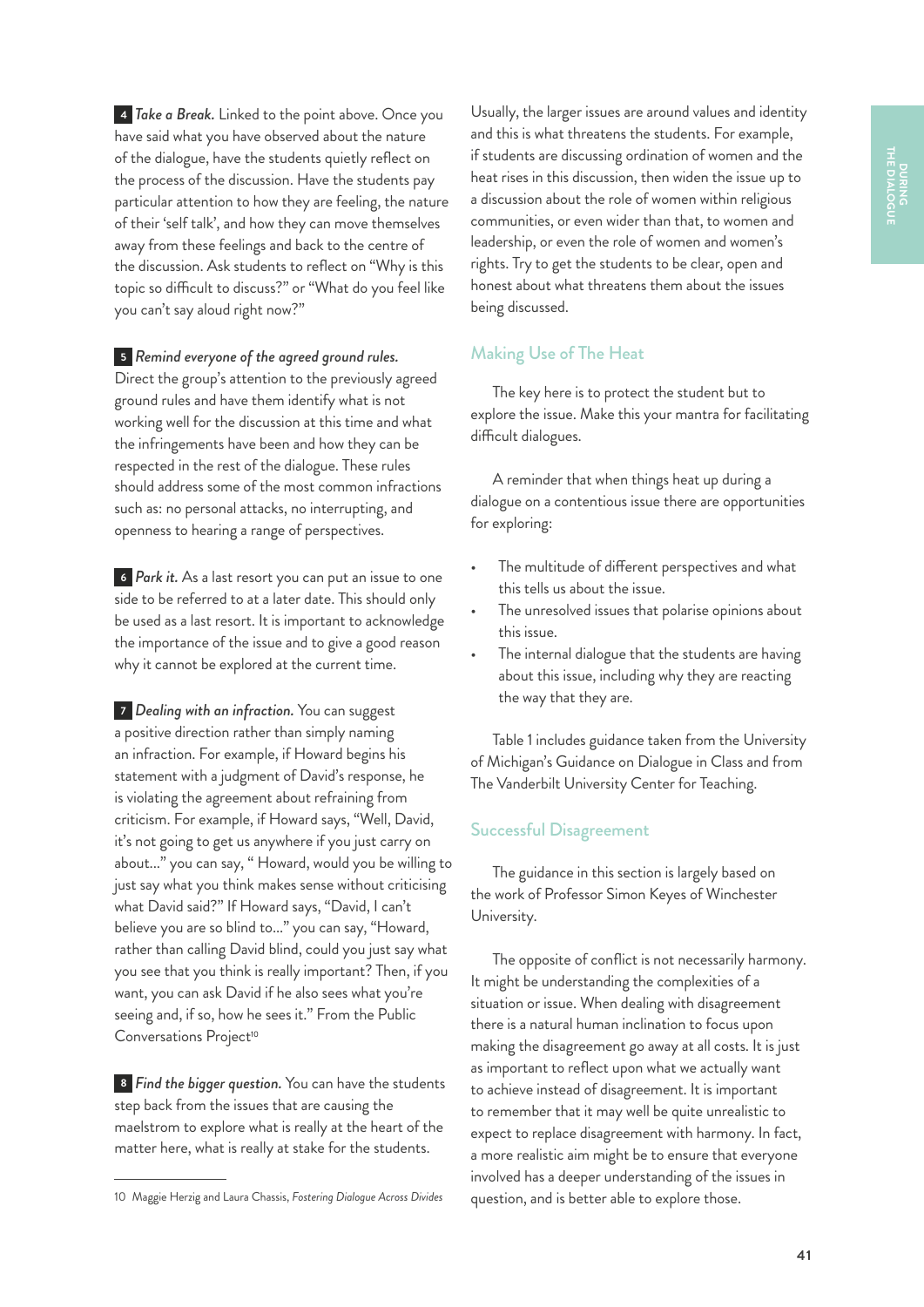| Technique                                  | What you might say                                                                                                                                                                                                                                                                                                                                                                                                                            | Why you should do this                                                                                                                                                                                                                                                                                                                                                                                            |
|--------------------------------------------|-----------------------------------------------------------------------------------------------------------------------------------------------------------------------------------------------------------------------------------------------------------------------------------------------------------------------------------------------------------------------------------------------------------------------------------------------|-------------------------------------------------------------------------------------------------------------------------------------------------------------------------------------------------------------------------------------------------------------------------------------------------------------------------------------------------------------------------------------------------------------------|
| Depersonalise<br>the comments              | Many people think this way. Why do you<br>$\bullet$<br>think they hold such views?<br>What are different views? Why do you<br>$\bullet$<br>think people hold those views?                                                                                                                                                                                                                                                                     | You get the students to focus back onto the<br>issue and not on the person asking the question<br>or making the comments. It also makes the<br>person making the comments or asking the<br>question less vulnerable. It is a technique that<br>keeps the space safe for all.                                                                                                                                      |
| Validate the<br>students'<br>contributions | Thank you for raising that point. It's a<br>٠<br>widely held viewpoint, and you provide us<br>an opportunity to talk about it.<br>You're clearly thinking very seriously about<br>$\bullet$<br>this topic and raising important questions<br>we need to think about carefully.                                                                                                                                                                | You acknowledge that the points raised are<br>challenging but worthy of thought and further<br>exploration.<br>You are giving permission for this to be<br>explored but also stressing the need to do this<br>carefully and slowly.                                                                                                                                                                               |
| Reflect back                               | What do you mean by X?<br>$\bullet$<br>I heard you saying Y; is that what you<br>$\bullet$<br>meant to say?                                                                                                                                                                                                                                                                                                                                   | Often students say inadvertently insulting or<br>marginalizing things when they are genuinely<br>struggling to understand a new perspective<br>or feel the intellectual discomfort of having<br>their familiar views challenged. If you think a<br>comment is coming from a place of cognitive<br>struggle, you might give the student a chance<br>to explain the questions or confusions behind<br>their remark. |
| Acknowledge<br>diversity of<br>opinions    | I am hearing a variety of viewpoints on this<br>$\bullet$<br>issue which reminds us of how complicated<br>this issue is and how it can be seen in a<br>number of different ways. Here is what we<br>have heard already                                                                                                                                                                                                                        | By stressing the diversity of views presented<br>in the discussion you are reminding the<br>students of the complex nature of the issue<br>and that people arrive at the issue from varied<br>perspectives.                                                                                                                                                                                                       |
| Stepping back                              | This discussion is entering an interesting<br>$\bullet$<br>phase which I am keen to support you with<br>exploring but first let's recap what has<br>been said and identify what is at the heart<br>of the matter.                                                                                                                                                                                                                             | You are in effect regrouping by doing this.<br>You are offering a pause, a recap, clarification<br>of what has been said, and reaffirming the<br>safe space for continuation of the difficult<br>discussion.                                                                                                                                                                                                      |
| Encourage<br>inner reflection              | Let's pause a moment to give you some<br>$\bullet$<br>time to think about how you are feeling<br>right now and what you think is making<br>you feel this way.<br>Is anything threatening you right now?<br>Is there anything you feel has not been<br>$\bullet$<br>said, which should have been said?<br>Have you heard anything that makes you<br>$\bullet$<br>question your original position on the<br>issue? How does this make you feel? | Only by listening to their inner dialogue will<br>the students be able to continue the discussion<br>in a way that they are aware of themselves and<br>able to handle themselves more competently.<br>You are reminding them that it is OK to feel<br>threatened, OK to have further questions,<br>and OK to change your mind and move from<br>certainty to uncertainty about the issue.                          |
| Foster<br>understanding                    | Ask the students to listen carefully to<br>$\bullet$<br>each other and to summarize what they<br>heard before speaking.<br>What makes this important to you?<br>What led you to this point of view?                                                                                                                                                                                                                                           | You insist that they hear what one another<br>are saying as well alongside 're-loading'<br>themselves (so they are not just thinking<br>about what they will say next). Exploring what<br>lies beneath the viewpoints / what has formed<br>the opinions.                                                                                                                                                          |

## **TABLE. 1** Facilitation Techniques for Making Use of Heat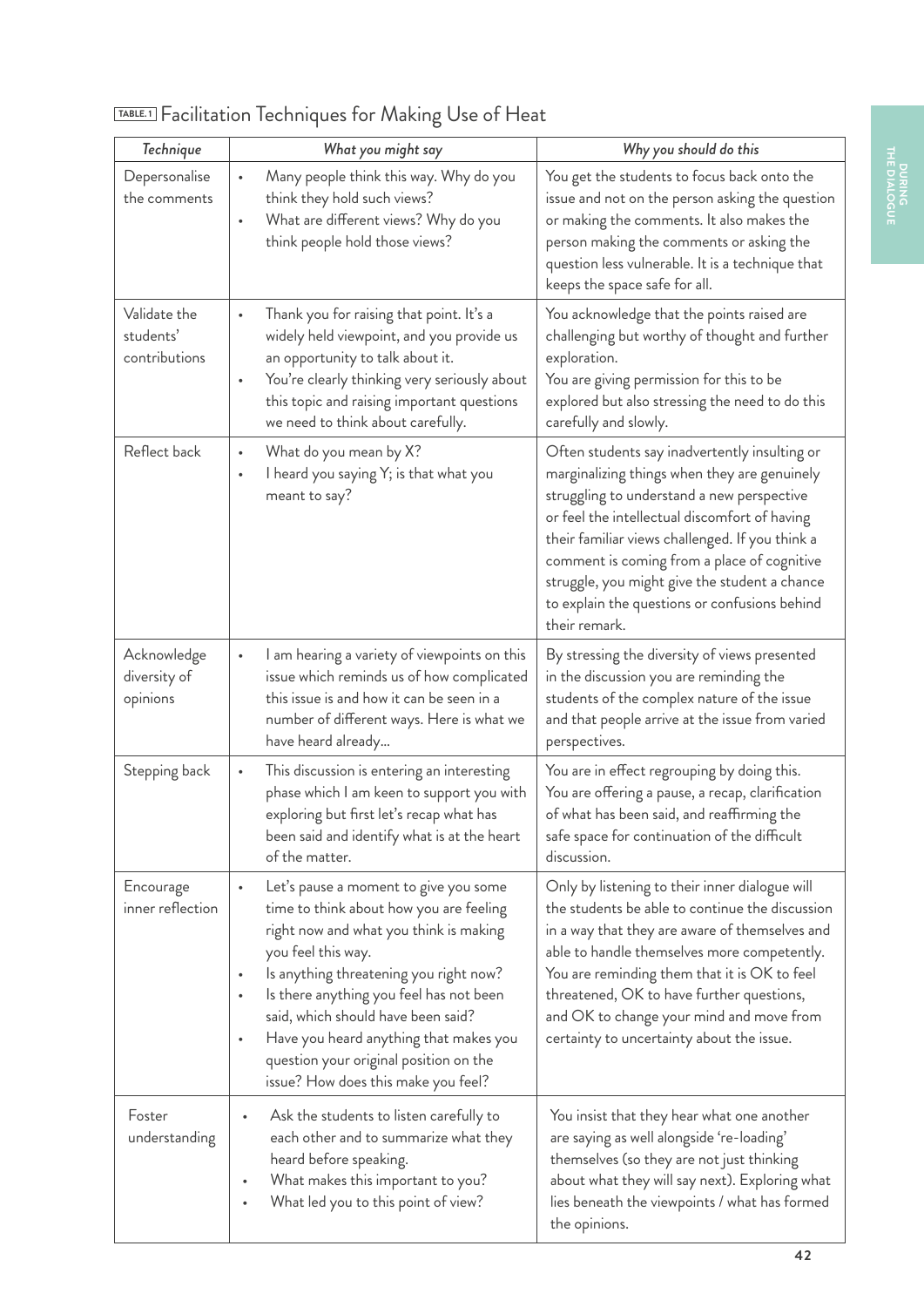For our students, as with many adults, the basic problem is that if their initial response to something that disturbs or threatens them is to 'dig in' to a certain stance, then they have taken the first step down the path that leads to conflict.

The antidote to this is to develop curiosity: to explore the nature of the disagreement, challenge their own stances, be comfortable with uncertainty, and review their positions. This is the path that leads to successful disagreement.

It is easier to diffuse conflict before it has started. In order to do that effectively and to encourage students to take the path that leads to understanding, even though there might be disagreement, it is important that the teacher, the facilitator, understands the steps that lead to both. In this way, you can then spot the 'red flags' on the path to conflict and the milestones on the path to successful disagreement. The hope is that your interventions will move students from conflict towards successful disagreement. Please see Table 2 which represents 'Pattern of Escalation Towards Conflict'<sup>11</sup>.

There are some steps you can take to move students towards seeking complexity over seeking conflict:

## **<sup>1</sup>** De-escalation



See activities and guidance above and also in Chapter 1 Activity 9: *Triggers*.

**<sup>2</sup>** *Moving Away from Taking Sides*



See guidance and activities in Chapter 1: *Suspending Judgment*.

### **<sup>3</sup>** Explore Threats



See guidance and activities in Chapter 1: *Suspending Judgment*, especially the activities on *Understanding Triggers* and *Response and Reaction*.

#### **<sup>4</sup>** Self-Awareness and Self-Reflection

See guidance and activities in Chapter 1 on *Having an Authentic Voice*.



<sup>11</sup> Note that Keyes' model has been amended based on the practice and experience of Generation Global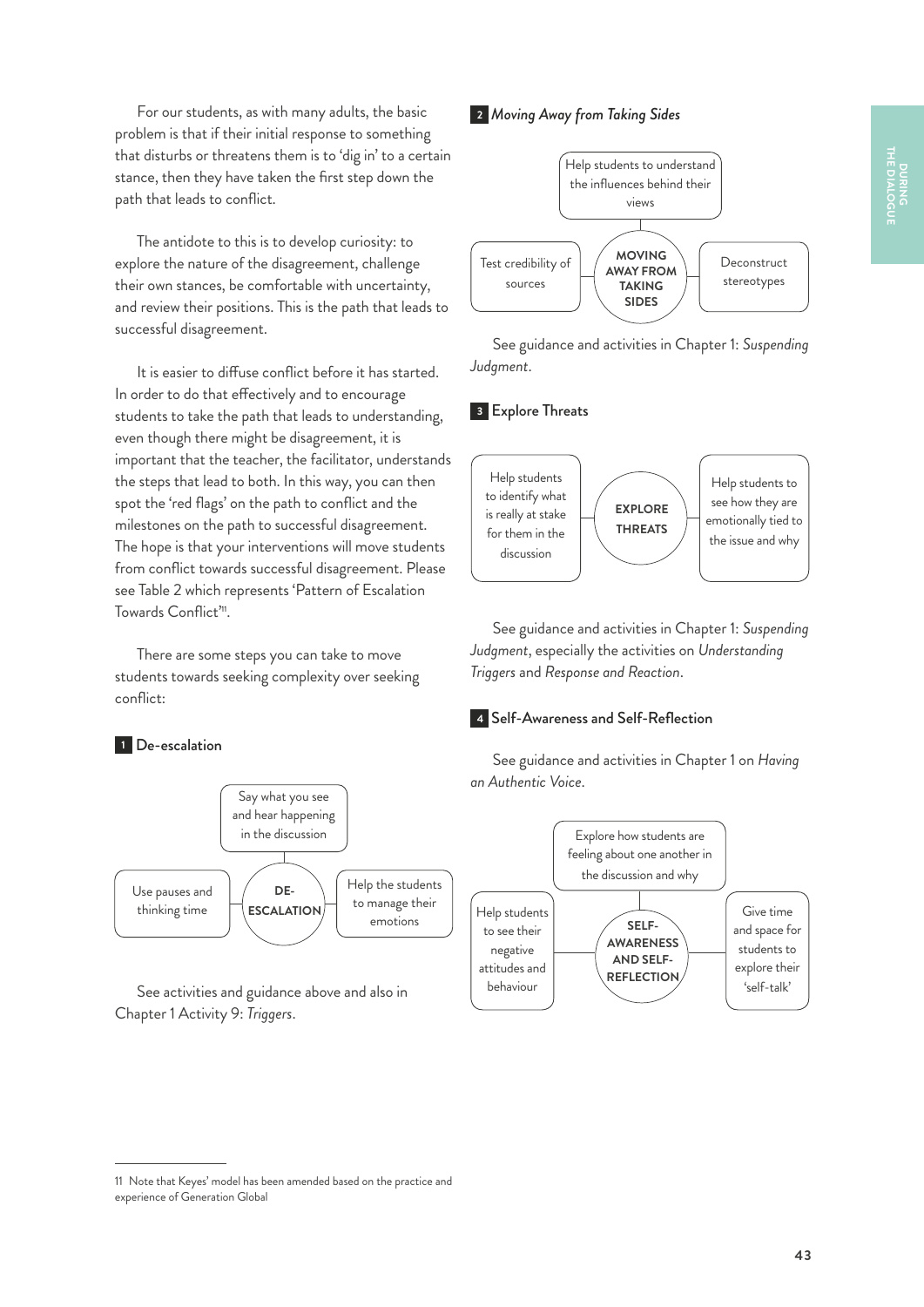## **TABLE. 2**Pattern of Escalation Towards Conflict

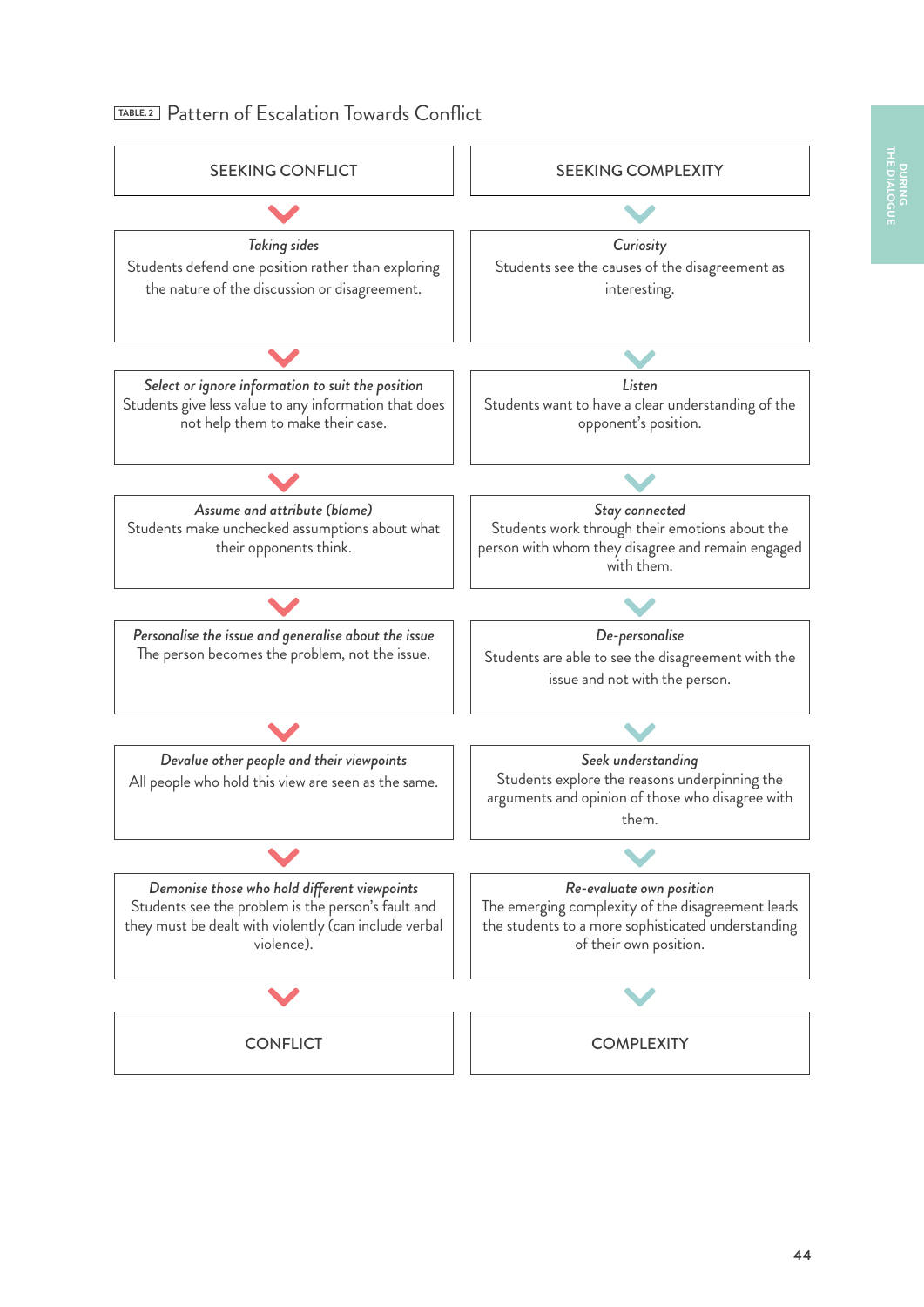

## **OBJECTIVE**

By the end of these activities your students should know the internet influences them and understand its impact upon their thinking and actions.

## **CLASSROOM ACTIVITIES**

The worksheets that accompany the activities below can be found at the end of this lesson.

## **ACTIVITY 1 DISCUSSION STARTER SHEET**

**RESOURCES**

Worksheet 2.1: *Discussion Starter Sheet*

## $(STEP1)$

Explain what the issue is that you will be asking your students to discuss. Then, ask your students to fill in each of the boxes on Worksheet 2.1: *Discussion Starter Sheet.*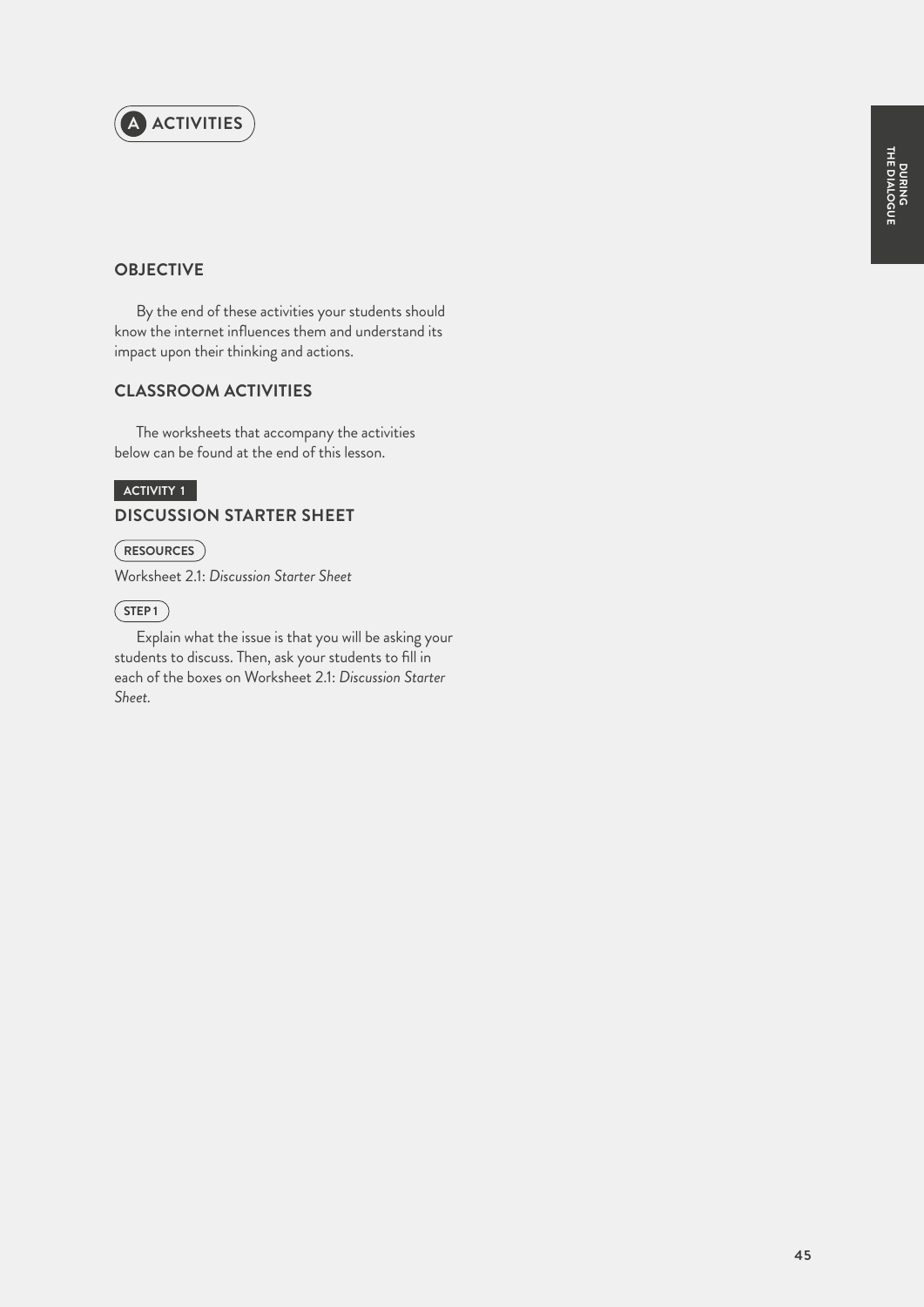## **WORKSHEET 2.1 DISCUSSION STARTER SHEET**

Fill in each of the boxes.

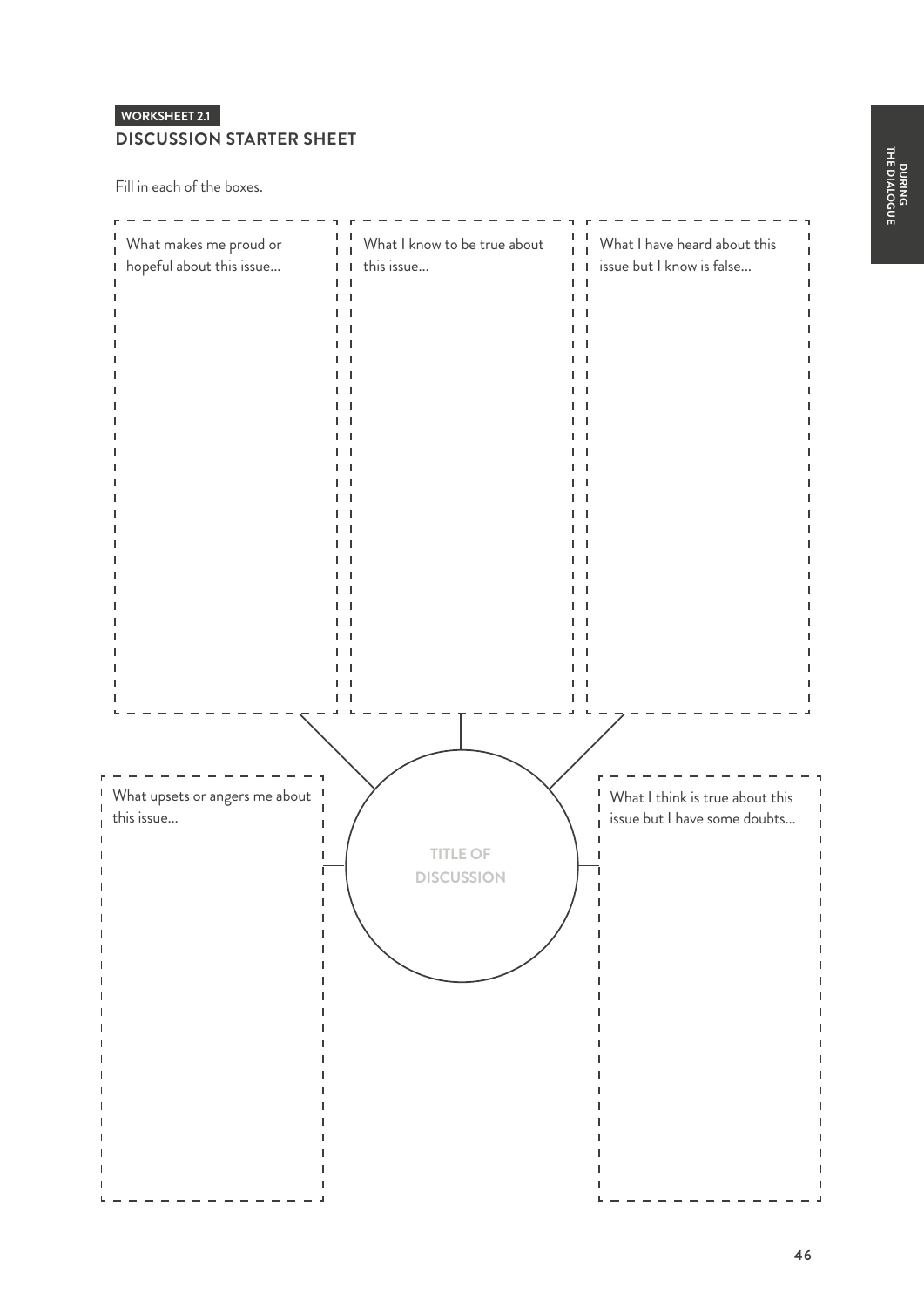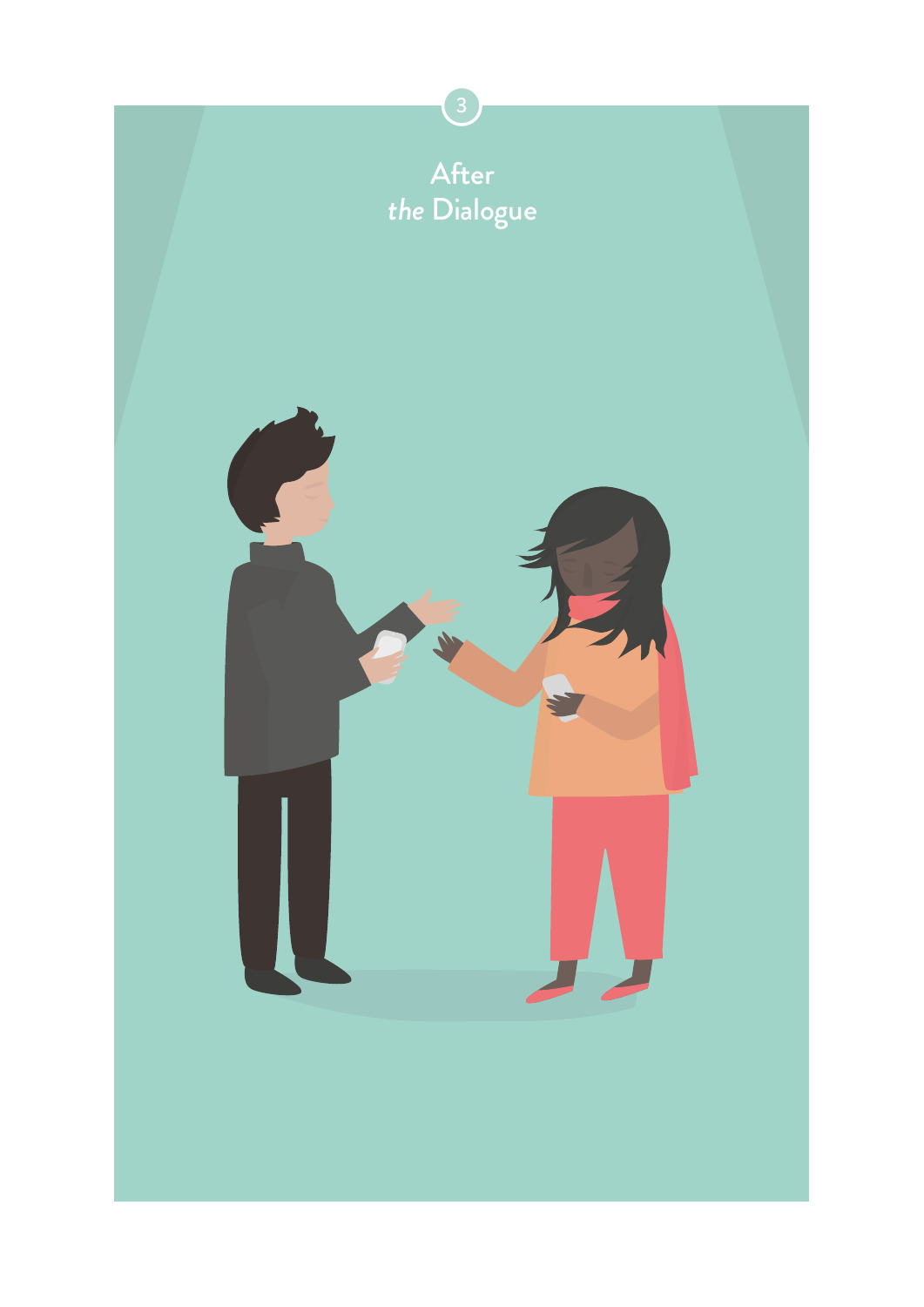Chapter *3.0* 

## After the **Dialogue**

#### *3.1*

## **THE DIALOGUE IS OVER. WHAT NEXT?**

In the moment of the dialogue there is often too much going on, both externally and internally, for students to make sense of how the dialogue is helping them learn. You might have thought that the discussion went wonderfully well: everyone got on, there was consensus, and you breathed deep and happy sighs of relief when it was all over. But then, on reflection, you might see that there were some missed opportunities for much deeper learning.

Conversely, you might have thought that the dialogue was emotionally fraught, that there was too much disagreement and even some falling out. However, when reflecting on the event, you might find that there were moments of critical insight and challenge that led to deeper learning.

Once the dust has settled, it is time to draw out the learning, reflect on the experience, and consider how managing a similar discussion in the future might be improved; both for the students and for yourself.

#### *3.2* **FACILITATION REFLECTION**

How well did you do on facilitating the dialogue? Spend some time (at least half an hour) reflecting on these areas:

## Key Questions for Facilitators

### **<sup>1</sup>** *Facilitation Competency*

- Was I able to be neutral and appear neutral at all times?
- Was I aware of my own biases before I started facilitating

### **IN THIS CHAPTER**

#### **1. THEORY**

**2. ACTIVITIES PREPARING FOR NEXT TIME GO FISHING**

**3. WORKSHEETS**

- Had I set up the room with the interaction of the students in mind?
- Was I clear with the students about the objectives of the dialogue?
- Did I remind students of the ground rules and were these displayed during the dialogue?
- Were expectations of the students clear?
- Were key terms defined?
- Were silence and thinking time used effectively?
- Was I able to be the effective guardian of the safe
- space?
- Was I able to lower the 'heat' when needed?
- Was I able to make use of the 'heat' in the dialogue?
- Was I able to manage myself well and talk to myself positively?

## **<sup>2</sup>** *Did I intervene when...*

- Tone and / or body language became aggressive?
- Students went off topic?
- There was repetition?
- Students skirted around the issue?
- Comments remained at a superficial level?
- There was only one perspective?
- There was little or no curiosity about the issue?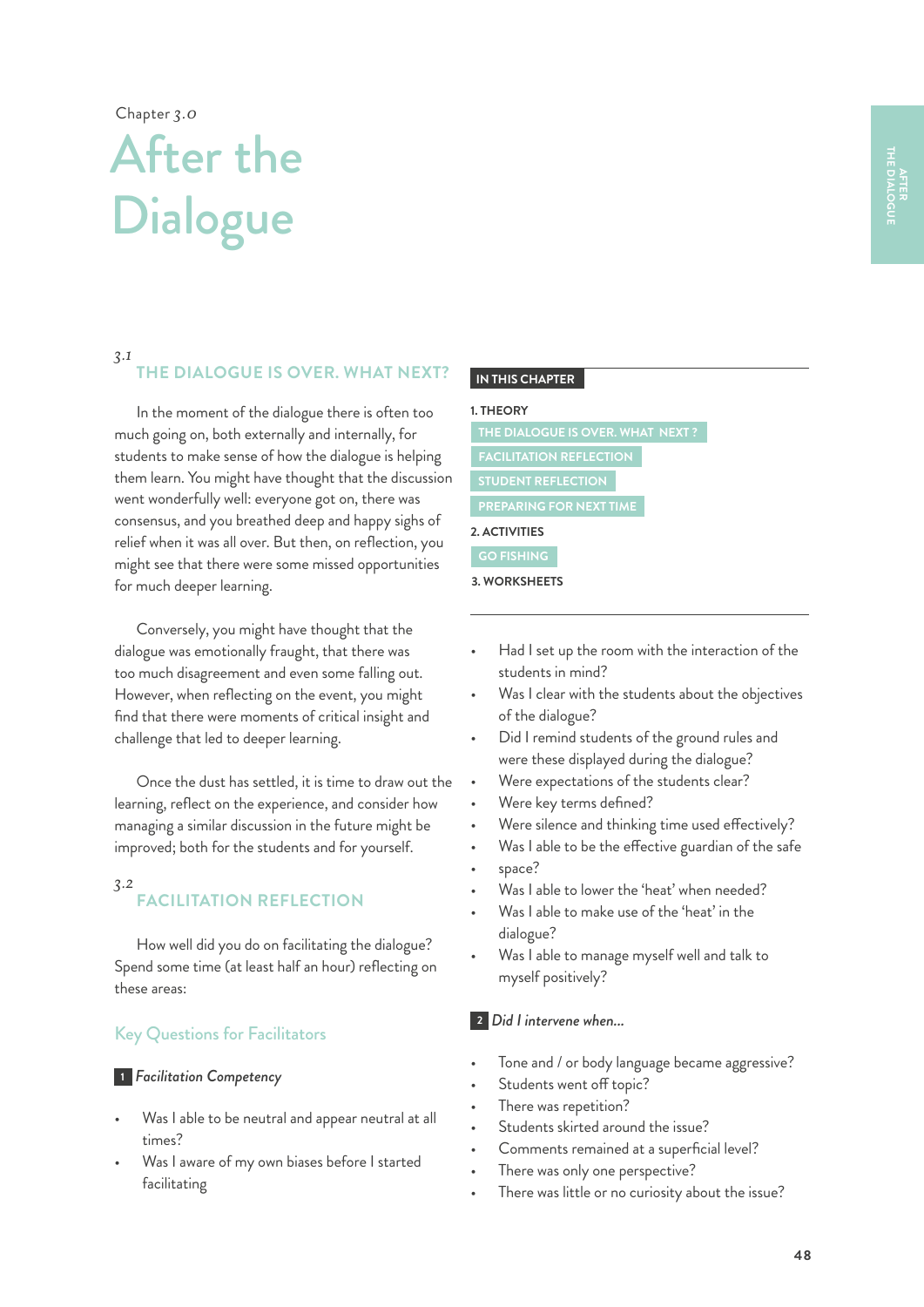- Some people seemed reluctant to contribute?
- The discussion seemed to be rushing ahead of itself?
- Students responded emotionally?
- Tensions were apparent?
- Things got personal?

Use Worksheet 3.1: *Facilitation: Teacher Checklist* at the end of the chapter to help with your reflection

**<sup>3</sup>** *Respectful Challenge....*Where would I put this dialogue on this scale?

- *• Too much respect.* Students are afraid to speak what is in their minds for fear of upsetting someone else. This can be indicative of the space not being 'safe enough' for the participants to speak freely.
- *• The right balance.* Students feel safe enough to challenge what they hear from others in a way that seeks to better understand the point of view and the values and beliefs underpinning that viewpoint. Ideas are challenged and not people. Students feel safe enough to speak what is in their minds even if they hold a minority viewpoint. I had set up the room with the interaction of the students in mind?
- *• Too much challenge.* The discussion upsets some of the participants (the space is no longer safe). The discussion becomes polarised with the students aligning to rigid positions and 'digging themselves in' to this viewpoint (closing down opportunities for critical thinking).

What needs to happen for the next discussion to improve the balance? Use Worksheet 3.2: *Respectful Challenge* at the end of the chapter to help with your reflection.

**Equally, if you feel that it did not go so well this time, next time it may be better.** *3.3*

## **STUDENT REFLECTION**

In the *Essentials of Dialogue* we suggest that reflection is a process by which students are empowered to intentionally return to review their experiences. This process then enables them to talk about what they have done, expressing the impact of the experience clearly from a personal perspective, as well as being able to abstract key ideas and use them to synthesise new ways of thinking.

The best reflections after these sorts of discussions are ones that enable students to:

- Summarise clearly the key ideas that were put forward in the dialogue.
- Think in new ways, for example, they get students to say things like, "I used to think X and now I think Y" or "I am not so sure about this anymore"
- Acknowledge their curiosity by giving them the opportunity to articulate what they still want to know or what they still do not understand.
- Articulate their feelings about the experience.

Please refer to Activity 1: *Go Fishing*

## *3.4*

## **PREPARING FOR NEXT TIME**

You have completed your first attempt at a difficult dialogue using these resources and the briefing notes provided. No one imagines that having done this once you and your students necessarily know exactly what you are doing. If it went well this time, don't rest on your laurels; on a different issue, with a few different personalities, it could change for next time. Equally, if you feel that it did not go so well this time, next time it may be better. Isaacs<sup>12</sup> maintains that there are a few stages that the container or vessel moves through before a group feels at ease with itself so that there can be open and honest discussions and dialogues.<sup>13</sup>

## Phases for the Evolution of the Container

*• Instability of the container* is the initial phase when participants have concerns for safety and trust which they must move through, leading to

<sup>12</sup> Isaacs, Dialogue: The Art Of Thinking Together, Chapter 10

<sup>13</sup> See *Respecting the Space* in Chapter 1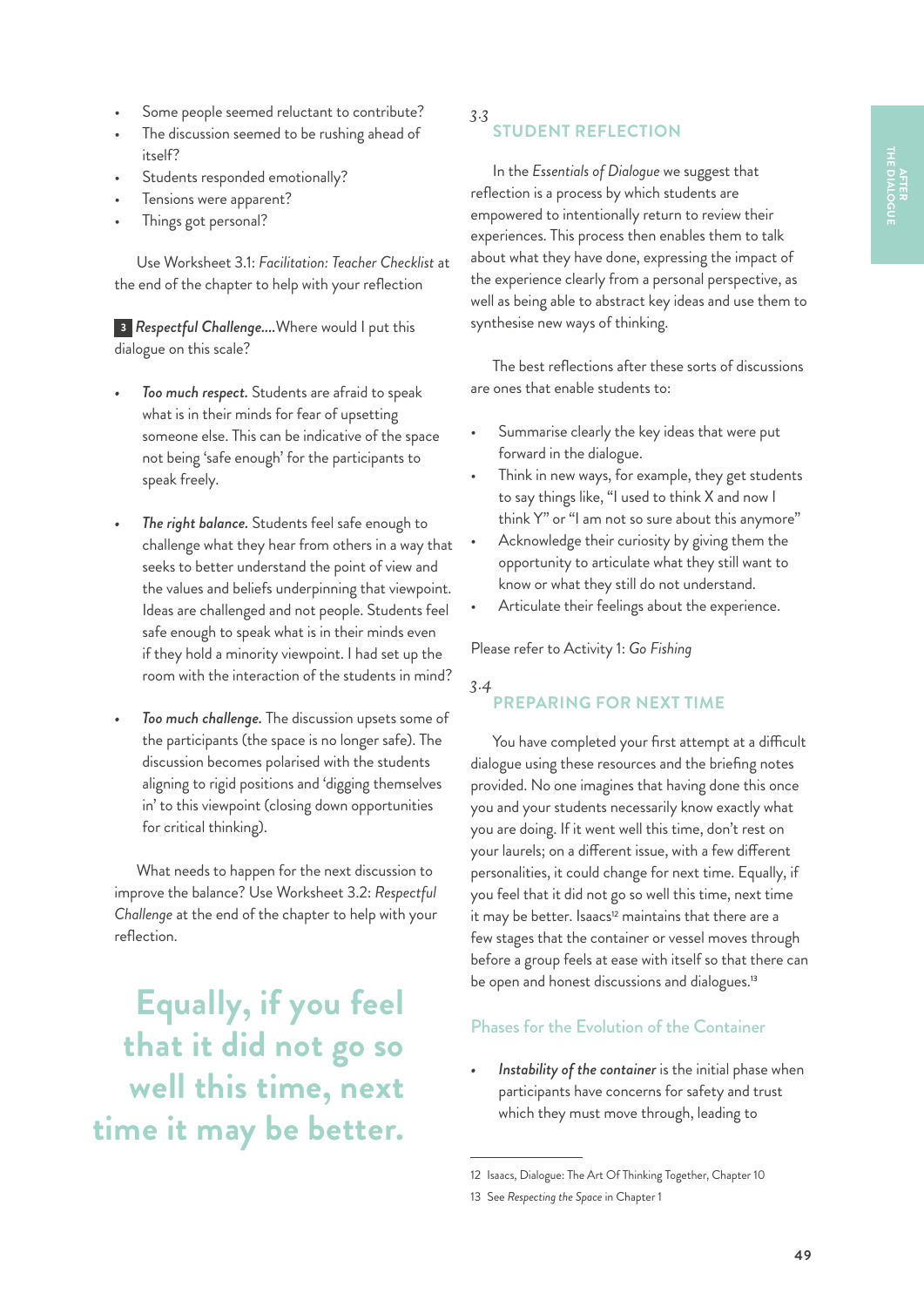- *• Instability in the container*, when members struggle due to the clash of personally held beliefs and assumptions. It may take a lot of time to surface these conflicts. Suspending these assumptions can lead to
- *• Inquiry in the container*, with people inquiring into difficult issues and engaging in real discussion and dialogue. At this phase participants might experience working through some painful thoughts and questioning assumptions about their own and other's opinions. This phase leads to
- *• Creativity in the containe*r, where new understandings emerge

Don't think of moving from the first to the last phase immediately but see these dialogues as activities that will move you all forward on this scale each time you prepare, practice and reflect on the dialogue.

You may want to ask yourself how you move from one phase to the next. Refer to the facilitation guidance to help you to work out some incremental steps to move ahead with your group, considering:

**<sup>1</sup>** *Preparation*. Are there some areas that you need to spend some time addressing with the group such as respectful challenge, suspending judgment, and having an authentic voice?

**<sup>2</sup>** *Facilitation*. Is there something that you could do better next time with regard to the way you facilitated the dialogue? Pick just a couple of things for you to work on from the audit above (in 3.1) and make these a target for next time.

**<sup>3</sup>** *Reflection.* How well were your students able to articulate what they had learned from the experience in terms of knowledge and understanding, changes in attitude, dialogue skills?

## **Q** Tip

Think of this first dialogue as your baseline, against which to plan for and measure future success. Revisit the advice in this document for the areas that you want to improve on.

## Revisiting the Ground Rules

Remember that your ground rules document is a living document. You agreed to the rules together before you even had a go at the difficult dialogue. Now that you and your students have experienced the dialogue, are the rules fit for purpose or do they need to be amended? It is worth revisiting them to see if you or your students feel that any are no longer relevant. Do any need to be amended or do any more need to be added?

Finally, if you are gripped by this approach and want to learn more, do take a look at the reading list provided.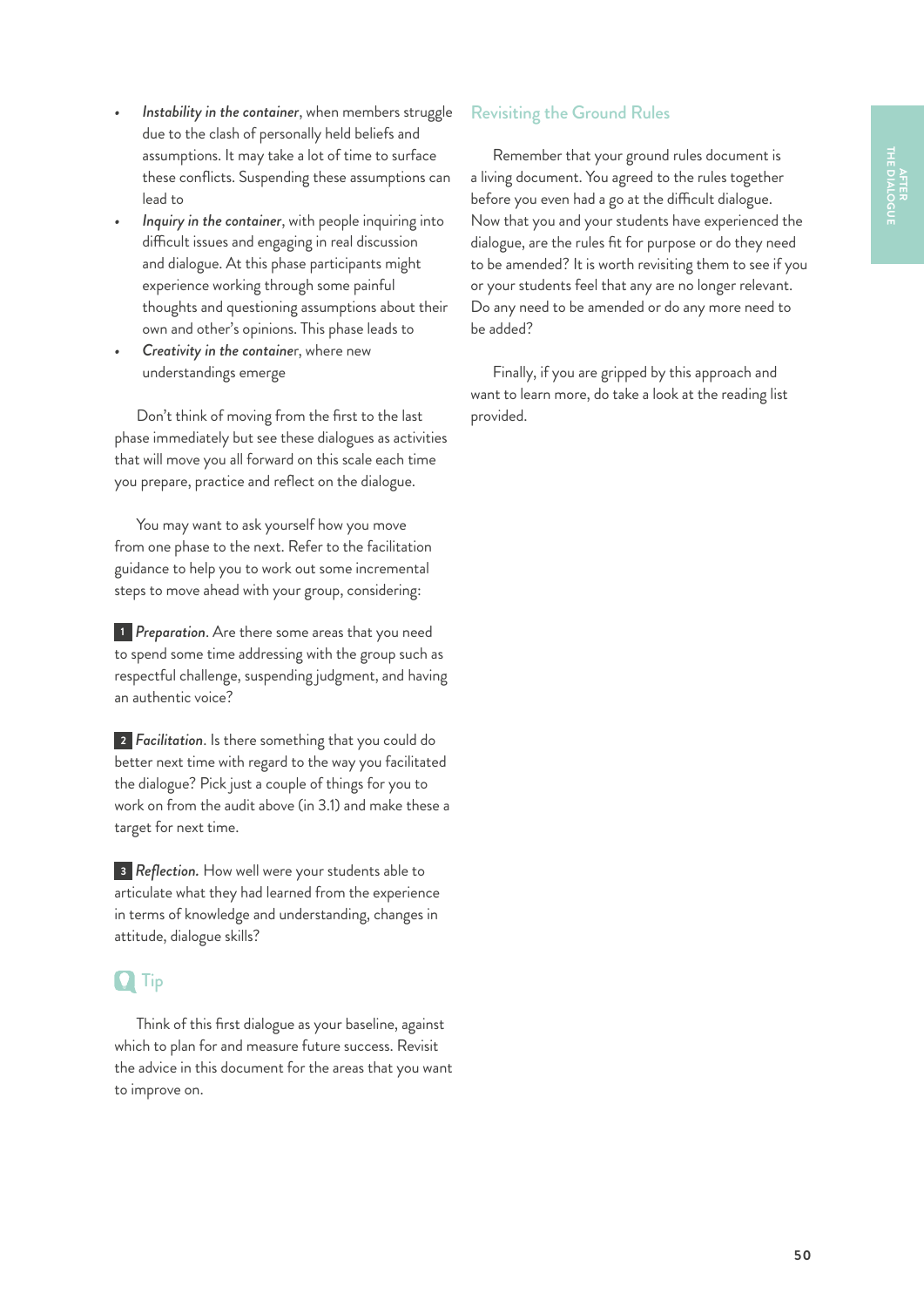

## **OBJECTIVE**

By the end of this chapter, you should know how to evaluate your ability to facilitate difficult dialogue in the classroom. Your students should know how to reflect upon their learning in a meaningful way, understand that similarities and differences exist and have experienced reflection upon their learning and development.

## **CLASSROOM ACTIVITIES**

The worksheets that accompany the activities below can be found at the end of this lesson.

### **ACTIVITY 1 GO FISHING**

#### **PURPOSE**

To facilitate reflection about the dialogue.

#### **RESOURCES**

Worksheet 3.3: *Fish Feedback Questions*

#### $(STEP1)$

In a pool shaped container in the middle of the circle / horseshoe have the questions from the *Fish Feedback Questions* worksheet cut up and placed face down in the pool.

## $(STEP2)$

The teacher acts as facilitator and invites students to fish out a question and read it aloud to the group for discussion. You might want to make use of the *Discussion* activity above if you think that the discussions might be dominated by some and you are concerned others might not take part.

## $(STEP3)$

If you have a flipchart and pens, at the end of each discussion invite students (or one from each group / pair) to get up and move to make a comment with the pens. If discussion is slow then use the *Sharing our Ideas* activity to generate ideas.

#### $STEP4$

Repeat the activity for as long as the discussion is meaningful and fruitful. Encourage students to get involved by prompting them with:

- *Name*, what are your thoughts on this matter?
- *• Name*, do you agree with what *name* just said?
- *• Name*, do you have anything to add to this point?



Make sure that students feel safe in making contributions and that their points are valued.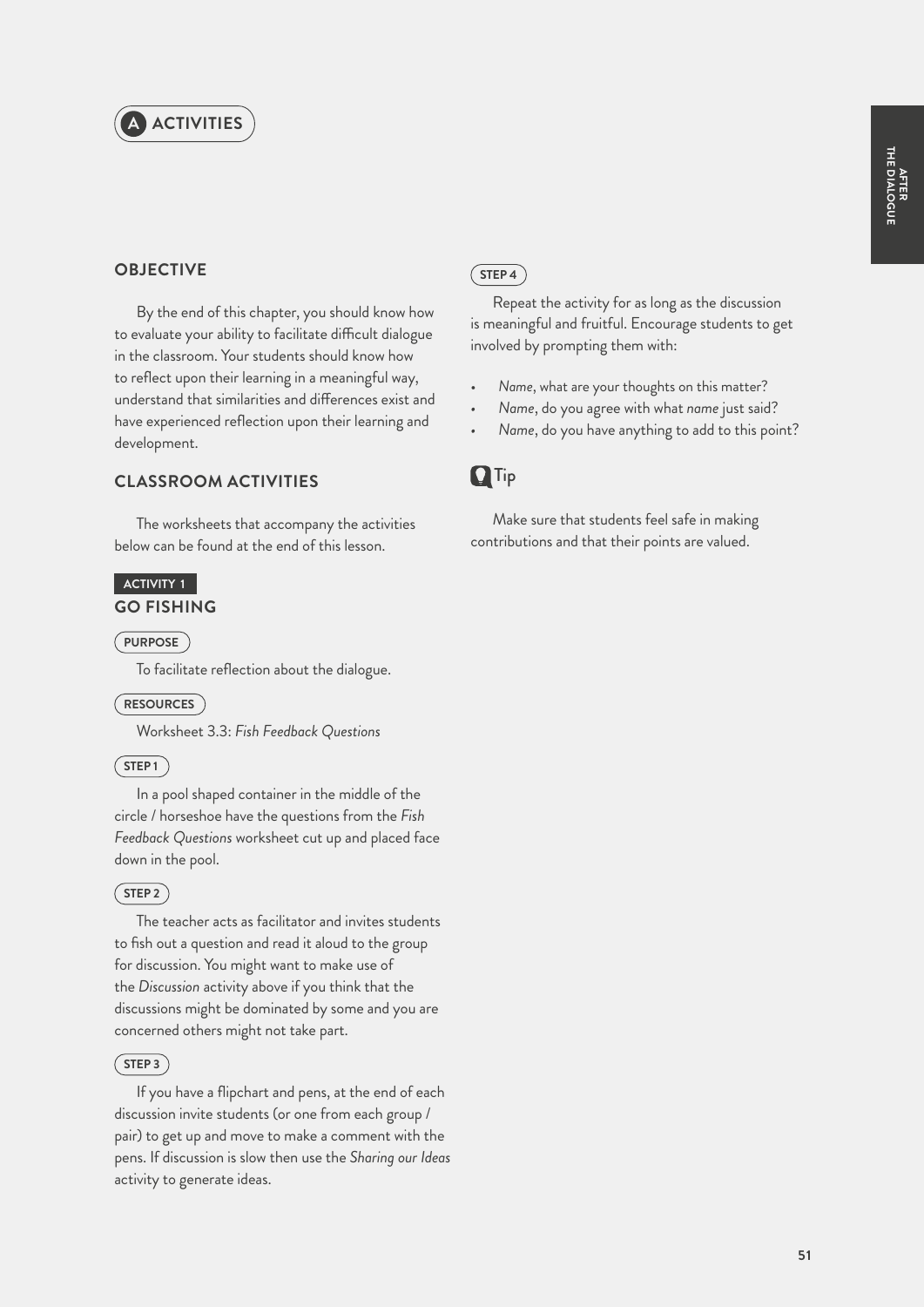## **FACILITATION: TEACHER CHECKLIST (PART 1/2)**

How well did you do facilitating the dialogue? Spend some time reflecting on these areas:

| <b>Facilitation Competency</b>                                                 | Yes or No | Comment | <b>Next Time</b> |
|--------------------------------------------------------------------------------|-----------|---------|------------------|
| I was able to be neutral and appear                                            |           |         |                  |
| neutral at all times                                                           |           |         |                  |
|                                                                                |           |         |                  |
| I was aware of my own biases before I                                          |           |         |                  |
| started facilitating                                                           |           |         |                  |
|                                                                                |           |         |                  |
|                                                                                |           |         |                  |
| I had set up the room with the<br>interaction of the students in mind          |           |         |                  |
|                                                                                |           |         |                  |
|                                                                                |           |         |                  |
| I was clear with the students about the                                        |           |         |                  |
| objectives of the dialogue                                                     |           |         |                  |
|                                                                                |           |         |                  |
|                                                                                |           |         |                  |
| I reminded students of the ground rules<br>and these were displayed during the |           |         |                  |
| dialogue                                                                       |           |         |                  |
|                                                                                |           |         |                  |
| Expectations of the students were clear                                        |           |         |                  |
|                                                                                |           |         |                  |
|                                                                                |           |         |                  |
| Key terms were defined                                                         |           |         |                  |
|                                                                                |           |         |                  |
|                                                                                |           |         |                  |
| Silence and thinking time was used                                             |           |         |                  |
| effectively                                                                    |           |         |                  |
|                                                                                |           |         |                  |
| I was able to be the effective guardian                                        |           |         |                  |
| of the safe space                                                              |           |         |                  |
|                                                                                |           |         |                  |
| I was able to lower the 'heat' when I                                          |           |         |                  |
| needed to                                                                      |           |         |                  |
|                                                                                |           |         |                  |
|                                                                                |           |         |                  |
| I was able to make use of the 'heat' in                                        |           |         |                  |
| the dialogue                                                                   |           |         |                  |
|                                                                                |           |         |                  |
| I was able to manage myself well and<br>talk to myself positively              |           |         |                  |
|                                                                                |           |         |                  |
|                                                                                |           |         |                  |
|                                                                                |           |         |                  |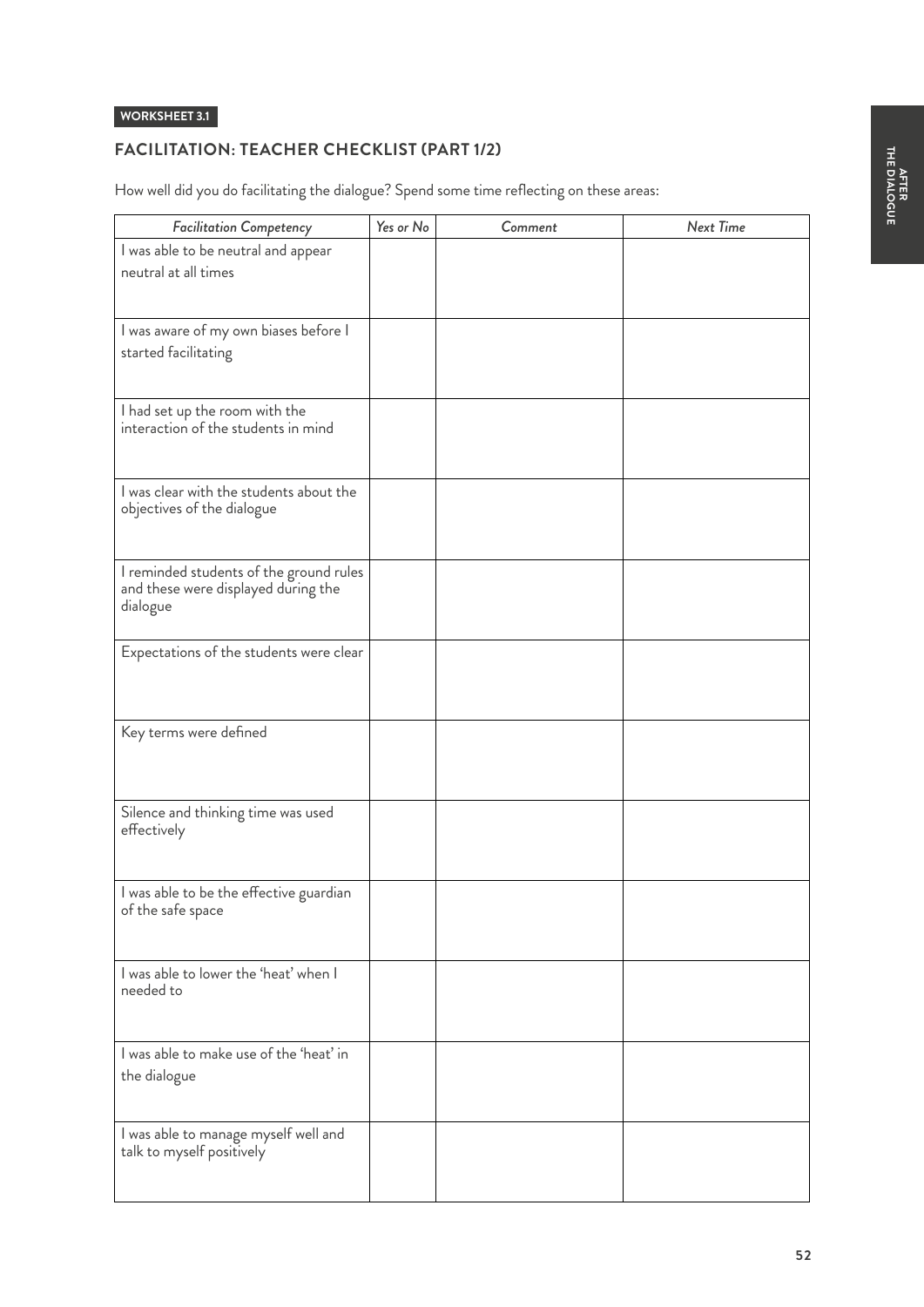## **FACILITATION: TEACHER CHECKLIST (PART 2/2)**

How well did you do facilitating the dialogue? Spend some time reflecting on these areas:

| <i>Interventions</i>                                      | Yes or No | Technique Used | Comment | Next Time |
|-----------------------------------------------------------|-----------|----------------|---------|-----------|
| When tone and / or body language<br>became aggressive     |           |                |         |           |
| When students went 'off topic'                            |           |                |         |           |
| When there was repetition                                 |           |                |         |           |
| When students skirted around the issue                    |           |                |         |           |
| When comments remained at a<br>superficial level          |           |                |         |           |
| When there was only one perspective                       |           |                |         |           |
| When there was little or no curiosity<br>about the issue  |           |                |         |           |
| When some people seemed reluctant<br>to contribute        |           |                |         |           |
| When the dialogue seemed to be<br>rushing ahead of itself |           |                |         |           |
| When students responded emotionally                       |           |                |         |           |
| When tensions were apparent                               |           |                |         |           |
| When things got personal                                  |           |                |         |           |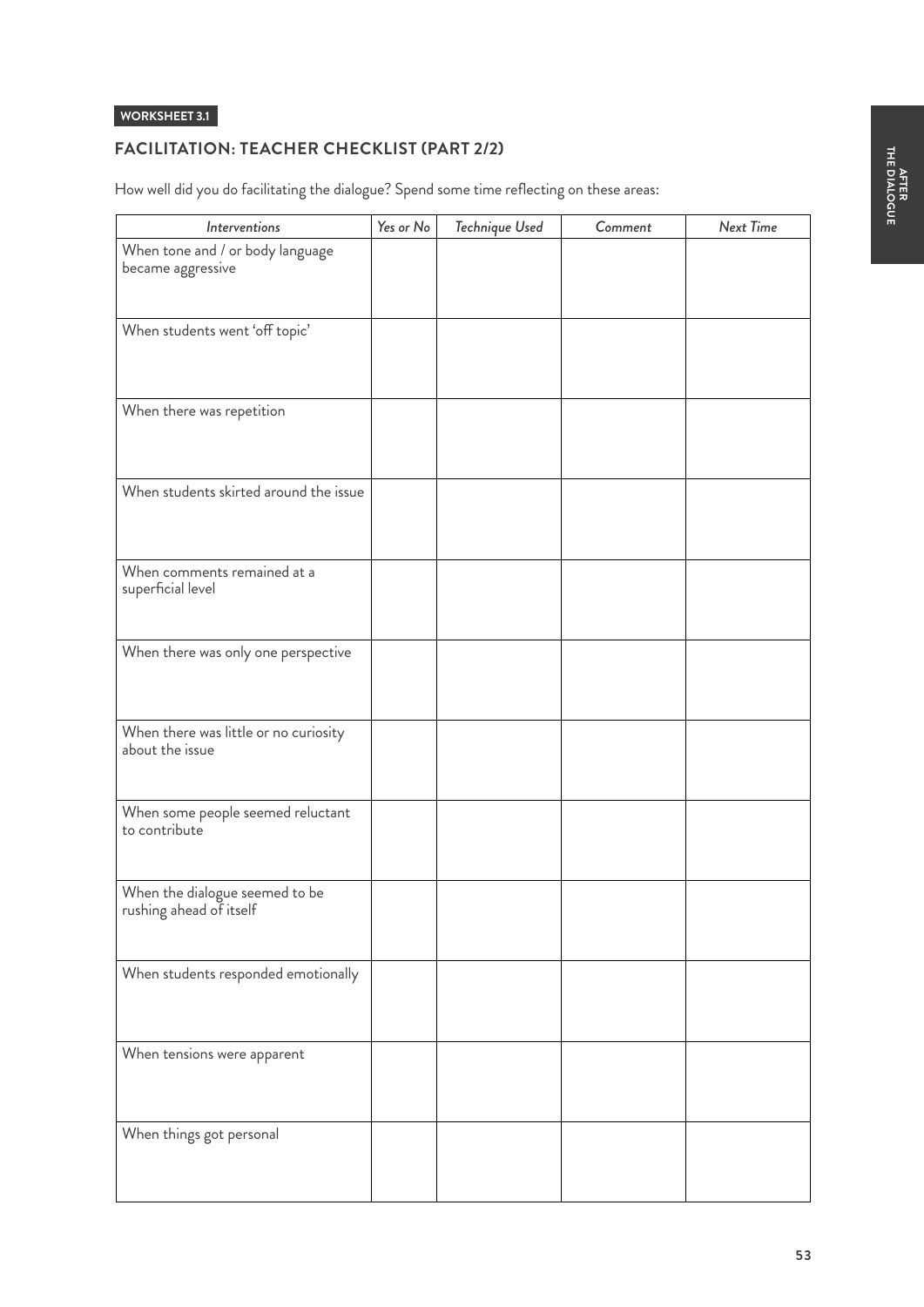$\rightarrow$ 

## **WORKSHEET 3.2**

 $\leftarrow$ 

## **RESPECTFUL CHALLENGE**

Where would I put the dialogue on this scale?

| <b>TOO MUCH RESPECT</b>                                                                                                                                                                                  | <b>THE RIGHT BALANCE</b>                                                                                                                                                                                                                                                                                                                                  | <b>TOO MUCH CHALLENGE</b>                                                                                                                                                                                                                                                              |
|----------------------------------------------------------------------------------------------------------------------------------------------------------------------------------------------------------|-----------------------------------------------------------------------------------------------------------------------------------------------------------------------------------------------------------------------------------------------------------------------------------------------------------------------------------------------------------|----------------------------------------------------------------------------------------------------------------------------------------------------------------------------------------------------------------------------------------------------------------------------------------|
| Students are afraid to speak<br>what is in their minds for fear<br>of upsetting someone else. This<br>can be indicative of the space<br>not being 'safe enough' for the<br>participants to speak freely. | Students feel safe enough to<br>challenge what they hear from<br>others in a way that seeks to<br>better understand the point of<br>view and the values and beliefs<br>underpinning that viewpoint.<br>Ideas are challenged and not<br>people.<br>Students feel safe enough to<br>speak what is in their minds even<br>if they hold a minority viewpoint. | The discussion upsets some of<br>the participants (the space is no<br>longer safe).<br>The discussion becomes polarised<br>with the students aligning to rigid<br>positions and 'digging themselves<br>in' to this viewpoint (closing<br>down opportunities for critical<br>thinking). |

What needs to happen so the next dialogue is better balanced?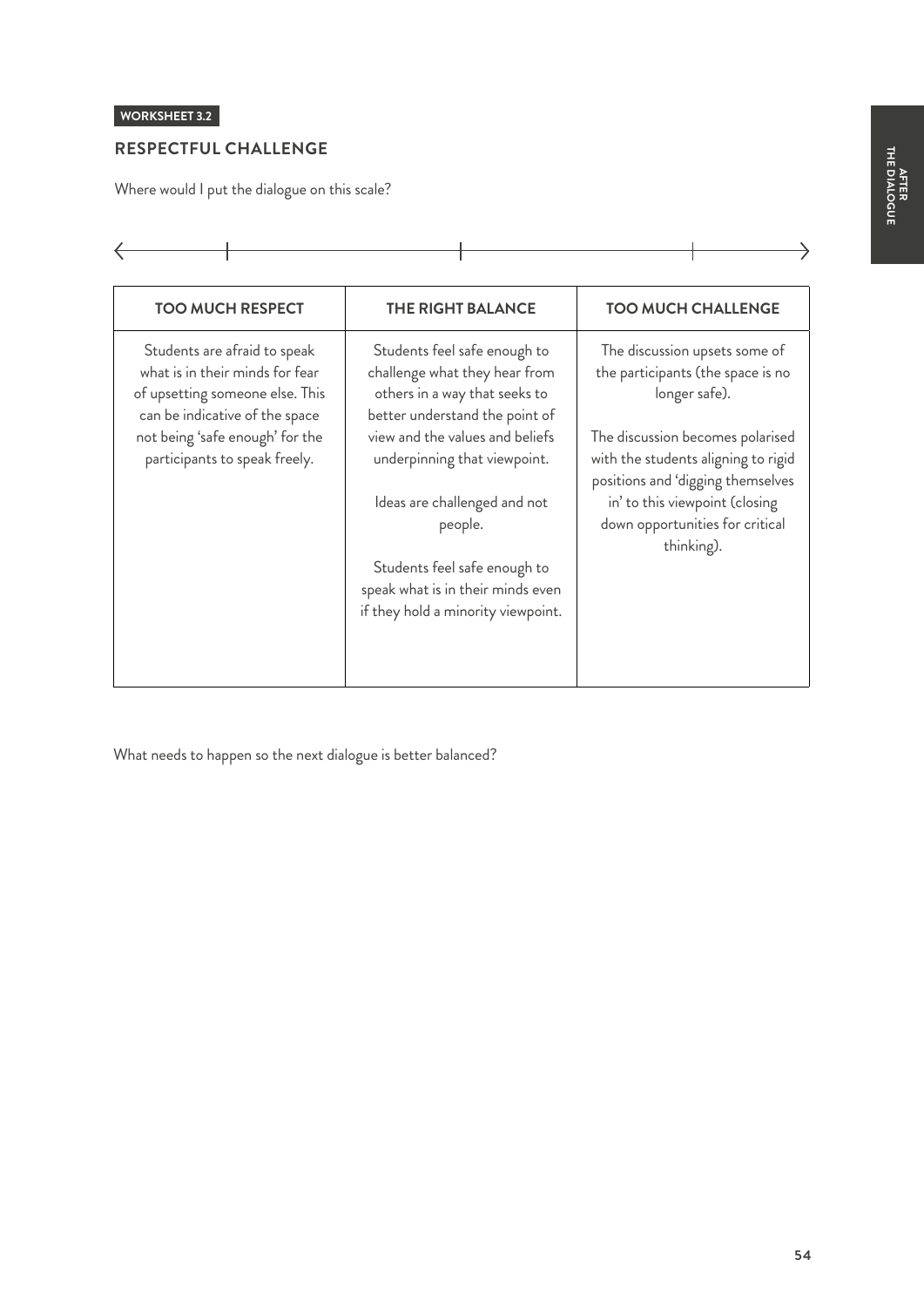## **FISH FEEDBACK QUESTIONS**

Print off the fish template and write questions inside. Some starter questions to include are:

The thing that I enjoyed the most about the dialogue was...

A comment / information that challenged a perception I had about the other school was…

When we do it again one thing I would like to change is…

I can see that other people's faith and beliefs help them to understand the world because...

Through the dialogue, and preparing for it, I've learned \_\_\_\_\_\_\_\_\_\_\_\_\_\_\_\_ about myself.

One thing I was surprised to find out was...

How important are other people's beliefs and values when they think about how to act?

I've learned that it is important to listen to others because…

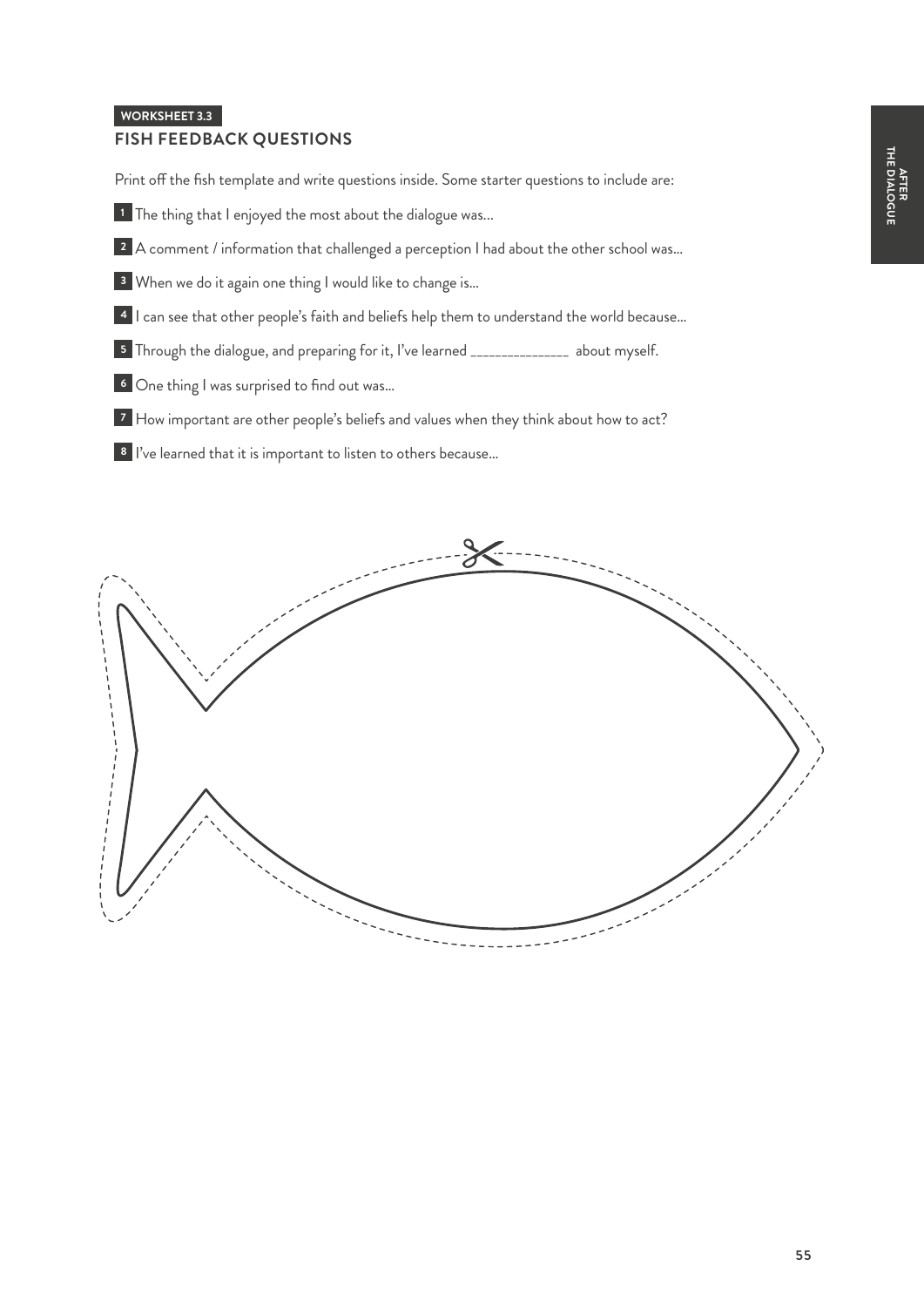# Appendix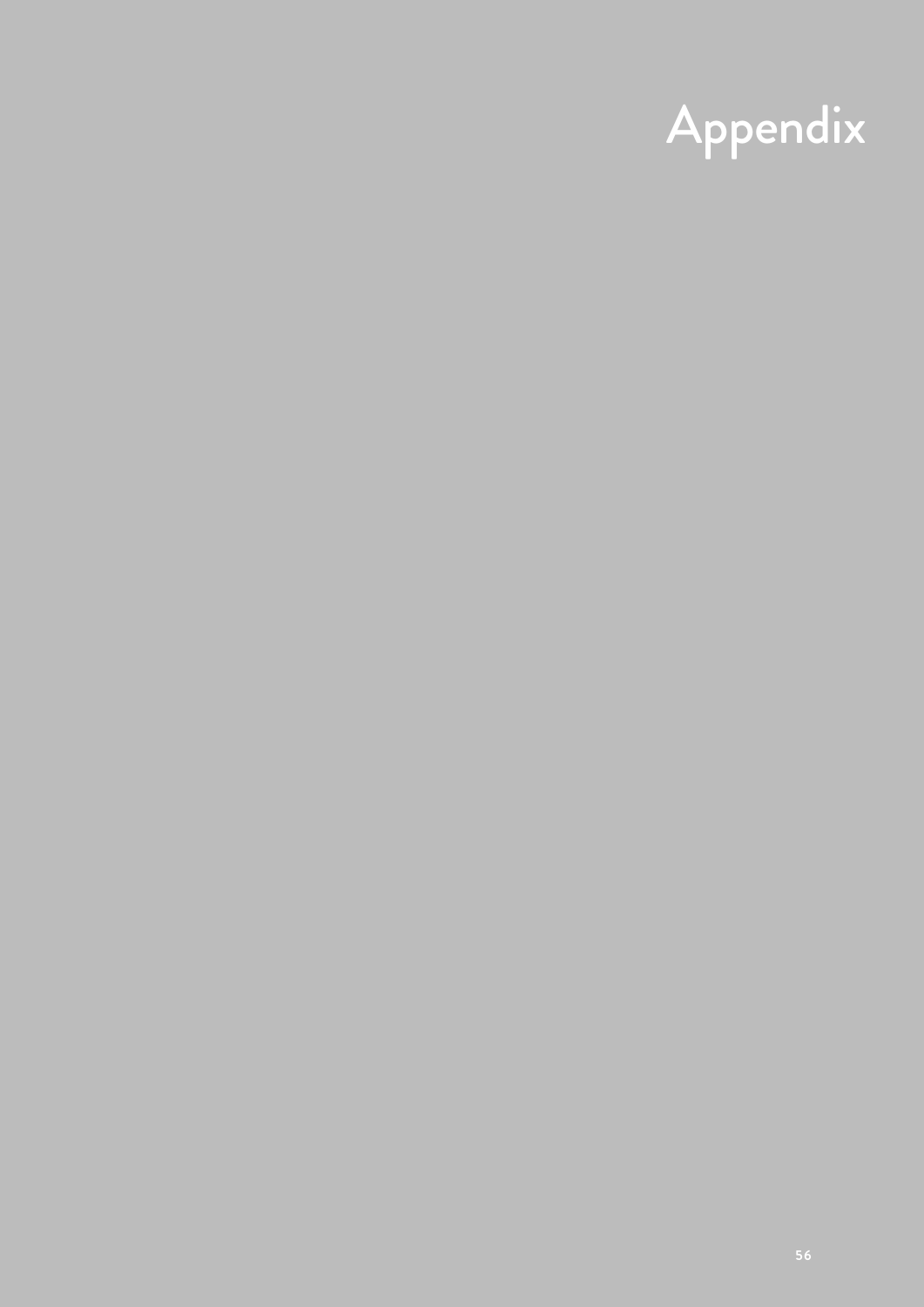Appendix *1.0* 

## Reading List

*Unconscious Biases*

*Unconscious Biases*, Shire Professional Chartered Psychologists: 2010. *[http://](http://www.cipd.co.uk/NR/rdonlyres/666D7059-8516-4F1A-863F-7FE9ABD76ECC/0/Reducingunconsciousbiasorganisationalresponses.pdf) [www.cipd.co.uk/NR/rdonlyres/666D7059-](http://www.cipd.co.uk/NR/rdonlyres/666D7059-8516-4F1A-863F-7FE9ABD76ECC/0/Reducingunconsciousbiasorganisationalresponses.pdf) [8516-4F1A-863F-7FE9ABD76ECC/0/](http://www.cipd.co.uk/NR/rdonlyres/666D7059-8516-4F1A-863F-7FE9ABD76ECC/0/Reducingunconsciousbiasorganisationalresponses.pdf) [Reducingunconsciousbiasorganisationalresponses.pdf](http://www.cipd.co.uk/NR/rdonlyres/666D7059-8516-4F1A-863F-7FE9ABD76ECC/0/Reducingunconsciousbiasorganisationalresponses.pdf)*

### *General Dialogue Advice for the Classroom*

*Essentials of Dialogue*, Tony Blair Institute for Global Change, London: 2016. *[http://institute.global/insight/](http://institute.global/insight/co-existence/essentials-dialogue) [co-existence/essentials-dialogue](http://institute.global/insight/co-existence/essentials-dialogue)*

#### *Facilitation Advice*

Herzig, Maggie and Chasin, Laura. F*ostering Dialogue Across Divides, The Public Conversations Project*, Watertown, MA: 2006. *[http://www.whatisessential.](http://www.whatisessential.org/sites/default/files/PCP_Fostering%20Dialogue%20Across%20Divides.pdf) [org/sites/default/files/PCP\\_Fostering%20Dialogue%20](http://www.whatisessential.org/sites/default/files/PCP_Fostering%20Dialogue%20Across%20Divides.pdf) [Across%20Divides.pdf](http://www.whatisessential.org/sites/default/files/PCP_Fostering%20Dialogue%20Across%20Divides.pdf)*

### *Dialogue Theory*

Isaacs, William. *Dialogue and the Art of Thinking Together: A Pioneering Approach to Communicating in Business and in Life,* New York: Currency, 1999